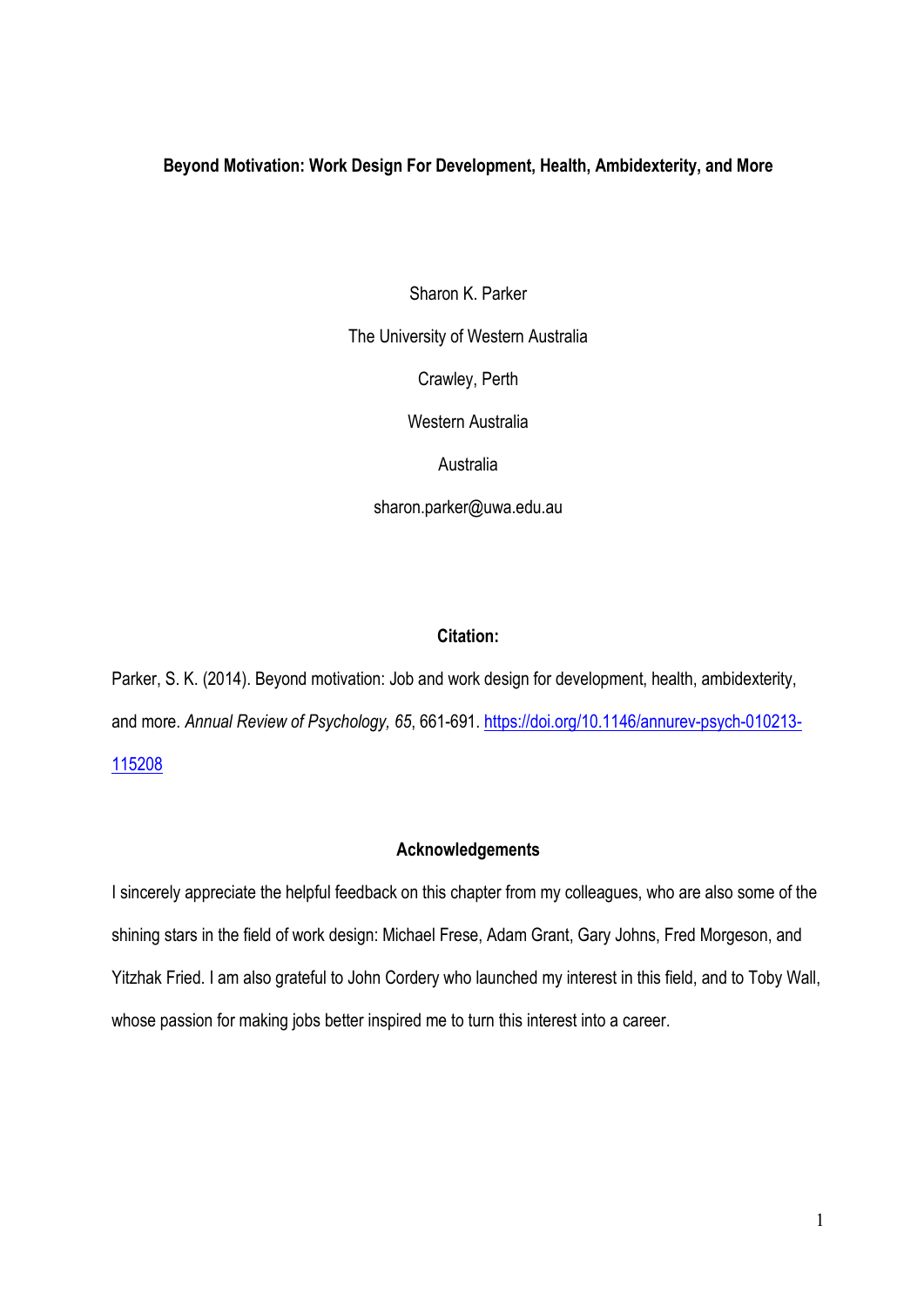# **Table of contents**

## **Running title**

Work Design for Our Times

## **Keywords**

Job design, autonomy, job enrichment, job characteristics, self-managing teams

# **Abstract**

Much research shows it is possible to design motivating work, which has positive consequences for individuals and their organizations. This article reviews research that adopts this motivational perspective on work design, and it emphasizes that it is important to continue to refine motivational theories. In light of continued large numbers of poor-quality jobs, attention must also be given to influencing practice and policy to promote the effective implementation of enriched work designs. Nevertheless, current and future work-based challenges mean that designing work for motivation is necessary but insufficient. This review argues that work design can be a powerful vehicle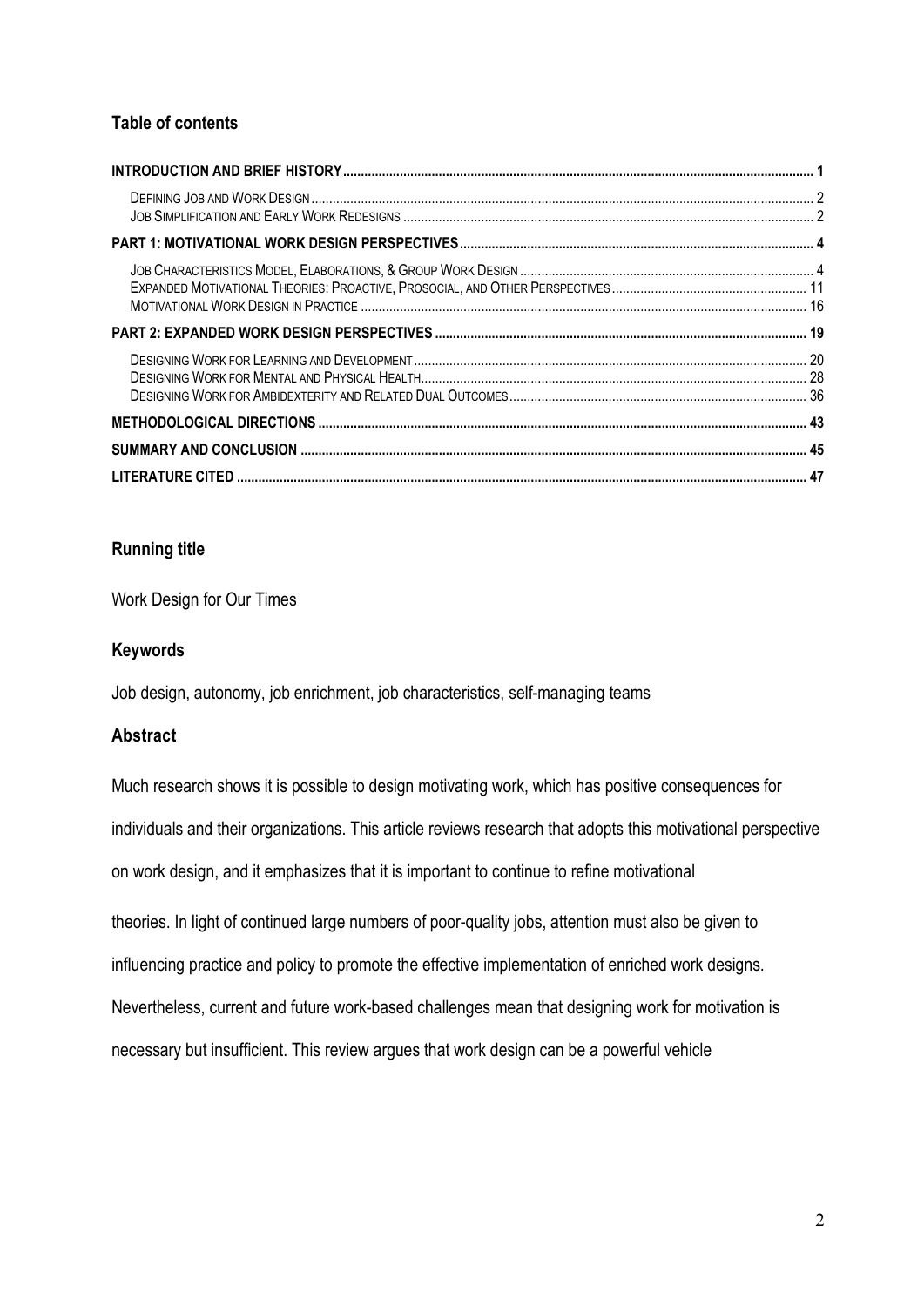for learning and development, for maintaining and enhancing employees' physical and mental health, and for achieving control and flexibility simultaneously (for example, in the form of ambidexterity); all these outcomes are important given the challenges in today's workplaces. The review concludes by suggesting methodological directions.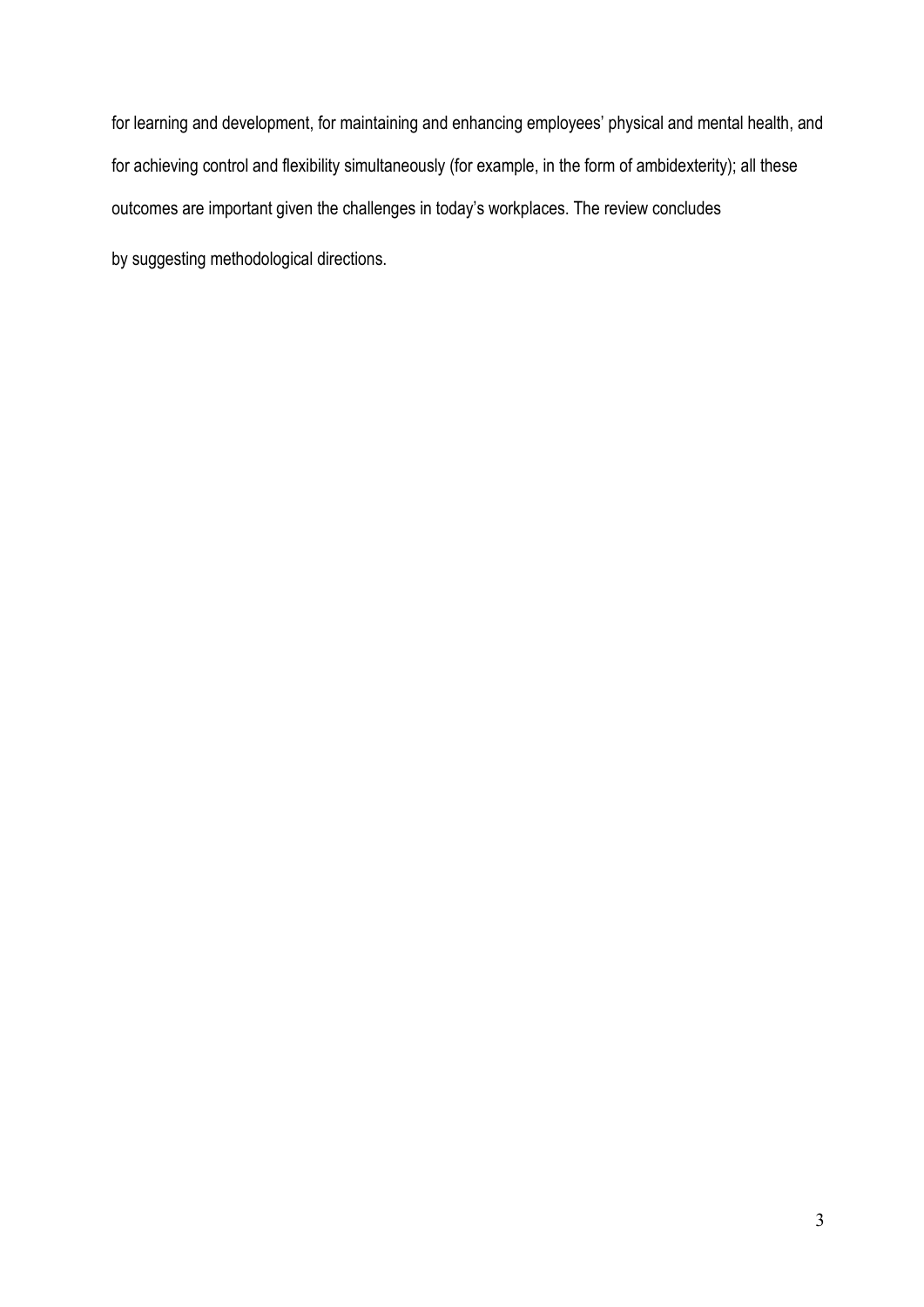### **Glossary of Key Work Design Terms**

*Empowerment (psychological)*: Individuals' experience of meaning, impact, self-determination,

*Empowerment (structural):* Structures, policies, practices design to delegate power and authority.

*Interdependence:* How much individuals need to work closely with others to carry out their role.

*Job autonomy*: Degree to which the job provides discretion over daily work decisions, such as when and how to do tasks.

*Job demands:* Aspects of jobs that require high levels of, or sustained, physical, mental or emotional effort (e.g., high time pressure).

*Job design/ work design:* The content and organization of one's work tasks, activities, relationships, and responsibilities.

*Job enlargement*: Expanding the content of jobs to include additional tasks.

*Job enrichment*: Increasing employees' autonomy over the planning and execution of their own work.

such as by giving responsibility for decisions normally undertaken by supervisors.

*Job rotation*: Rotating employees from one job to another job.

*Job feedback*. Degree to which job incumbent obtains clear information about his/her effectiveness by *Job identity*: Degree to which a job requires completion of a 'whole' job, from beginning to end.

*Job resources:* Aspects of the job that help achieve goals, personal development, and help deal with job demands (e.g., job autonomy, social support).

*Job significance*: Degree to which a job has a substantial impact on the lives or work of others.

*Job variety*: Degree to which a job involves a variety of activities and uses a number of different skills.

*Scientific management*: A system in which managers analyze tasks, break them into simplified elements, train employees to perform the elements, and then monitor employee compliance.

*Self-managing team (autonomous work group):* Team of interdependent members in which the team has collective autonomy over aspects of their work, such as how to carry out tasks and to allocate work.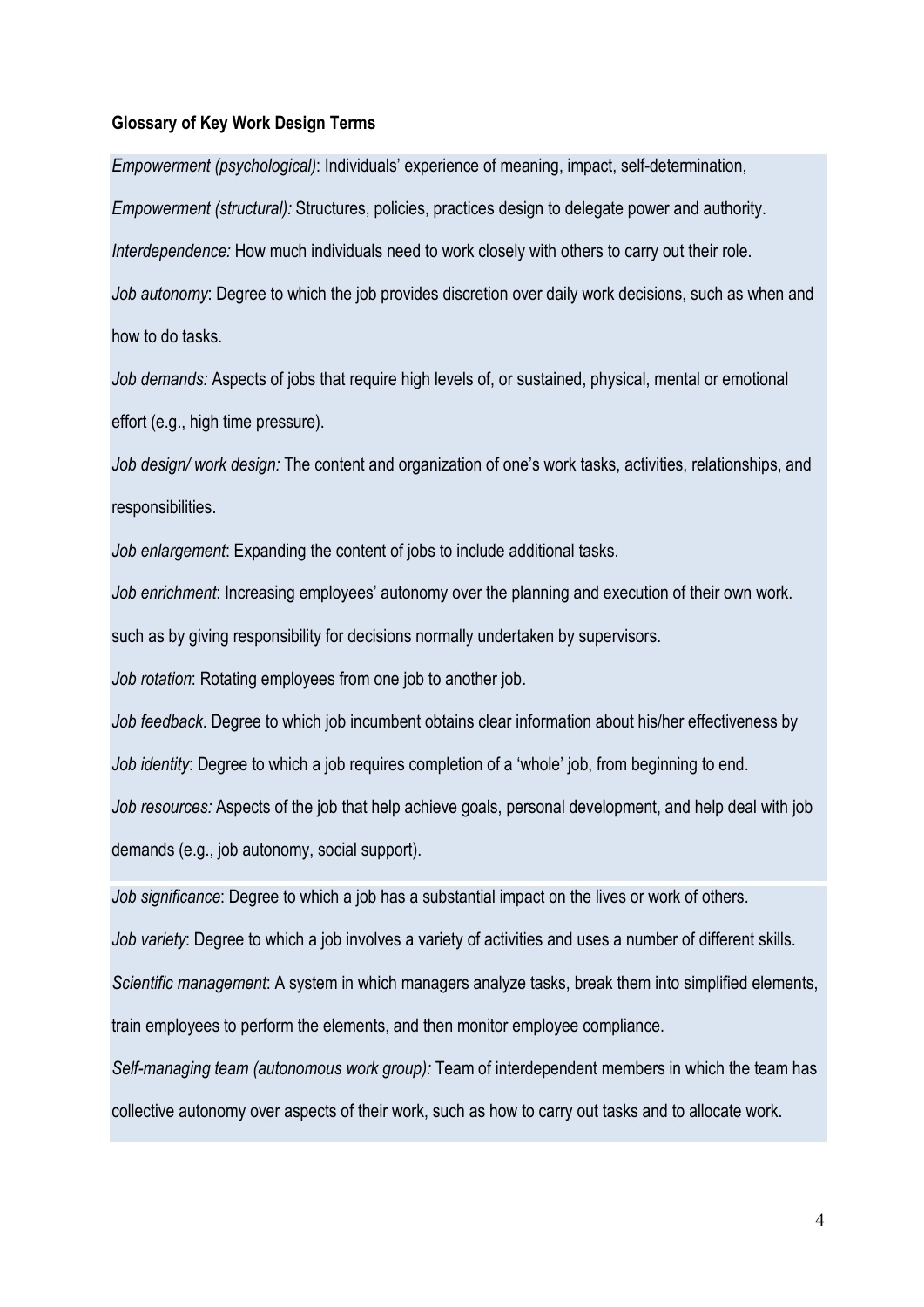#### <span id="page-4-0"></span>**INTRODUCTION AND BRIEF HISTORY**

*"Ten hours (a day) is a long time just doing this...I've had three years in here and I'm like, I'm going to get the hell out… It's just the most boring work you can do. (Ford autoworker, p. 38)*

*"I love my job… I've learned so much… I can talk with biochemists, software engineers, all these interesting people….I love being independent, relying on myself…I just do whatever works, it's exciting" (Corporate Head Hunter, p. 12).* 

*"We see about a hundred injuries a year and I'm amazed there aren't more. The main causes are inexperience and repetition… People work the same job all the time and they stop thinking…" (Slaughterhouse HR Director; p. 52).* 

These quotations, from a book in which Americans talk about their jobs (Bowe et al., 2000) highlight the diverse outcomes can be affected by one's work design. Work design, or the content and organization of one's work tasks, activities, relationships, and responsibilities, has been linked to almost every end goal that is of concern in an organization - safety, performance, and innovation, to name a few. Work design also matters for individuals, affecting their sense of meaning, health, and development. Miner(2003) rated work design theory as one of the few theories in the field of organizational behavior that is simultaneously important, valid, and useful. Moreover, work design is core to organizing, or "how people solve the dynamic problems of aligning goals and coordinating action", so it is a topic that organizational psychology uniquely contributes towards understanding (Heath & Sitkin, 2001, p. 54).

Yet work design has not had the research attention that is warranted (Humphrey at al. 2007), especially given recent radical shifts in work organization (Grant & Parker, 2009). As an example, work design has not been the focus of an Annual Review article to date. My goal in this article is thus, unashamedly, to help promote work design research as a distinct area of psychological enquiry. After I define work design and review its history, I structure the article in two parts. First, I review motivational approaches to work design, which I suggest are of enduring value. I recommend research that refines and tests more nuanced motivational theories, and that pays more attention to the application of theory to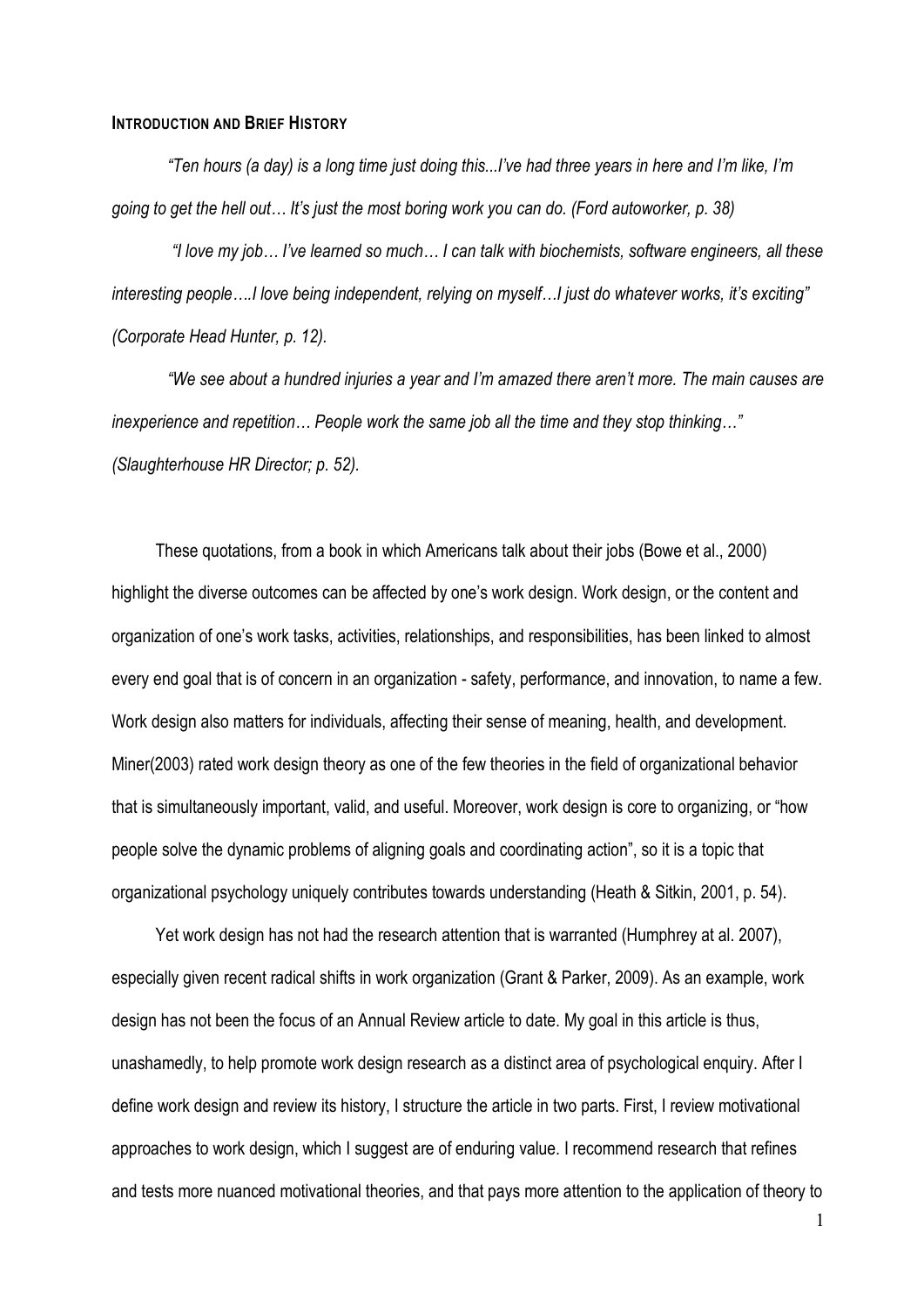practice and policy. Second, I argue that contemporary challenges mean designing work for motivation is necessary but insufficient. I identify three goals of work design that are central given enhanced complexity in many workplaces: work design for learning and development, work design for health and well-being, and work design for ambidexterity. In other words, work design can be much more than a motivational tool.

#### <span id="page-5-0"></span>**Defining Job and Work Design**

Imagine designing the role of a police officer. Illustrative work design decisions include: *Which activities should be grouped together to form a meaningful police officer job? Which decisions should be made by officers and which by their supervisors? Should individual jobs be grouped together into a team? Can one build in routine tasks amidst complex ones to ensure officers are not overwhelmed?* These decisions concern the content and organization of one's work tasks, activities, relationships, and responsibilities that, in turn, affect outcomes at multiple levels including: individual officers, such as how engaged they feel or their level of strain; the wider organisation, such as whether the police service achieves its targets; and society, such as how effectively crime is detected and prevented.

The term work design has increasingly replaced that of job design (Parker & Wall, 1998; Morgeson & Campion, 2003) to reflect that employees not only carry out set tasks in a fixed job, but they sometimes engage in emergent, social, and self-initiated activities within flexible roles. Nevertheless work design can be distinguished from the larger system of leadership and organization design. For example, one could ask how much support a police officer should receive from his/her manager: such support is an aspect of leadership that can shape work design, and interact with it to influence outcomes. In contrast, the social support that arises from grouping individual police jobs into a team is a work design issue because it is concerned with the nature and organization of tasks and relationships. Importantly, work can be redesigned, either being caused by forces external to the job incumbent (such as a restructuring, new technology) or initiated by the job incumbent (such as crafting).

## <span id="page-5-1"></span>**Job Simplification and Early Work 'Redesigns**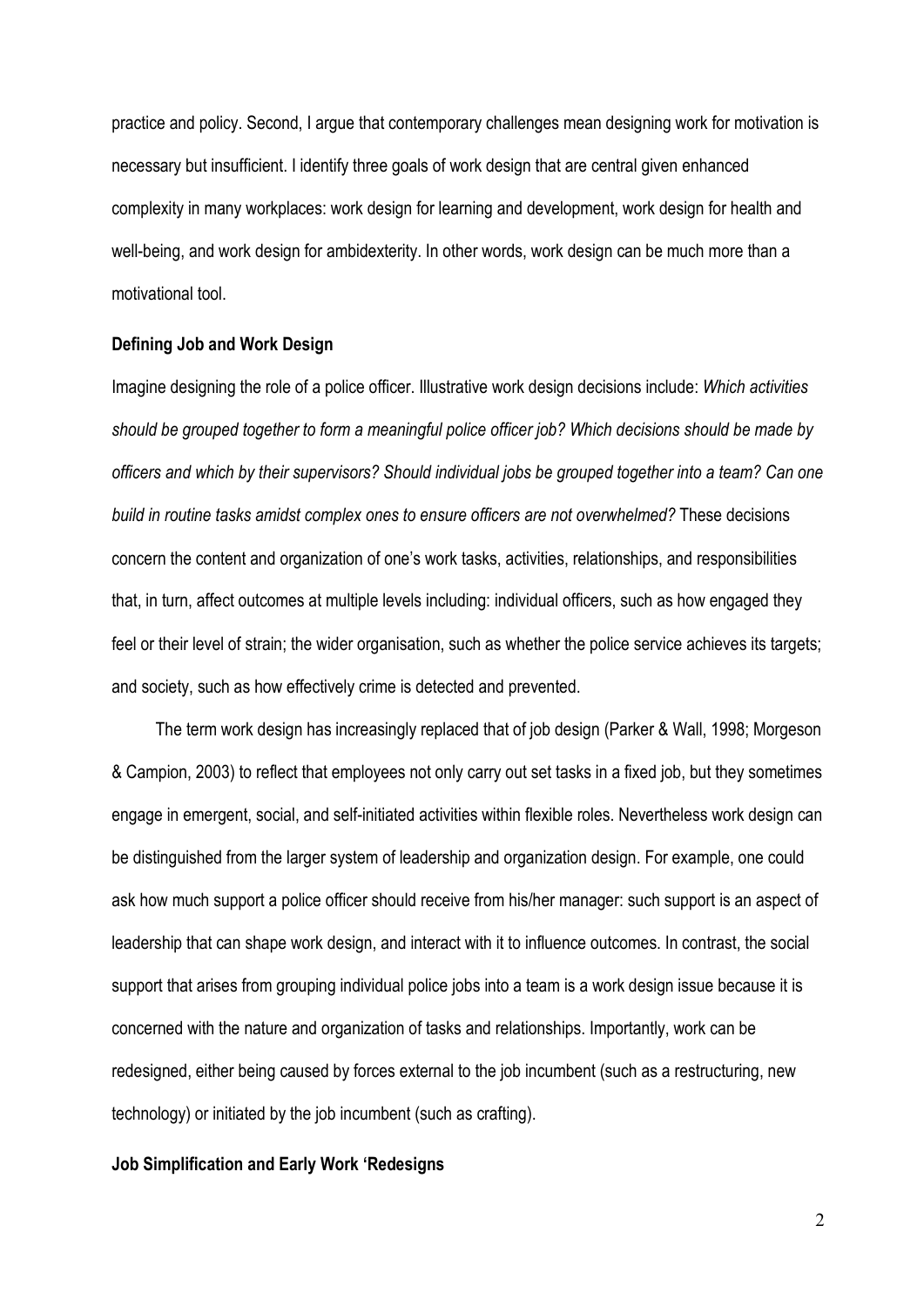At the time of the Industrial Revolution, machine-operated factories replaced craft-based industries, giving rise to a question as to how work should be organized. Fredrick Taylor's solution was scientific management (Taylor, 1911), an approach in which all mental work was allocated to the managers, leaving simplified manual work to the workers. Narrow, low autonomy jobs became the work design of choice in manufacturing and beyond. However, unsurprisingly workers were often deeply dissatisfied with these simplified jobs as demonstrated by a strike in 1912 at Watertown Arsenal, a factory in which Taylor had helped to implement scientific management. As well as turnover, strikes, and absenteeism, employees became alienated and dissatisfied. Coal-mining jobs provide a vivid example (Trist & Bamforth, 1951). Originally, small groups of self-managing and multiskilled colliers contracted with management to work a specific coal face, but after the introduction of conveyor belts and coal cutting tools, a 'longwall' approach involved 40-50 men working a whole coal seam, each man performing a single manual task repeatedly under management supervision. Unpredictable conditions contradicted with the rigid work sequencing, creating conflict and lowered productivity.

Ultimately, their observations of longwall mining led Trist & Bamforth (1951) to advocate the need for joint optimization of social and technical elements when designing work, rather than solely focusing on technical aspects. Example sociotechnical criteria for work include that work provide variety, allow learning, include an area of autonomous decision-making, offer social support, be of social relevance, and lead to a desirable future (Cherns, 1987). When applied to groups, these criteria resulted in autonomous work groups, which were found to alleviate some of the destructive effects of the longwall method of mining (Trist et al. 1977) and improve the effectiveness of Indian textile mills (Rice, 1953). Today self-managing teams are even used in knowledge-intensive work settings such as product design.

Meantime, whilst these group work design experiments were occurring, others focused on redesigning individual jobs. To combat job simplification, early suggestions were for job rotation, job enlargement or, in Japan, quality circles. Ultimately, however, none of these redesigns addressed the removal of control inherent in job simplification. Thus work redesign proposals in the 1960s and 1970s focused on increasing employees' autonomy over the planning and execution of their own work, or job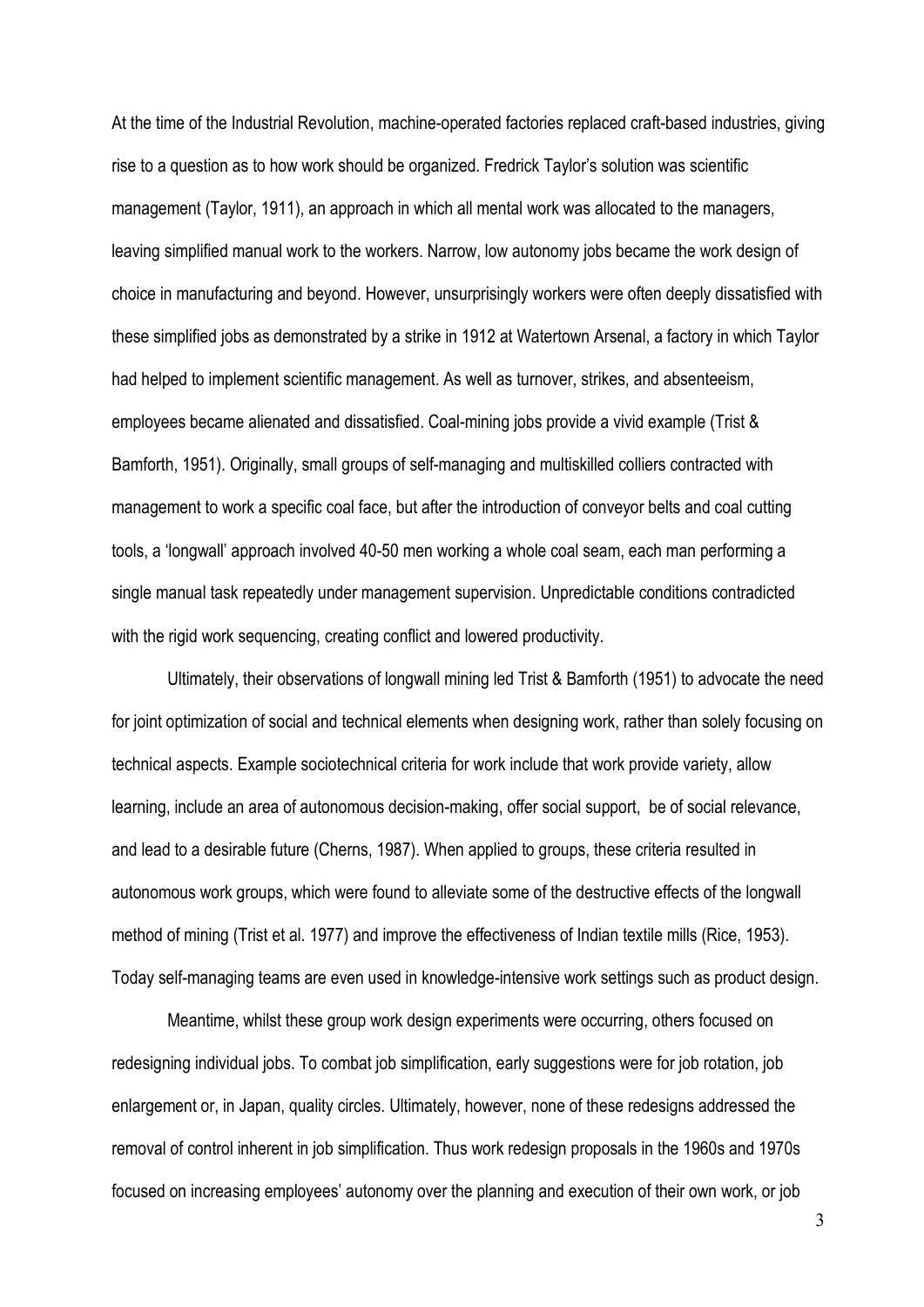enrichment. Job enrichment was partly spurred by the Job Characteristics Model (JCM), which also prompted much research on the motivational effects of work design, as I elaborate next.

### <span id="page-7-0"></span>**PART 1: MOTIVATIONAL WORK DESIGN PERSPECTIVES**

In this section, I first describe the JCM, elaborations to this model, and group work design. Second, I review extensions that consider work design from different motivational perspectives. Third I discuss the embedding of motivational work design principles into policy and practice.

#### <span id="page-7-1"></span>**Job Characteristics Model, Elaborations, & Group Work Design**

**Job Characteristics Model.** In a synthesis of earlier developments, Hackman and Oldham (1976) proposed in the JCM that work should be designed to have five core job characteristics (job variety, autonomy, feedback, significance, and identity; see glossary). Jobs with these characteristics were proposed to result in individuals' experiencing meaning, feeling responsible for their outcomes, and understanding the results of their efforts. In turn, these critical psychological states were proposed to enhance employees' internal motivation, job satisfaction, and performance, whilst reducing turnover. Further specific propositions were made, including: that work characteristics combine in a multiplicative formula to affect outcomes; that particular work characteristics relate to particular psychological states; and that the beneficial effects of enriched work characteristics are greater for individuals who have a preference for growth at work, who are more satisfied with their general work context, and who have more knowledge, skill and ability.

Whilst the more specific propositions have largely been unsupported (Tiegs et al. 1992), the core proposition that work characteristics affect attitudinal outcomes is well established.Two early metaanalyses of 28 studies (Loher et al. 1985) and 76 studies (Fried & Ferris, 1987) showed that the five job characteristics positively relate to attitudinal outcomes such as job satisfaction and motivation. An expanded meta-analysis of 259 studies (Humphrey et al. 2007) showed that all or most of the five core work characteristics related to the JCM outcomes of job satisfaction, growth satisfaction and internal work motivation, as well as other outcomes like organizational commitment, co-worker satisfaction, burnout,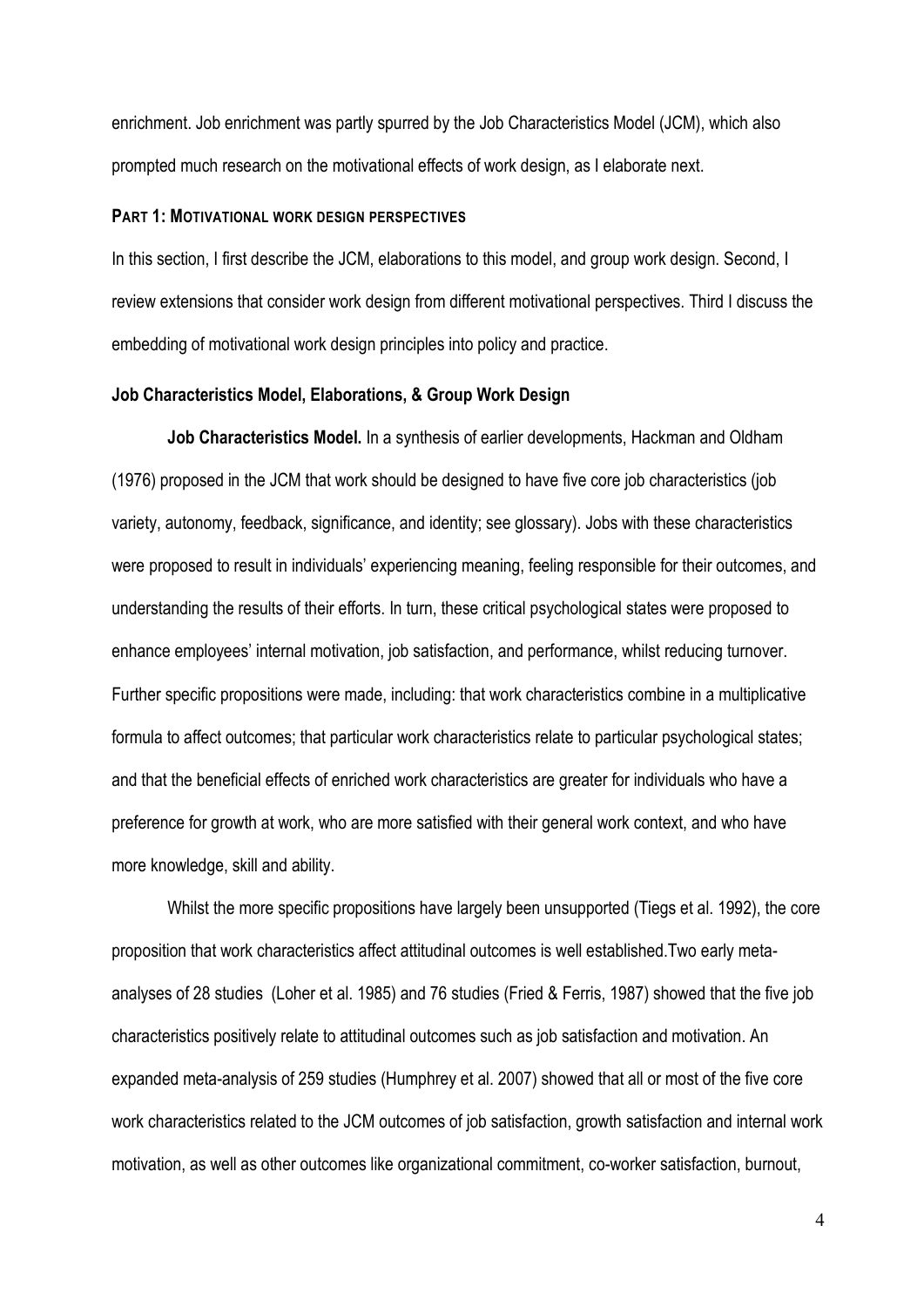and role perceptions. In addition, experienced meaning was the key critical psychological state that mediated the relationship between job characteristics and outcomes. These meta-analytic findings based mostly on studies with cross-sectional research designs - are supported by longitudinal and quasiexperimental studies showing positive effects of job enrichment on attitudes and affective reactions (Parker & Wall, 1998). As an example, Griffin's (1991) quasi-experimental study showed an increase in bank tellers' job satisfaction and commitment as a result of job enrichment. Longitudinal studies also show that the work characteristics of low autonomy and low support increase absence (e.g., Rentch & Steel, 1998), and that job enrichment interventions can reduce employee turnover (McEvoy & Cascio, 1985).

The meta analyses noted above also show clear links between work characteristics and subjective job performance, although when objective job performance is considered, only job autonomy is important (Humphrey et al. 2007). Several quasi-experimental and longitudinal studies also show positive performance effects of motivating work characteristics (e.g., Griffin, 1991; Campion & McClelland,1993), although a smaller set of other studies have failed to show performance effects (Kopelman, 2006), suggesting the relationship between enrichment and performance is moderated, as I discuss later.

An issue that has long dogged the JCM has been the use of job incumbents' perceptions to assess job characteristics (Roberts & Glick, 1981). For example, Salancik & Pfeffer (1978) argued that individuals' perceptions of their job characteristics are constructions that arise from social influences, such as the attitudes of peers, and might thus be unrelated to objective job conditions. Evidence confirms that social cues affect perceptions of work characteristics, although the effects are weaker than those of objective job features (Taber & Taylor, 1990). Studies also show that there is a strong convergence between employee self-ratings of their jobs and ratings from external observers (Fried & Ferris, 1987). Overall, although non-perceptual measures can be preferable in some situations (Daniels, 2006), using perceptions to assess job characteristics is often valid.

**Elaborated job characteristics approaches**. An important development has been to expand the JCM's core elements (e.g., Morgeson & Campion, 2003; Humphrey et al. 2007). In their Elaborated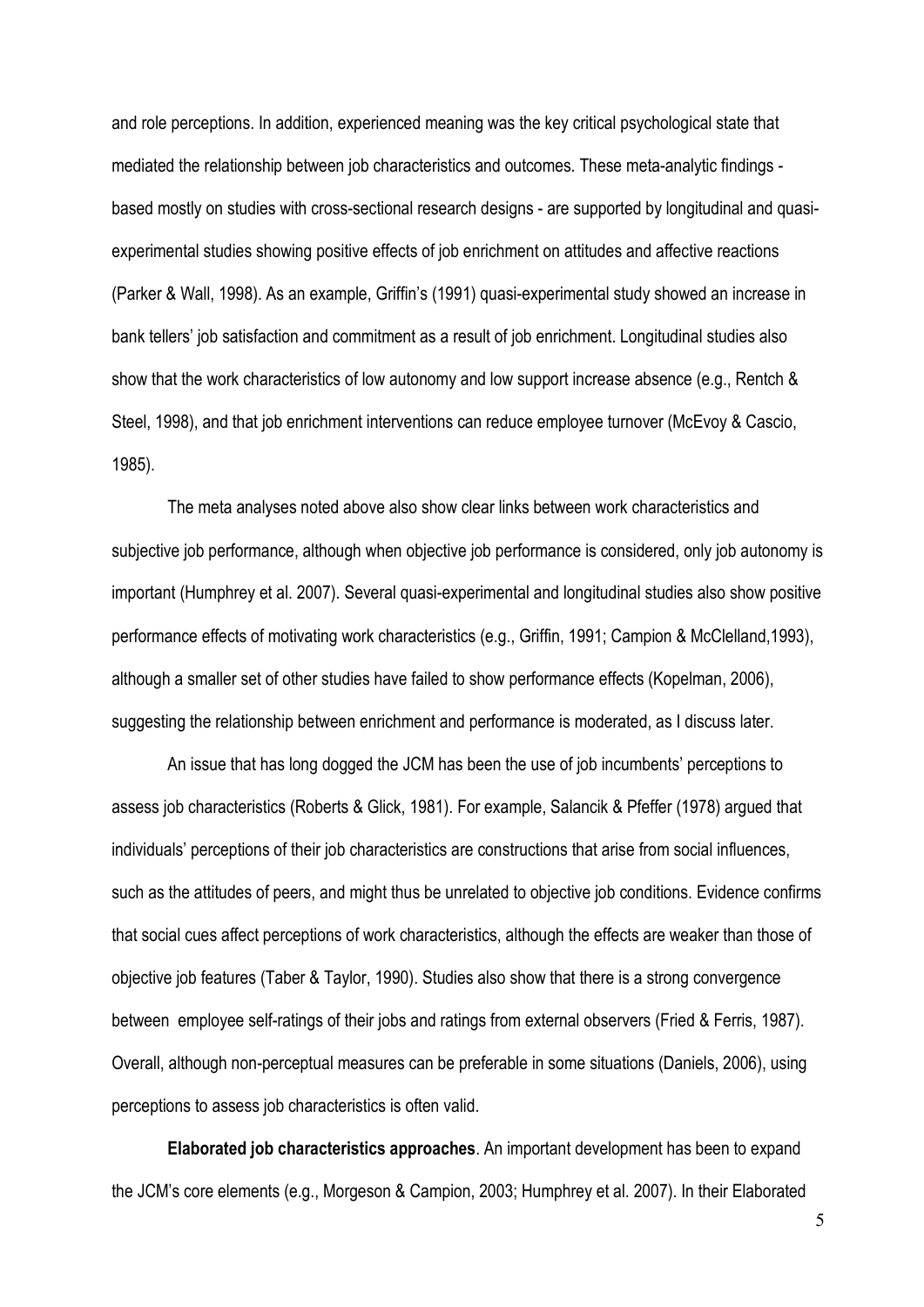Job Characteristics Model, Parker et al. (2001) advocated considering an expanded set of work characteristics, moderators, outcomes, mechanisms, and antecedents.

First, the JCM includes just five core job characteristics, yet it is clear that there are additional important job features. Capturing social characteristics, Kiggundu (1981) showed that task interdependence shapes important outcomes. Further job characteristics have become salient as a result of broader changes in work organization (Parker et al. 2001). For example, the rise of dual working parents highlights the need to consider autonomy over working hours, the growth in service work has led to a focus on emotional job demands, the rise of individuals working from home highlights the role of social contact at work, and changes in career structures bring to the fore opportunities for skill development. Showing the range of work characteristics that have been considered, in their Work Design Questionnaire, Morgeson & Humphrey (2006) distinguished 21 job characteristics across four categories: task motivation (i.e., the five JCM characteristics), knowledge motivation (e.g., problem solving demands), social (e.g., social support), and contextual (e.g., work conditions). In Humphrey et al.'s metaanalysis, motivational work characteristics explained 34% of the variance in job satisfaction, with social and contextual characteristics explaining a further 17% and 4%, respectively. As well as expanding what work characteristics are considered, it is important to consider interactions between them, such as the balance between individual and group autonomy (Langfred 2000).

A second extension is to consider outcomes of work design beyond those specified in the JCM (see Parker et al. 2001). In part, these extend JCM outcomes, such as going beyond increased effort and productivity as key indicators of performance to examine performance outcomes like customer satisfaction and creativity. In part, these extensions reflect changes in the nature of work and the workforce. For example, given increased women in the work place, and increasing time pressure in many jobs, it is important to consider how work design affects family functioning (e.g., Kelly et al. 2011). Likewise, enhanced societal interest in social responsibility raises questions about how poor quality work might lead individuals to seek out enriching volunteering opportunities (Grant 2012a). I return to additional outcomes of work design in the second part of this article.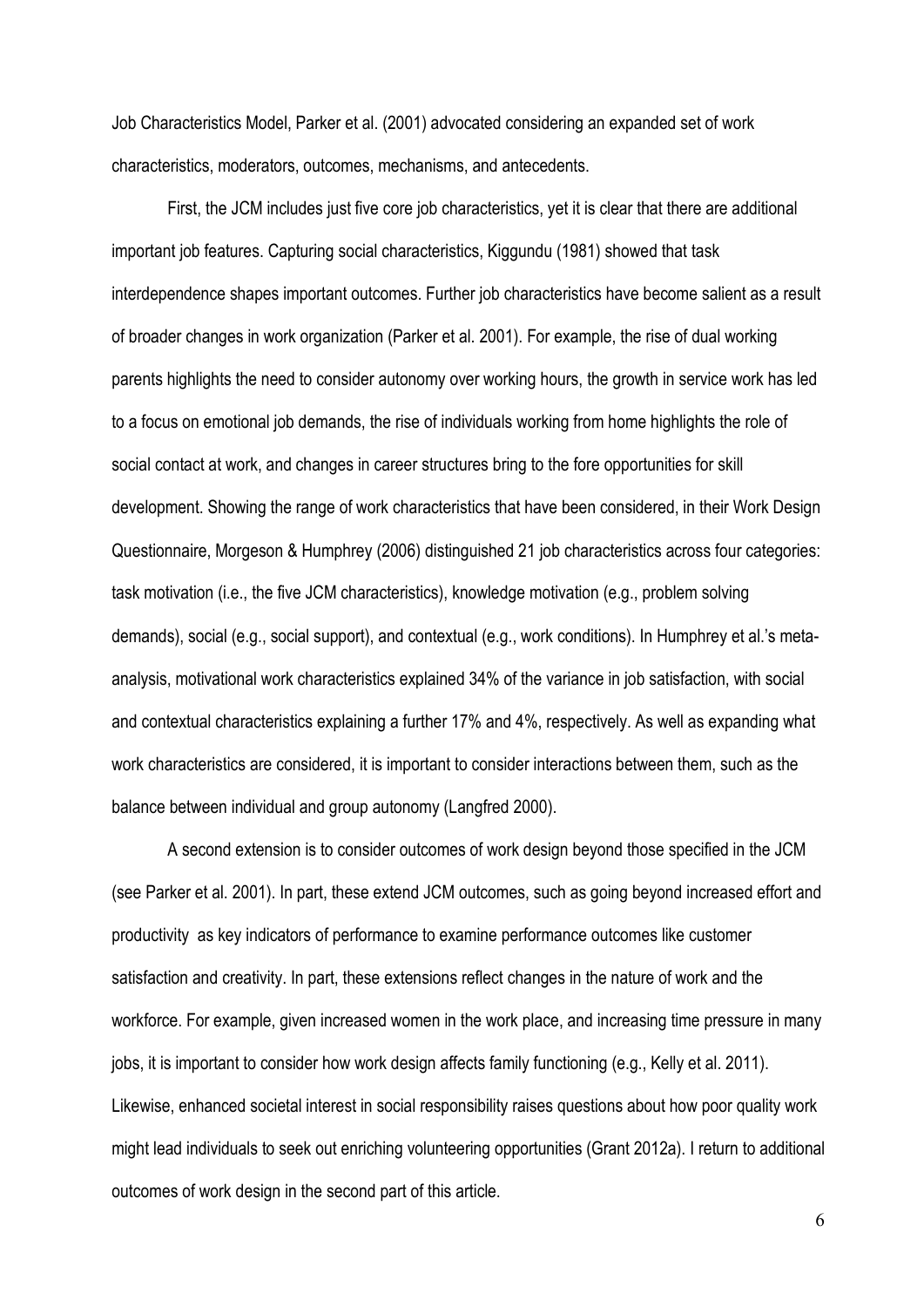Third, scholars have identified mechanisms by which work design might affect job attitudes and behaviours beyond the critical psychological states identified in the JCM. Some of these expanded mechanisms are motivationally-oriented, such as the argument that job enrichment promotes employees' self-efficacy (Parker, 1998). Psychological empowerment is also a motivational mediator of work design (see review by Maynard et al. 2012), although as argued elsewhere (Morgeson & Campion 2003; Parker et al. 2001), there is strong overlap between psychological empowerment and the critical psychological states. Other mechanisms are non-motivational. For example, a quick response mechanism refers to employees with autonomy being able to respond to problems faster than specialists (Wall et al. 1990). In a similar vein, job incumbents can often make higher quality decisions than supervisors because they have access to unique information that is only available to those actually doing the work (Langfred & Moye, 2004). Job enrichment can also promote learning, suggesting knowledge-based mechanisms, and can buffer against demands, suggesting strain-based mechanisms; both of which I discuss in the Part 2 of this article.

Fourth, scholars have considered an elaborated set of moderators of the effect of work characteristics on outcomes. When it comes to individual differences, the findings are rather inconsistent (Morgeson & Campion, 2003). However, there is no basis for expecting that any single individual difference variable will moderate all work characteristic-outcome relationships since the processes underpinning these links will vary according to the work characteristic and the outcome. For example, Parker & Sprigg (1999) showed that proactive personality moderated the effect of job control on strain, arguing that, for job control to mitigate strain, individuals need to make use of that control, which they are more likely to do if they are proactive. Likewise, emotional competence reduced the negative effect of emotional demands on service employees' well-being (Giardini & Frese 2006), presumably because emotional competency facilitates more effective coping with emotional demands. A more theoretical approach will help move this area forward, such as Raja & John's (2010) study that drew on trait activation theory (which predicts that people behaviorally express their traits in situations which cue those traits) to understand the link between personality, job scope, and performance.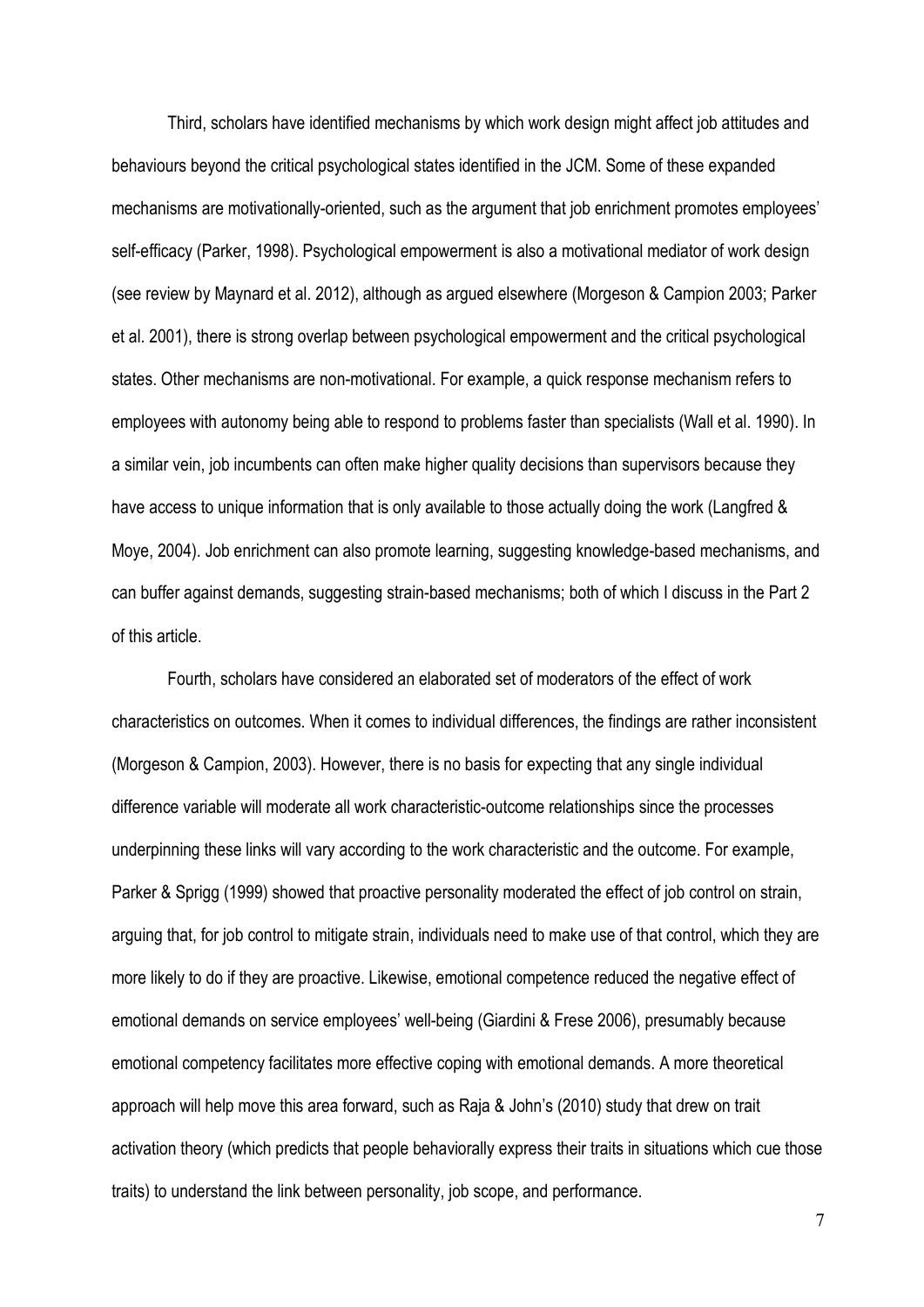When it comes to the moderating effects of context, job enrichment appears to most enhance performance when operational uncertainty is high (Wall, et al. 1990). This is probably because, in unpredictable situations, knowledge is incomplete and flexible responses are required, with autonomy facilitating both the speed and quality of decision-making. Similar arguments have been made in more macro organizational theory research (Burns & Stalker, 1961). Time is also a potentially important moderator. For example, Fried et al. (2007) proposed that engaging in simplified jobs might not cause adverse effects if one sees this engagement as a stepping stone for future enriched jobs, and Parker et al. (in press,b) discuss how, as a result of adaptation and learning, the effects of work characteristics can change over time. Scholars have also argued that enriched work design will be most effective when it aligns with broader organizational and human resource systems (Cordery & Parker 2007). This alignment perspective is consistent with the high performance work systems approach in which bundles of aligned practices are argued to enhance organizational performance (e.g., Combs et al. 2006), but it is inconsistent with Morgeson et al.'s (2006) finding that autonomous work groups were only effective when reward, feedback, and information systems were poor. Studies have also considered national cultural influences on work design (e.g., Roberts et al. 2000), although there is no overall clear picture. A fifth elaboration of the job characteristics model has been to consider individual and contextual factors that shape, influence, and/or constrain work characteristics (Parker & Wall 2001). Regarding individual factors, job incumbents can proactively craft and shape their own job designs (see 'proactive perspectives' section). Regarding contextual factors, variables such as organizational design, leadership, resource availability, and market uncertainty can directly affect or generate work characteristics, or exert a cross-level influence on work characteristics. For example, the greater the level of organizational formalization and centralization, the lower the job autonomy, variety, and task identity (Rousseau 1978). An implication of these broader influences on work design is that work can be 'redesigned' in ways other than the direct manipulation of job characteristics, such as by removing demarcation barriers or by developing empowering leaders. Work design can also be shaped by organizational practices, such as structural empowerment, lean production, temporary employment contracts, downsizing, and teleworking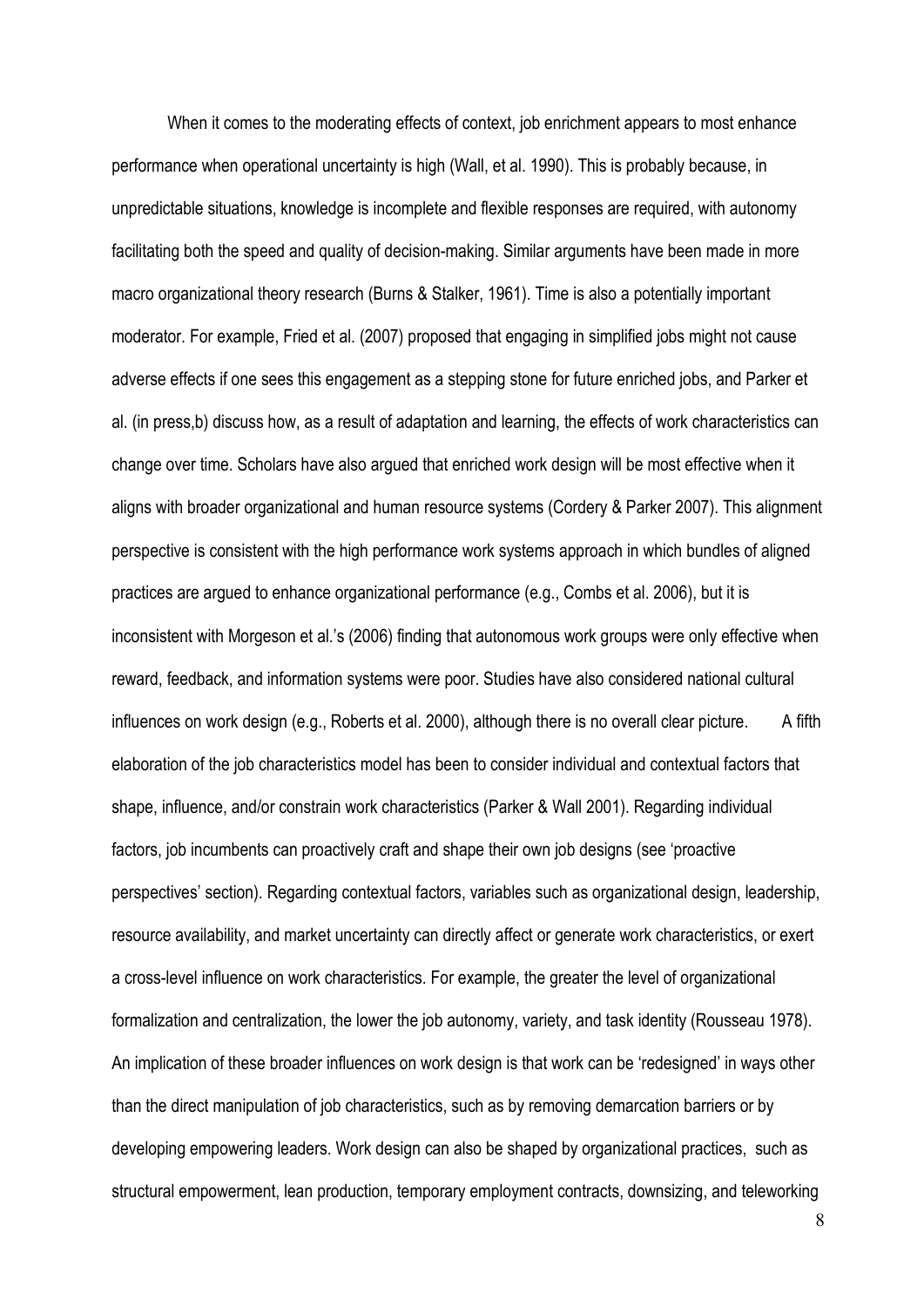(e.g., Parker 2003), which in turn means that work design can be a mediating process by which these practices have their effects. Unfortunately work design issues are often neglected when new practices, technological, and strategies are introduced, which can contribute to their lack of effectiveness (Dean & Snell 1991). Occupations can also shape or constrain work characteristics (Dierdorff & Morgeson in press), and the relationship between broader practices and work design can be reciprocal, such as when a positive leader-member exchange relationship between a manager and incumbent contributes to more enriched work that, in turn, maintains and promotes high leader-member exchange relationships (Clegg & Spencer 2007).

**Group work design.** Group work design is appropriate when individual roles are interdependent and there is a need for collective working. Sociotechnical systems principles were early influences on the theory and practice of group work design. Hackman (1987) and other scholars (e.g., Campion et al. 1993) extended these ideas, proposing input, process, output models of team effectiveness. Inputs include group-level work design contextual influences and group composition; processes include intermediary group states or attributes such as group norms; and outputs include team-level performance and teammember affective reactions. Subsequent team research expanded these models in various ways, although the work design characteristics focused on have largely remained group-level versions of the JCM, with the additional inclusion of interdependence.

Most attention has been given to group autonomy, which is when team members are allocated collective responsibility for their work. Taking together studies of autonomous work groups, team effectiveness, and team empowerment, there is encouragingly consistent evidence regarding the importance of group autonomy for positive job attitudes and reactions, such as job satisfaction and organizational commitment (Cohen & Bailey 1997; Parker & Wall 1998; Maynard et al. 2012). One dent in this overall positive picture is whether team autonomy can operate as an insidious form of control. Barker's (1993) ethnographic study showed that self-managing teams, in conjunction with a strong vision, resulted in workers imposing values on themselves in an increasingly rigid way such that initially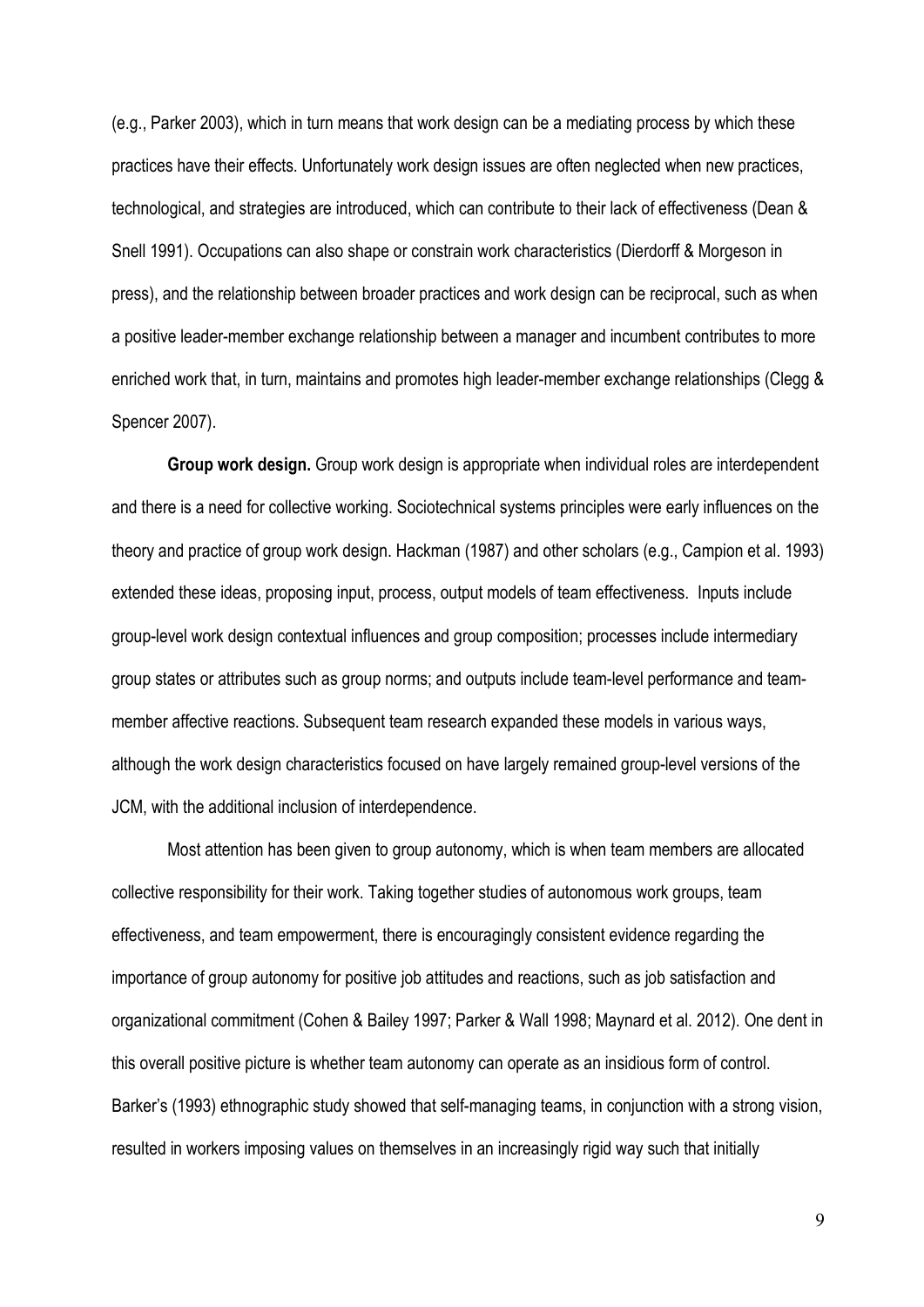enthusiastic participants became "strained and burdened" (p. 432). Whether these findings hold in other contexts has yet to be established.

Just as with individual-level work design and performance, the story is more complex when it comes to performance and behavioral outcomes of group autonomy (Cohen & Bailey 1997). Reviews indicate that group autonomy predicts team performance via team psychological empowerment (Maynard et al. 2012), although most team empowerment studies have cross-sectional research designs. When one turns to the more rigorous research on autonomous work groups, the evidence is a little more mixed. Certainly many reviews and meta-analyses identify positive performance and behavioral effects (e.g., Cohen & Bailey 1997; Macy & Izumi 1993), but at least a few studies have shown non-significant or mixed effects. For example, in studies of self-managing teams, Cordery et al. (1991) reported benefits for job attitudes but higher absenteeism, and Wall et al. (1986) showed benefits for job satisfaction but were unable to conclude positive performance effects.

These mixed effects might be partly explained by a mismatch between group autonomy and team member task interdependence. As noted above, group work does not make sense if team members have low task interdependence. Consistent with this premise, Langfred (2005) reported that teams with by high task interdependence performed better with high levels of team autonomy, whereas low interdependence teams performed better with high levels of individual autonomy. Similarly, in a wire making company, team working only benefited employee well-being when team member interdependence was high and not when it was low (Sprigg et al. 2000). Likewise, a meta-analysis by Burke et al. (2006) showed empowering leadership predicted team productivity most strongly when interdependence in the team was high rather than low. Thus evidence generally supports a positive synergy between group autonomy and team member interdependence.

Beyond interdependence, other moderators have been identified. Self-managing teams have more positive performance effects when team members' feel positive about collaboration (Kirkman & Shapiro 2001), when team members are not isolated from external influences (Haas 2010), when task uncertainty is high (Cordery et al. 2010), and when teams engage in conceptual tasks where the means-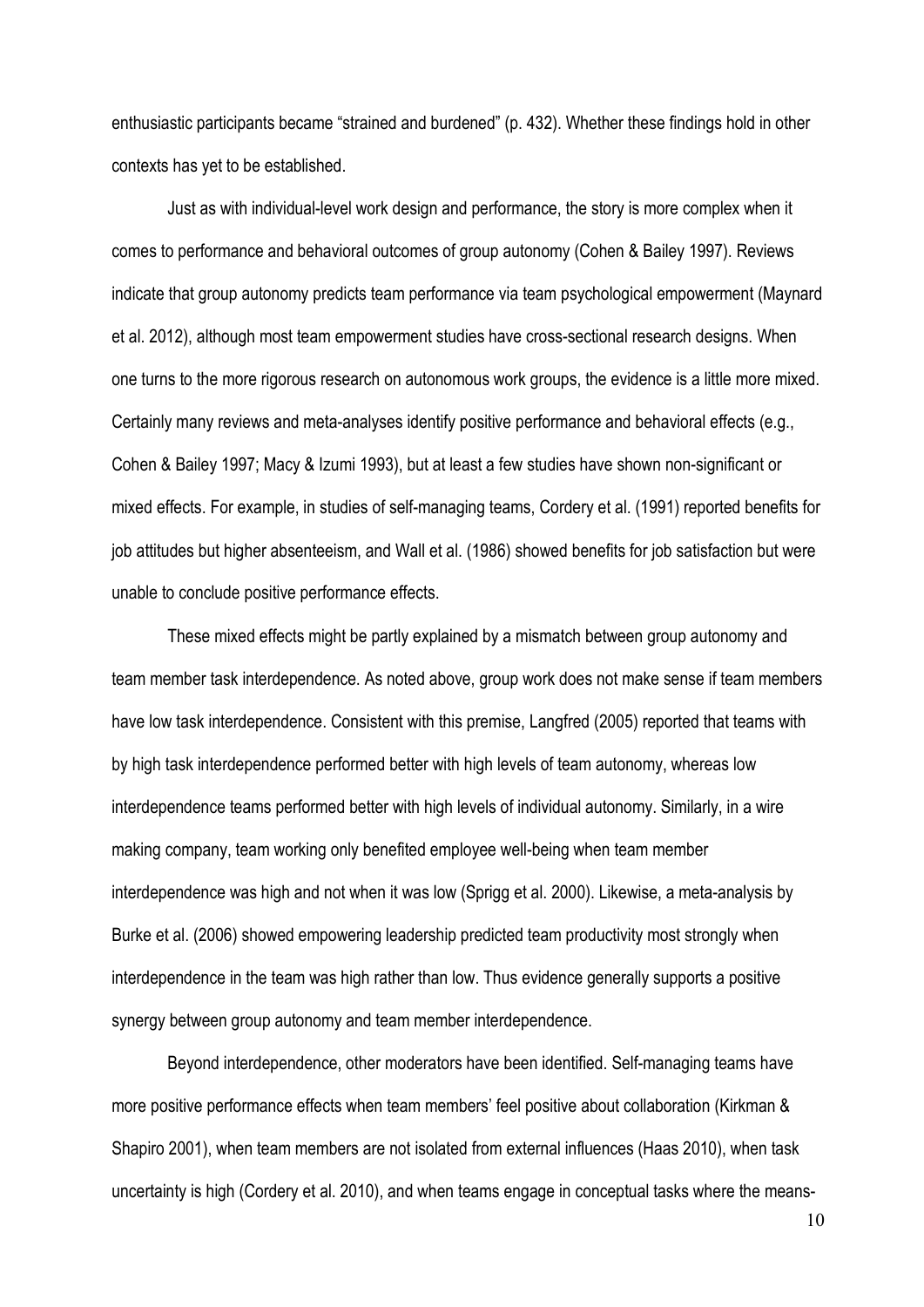ends are not clear rather than more simple behavioral tasks (Stewart & Barrick 2000). Virtuality also appears important: Kirkman et al. (2004) showed that team empowerment was a stronger predictor of team effectiveness when teams met face to face less often, which they explained in terms of empowerment being especially important for facilitating learning within a challenging virtual context.

Another issue is that autonomous group work design can enhance intra-team performance whilst also hampering inter-team co-ordination because of the high team ownership experienced by team members (Ingvaldsen & Rolfsen 2012). Consistent with this finding, in a simulation study, decentralized planning was associated with increased team member proactivity and aspiration, but also with coordination problems across teams, resulting in net negative effects on multi-system performance (Lanaj et al. 2012). These studies highlight the importance of examining organization-level outcomes of team work practices.

Interdependence can also be considered as a work characteristic in and of itself. Wageman (1995) reported that, for maintenance technicians, teams with either very high or very low levels of interdependence had the most positive interactions amongst members and performed best. Stewart & Barrick (2000) found a similar u-shaped pattern of interdependence, but only for teams working on conceptual tasks. Overall, little attention has been given to other team work characteristics, such as team-level feedback or team task complexity.

A broader literature on concepts like high performance work systems (HPSWs) typically considers self-managing teams as one of the important practices, alongside other elements such as incentive compensation and extensive training. HPWSs are associated with organizational performance, and the link is stronger when a system of practices is considered rather than one single practice (Combs et al. 2006). One would anticipate that these positive organizational-level effects are partly accounted for by the positive effects of individual or group work design at lower levels of analysis, although most studies have not examined these pathways.

#### <span id="page-14-0"></span>**Expanded Motivational Theories: Proactive, Prosocial, and Other Motivational Perspectives**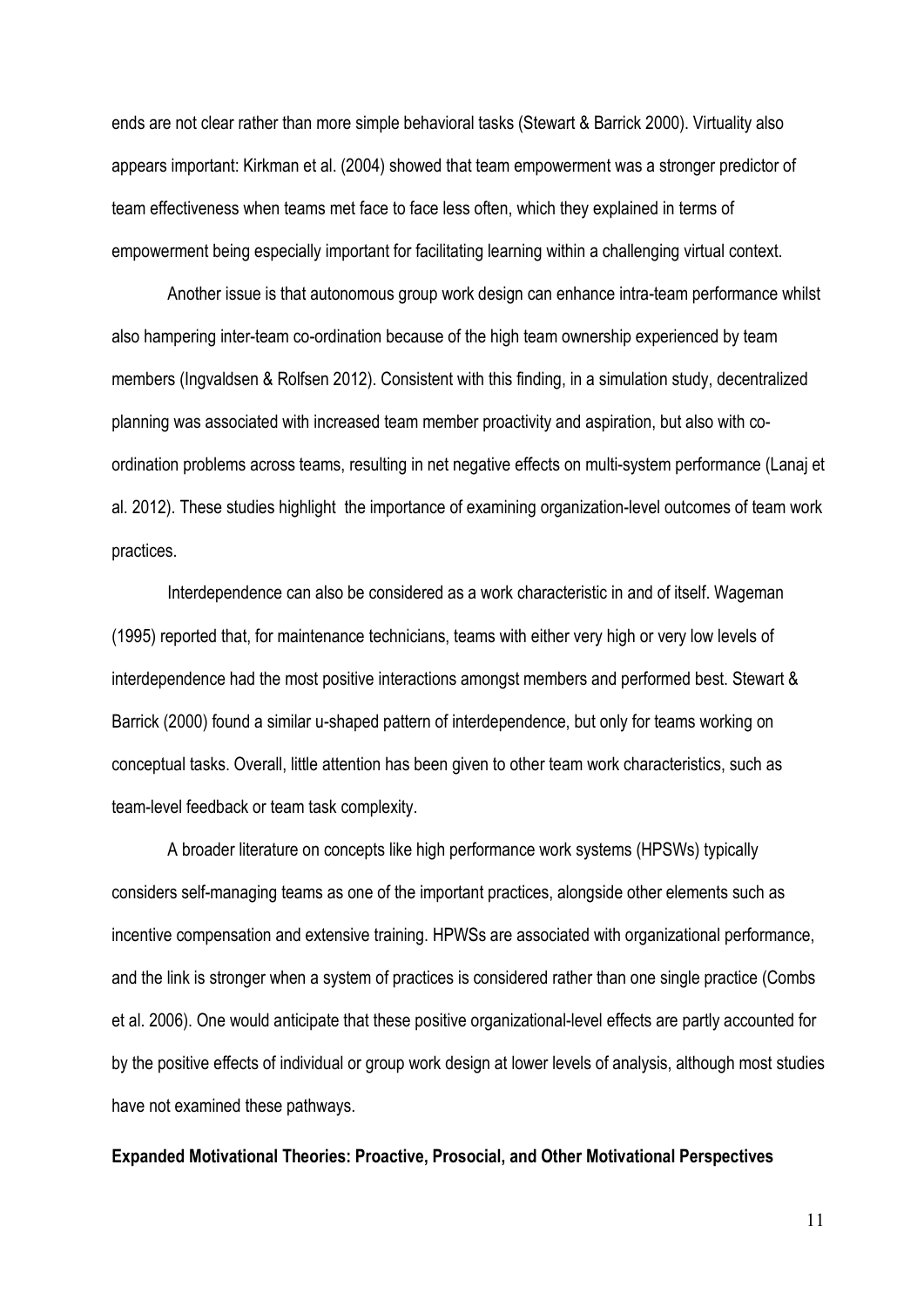In this section, I discuss extensions to work design theory that maintain a focus of motivation, but that go beyond intrinsic motivation, the dominant perspective in the work discussed so far.

**Proactive perspectives on work design.** One critique of the JCM is that it is relatively passive in terms the type of outcomes and presumed causes of work design. Regarding outcomes, job satisfaction is one of the most popular outcomes of work design, yet satisfaction can be experienced as a form of resigned and passive contentment. Likewise, task performance concerns carrying out expected tasks well, but more active types of performance such as using one's initiative and proactively introducing improvements are considered increasingly important in today's dynamic workplaces. Consequently, in recent times, scholars have increasingly been concerned with how work design can facilitate more proactive attitudes and behaviors (Frese & Fay 2001; Parker et al. 2010). A meta-analysis by Tornau & Frese (2012) highlighted the importance of job control and (to a lesser extent) social support in predicting proactive work behavior.

Work design is argued to promote 'can do', 'reason to', and 'energized to' motivational states that in turn stimulate proactivity (Parker et al. 2009). Having varied and challenging tasks provides employees the opportunity for enactive mastery which, in turn, cultivates self-efficacy that they 'can' take charge of their environment (Parker 1998). Social characteristics like social support can help employees to believe they can be proactive by fostering a sense of psychological safety (Parker et al. in press, b). Enriched jobs also enhance individuals' reason to' be proactive, such as by giving individuals a better appreciation of the impact of their work (Grant 2007) and by promoting flexible role orientations in which individuals feel ownership for broader work goals (Parker et al. 1997). Interestingly, time pressure and situational constraints – which are typically considered to be stressors in work settings – can also generate a reason to be proactive. From a control theory perspective, these stressors signal a mismatch between a desired and an actual situation, which stimulates employees to want to proactively rectify the situation (Fay & Sonnentag 2002). Finally enriched jobs can promote 'energized to' states, such as feelings of enthusiasm and vigor (Parker et al. 2009).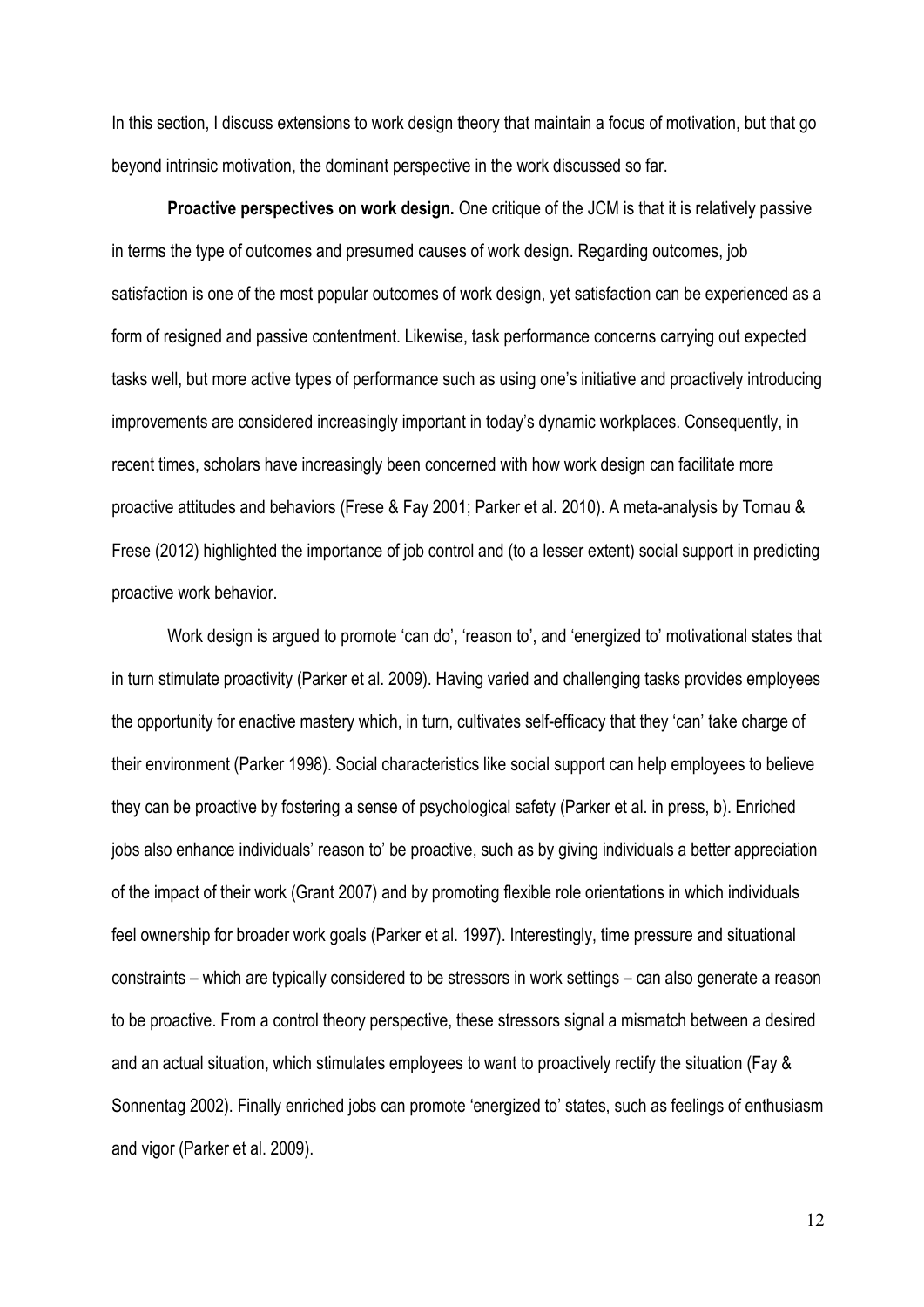A second proactive perspective relates to the causes of work design. The traditional work design approach assumes that others (e.g., managers) design jobs, or that work design derives from broader organizational and technological choices. Yet scholars have long observed that individuals mold their work characteristics to fit their individual abilities or personalities (Kulik et al. 1987). In recent times, more attention has been given to how individuals redesign their own work, such as through job crafting (Wrzesniewski & Dutton 2001) or obtaining personalized employment arrangements ('idiosyncratic deals', Rousseau et al. 2006). Groups can also initiate work design change (e.g., Leana et al. 2009). Training individuals to proactively craft their work might increase the effectiveness of top-down work redesign efforts by equipping job incumbents with the skills and attitudes to realize the opportunities offered (Wageman 2001). Knowledge and professional workers might particularly benefit from redesigning their own work because these individuals typically have more autonomy, higher education levels, and higher aspiration for career progression, yet are also increasingly subjected to excessive work demands that require crafting to manage (see later). Theoretically, although scholars recognize that individuals' proactivity can shape their work design, attention needs to be given to the processes by which this occurs (Grant & Parker 2009).

The above proactive perspectives come together with the idea of a positive spiral in which work design promotes proactive attitudes and behaviors that, in turn, lead individuals to shape their work design, ad infinitum. In support of such a spiral, Frese et al. (2007) showed that autonomy and job complexity predicted control orientation (a motivational state including aspects such as self-efficacy) which predicted personal initiative, which in turn predicted later perceptions of autonomy and complexity. One issue to explore further is how work design might, via such positive spirals, result in organizationallevel innovation or even corporate entrepreneurship.

**Prosocial motivation and relational work design.** Attention to social aspects of work design has gathered pace in recent times (Grant & Parker 2009), in part because of shifts in practice, such as a greater level of collaboration across intra- and inter-organizational boundaries (Barley & Kunda 2001). One of the most important advances is the relational job design perspective that focuses on how work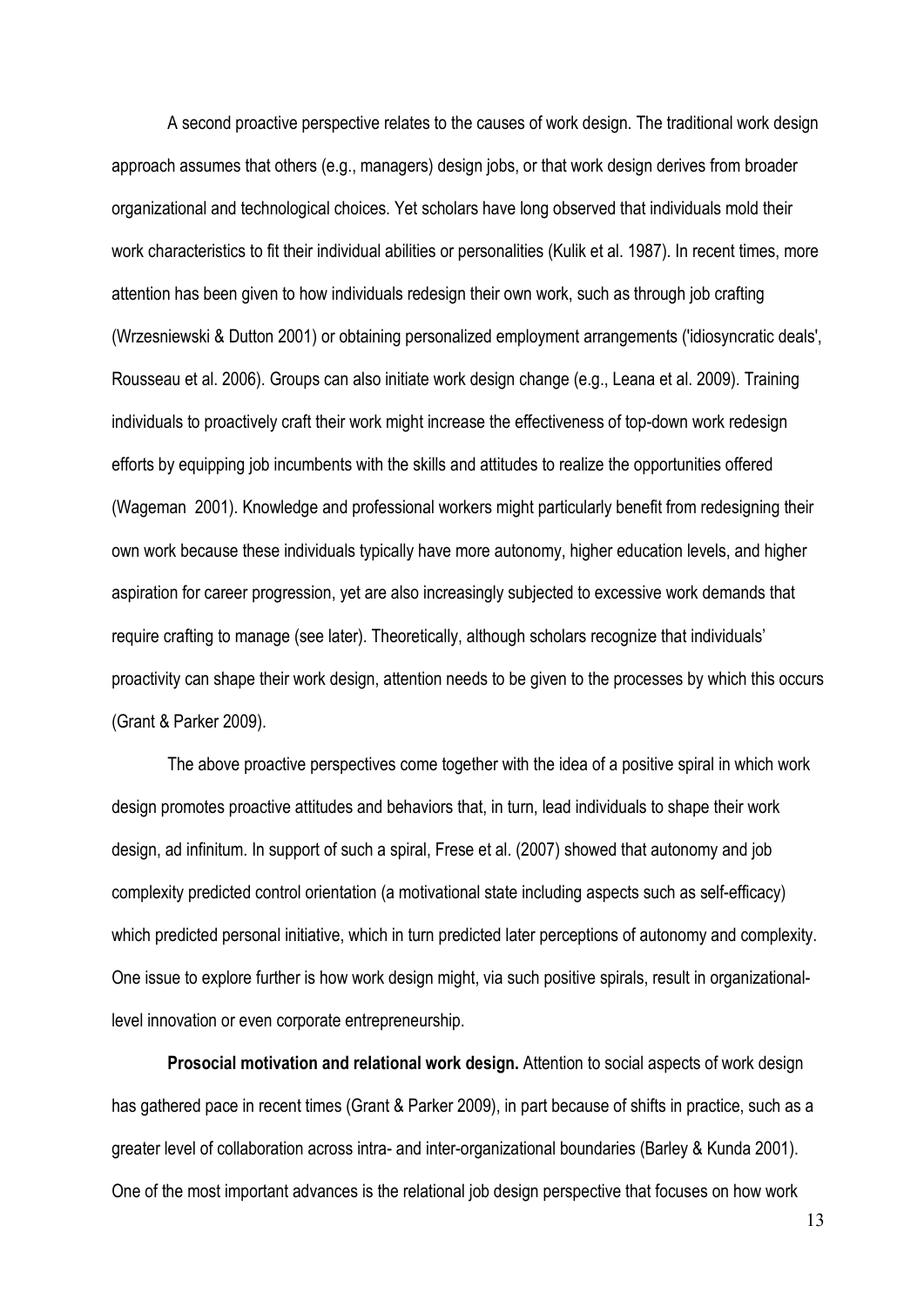structures can provide more or less opportunities for employees to interact with others, which in turn affects their motivation, attitudes, and job performance (Grant 2007). In an extension of research on task significance, Grant (2007) argued that when jobs are structured to provide incumbents with contact with those who benefit from the work (or 'beneficiaries', such as clients, customers, and patients), job incumbents' empathize with these beneficiaries and want to help them, which, in turn encourages higher persistence and helping. An early study by Parker & Axtell (2001) was consistent with these ideas, showing that when production employees had greater connection with their internal suppliers, they were more likely to see the perspective of these suppliers and therefore to help them.

A series of studies by Grant and colleagues has supported and extended these ideas. In a field experiment in a call centre, callers were given brief contact with a beneficiary – in this case, with a scholarship recipient who benefited from funding raised by callers. Compared to controls, these callers significantly increased the time they spent on calls over the next month, and vastly increased their average weekly revenue (Grant et al. 2007). In another study, nurses who volunteered to help assemble surgical kits for use in disadvantaged countries met and heard vivid stories from beneficiaries (in this case, healthcare practitioners who had previously used surgical kits in former war zones). Compared to controls, these nurses experienced an increase in prosocial motivation and assembled more kits (Belle 2013). This positive effect of relational work design was even stronger for individuals high in prosocial motivation at the outset (see Grant 2008 for similar findings), and is boosted by transformational leadership (Grant 2012b).

A key contribution of the relational perspective is that it shows that work design can activate employees' prosocial motivation, or their desire to bring benefit to others. This contrasts to the traditional emphasis on designing work to enhance employees' intrinsic interest in the job. In particular, relational work design can be a path for increasing work meaning when enriched types of work redesign are impossible or politically untenable. It is also likely that different forms of relational work design might suit different contexts. For a sample of doctors who already have frequent contact with patients, Parker et al.,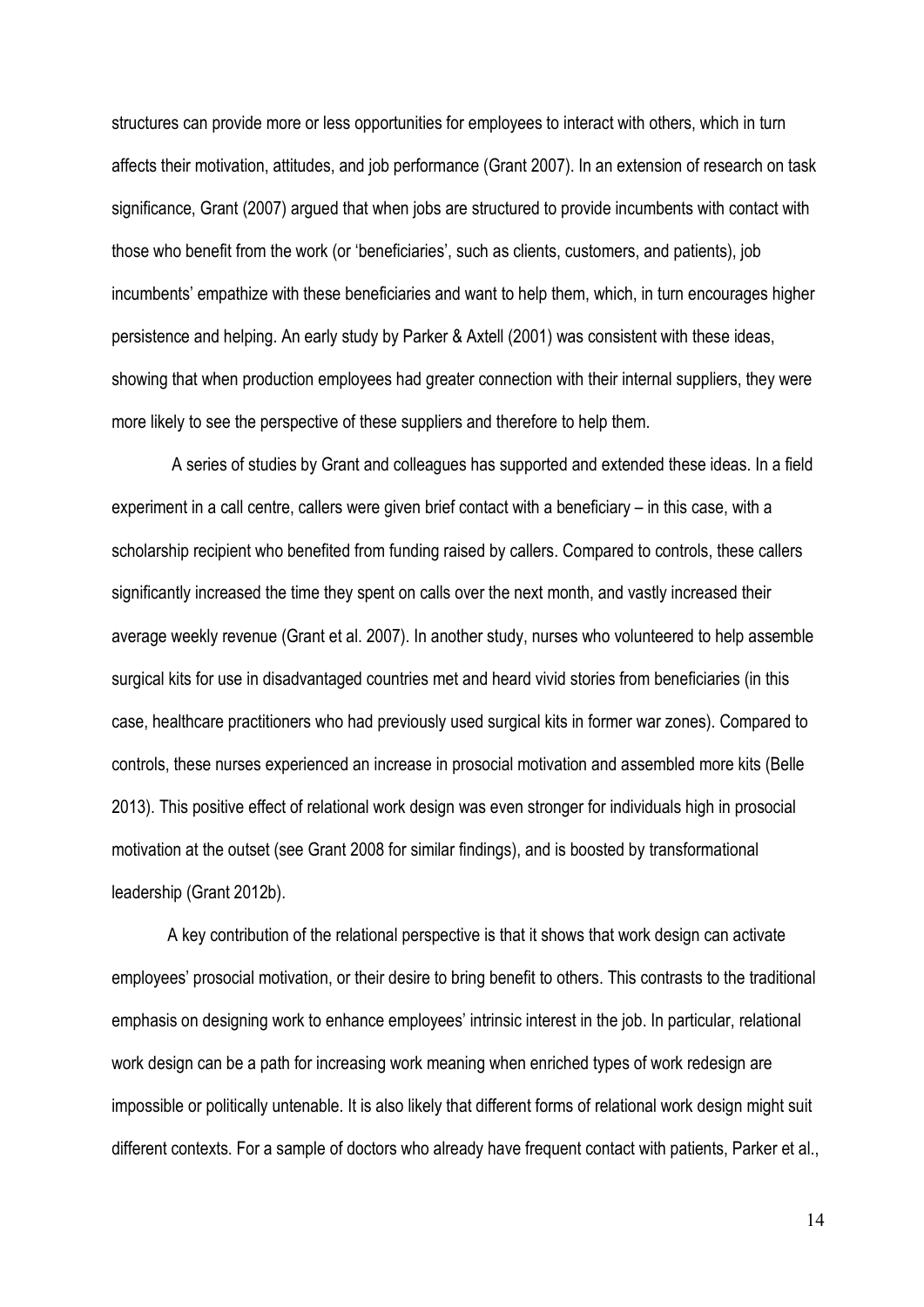(in press, b) showed that structural support is an powerful relational work design, albeit one focused on relationships amongst employees rather than between employees and their beneficiaries.

**Self-determination theory, regulatory focus, and goal regulation.** Parker & Ohly (2007) incorporated recent developments in motivation theory into work design theorizing. One contribution of their model derives from the application of self-determination theory (SDT, see Gagné & Deci 2005) to work design. From a SDT perspective, an individual can experience an unenjoyable task (or nonintrinsically motivating task) as meaningful because the task is seen as important (identified motivation) and/or because the task is congruent with the individual's values (integrated regulation). Integrated and identified motivation occur when individuals 'take in' external values or regulations through a process of internalization, which is in turn aided by individuals' needs for relatedness and social processes (Gagné & Deci 2005). Parker & Ohly (2008) argued that work designs such as self-managing teams and relational work design likely have some of their performance effects via identified and integrated motivation, yet such processes have not been explicitly considered. A further important issue relates to the meaning of autonomy. From a SDT, autonomy means having a 'sense' of choice as a result of internalization processes (Gagne & Deci, 2005), which contrasts to the JCM's conceptualization of autonomy as having freedom of choice and discretion (Hackman & Oldham 1976). As I discuss later (see enabling bureaucracies), consistent with the SDT view point, some scholars argue that employees can be motivated even if they lack job autonomy so long as they have other positive job features and an enabling context.

Parker and Ohly (2007) also proposed several further neglected motivational pathways by which work design might have its effects, such as that work design can shape or activate individuals' regulatory focus (Higgins 1998) or their goal orientation (Dweck 1986), which might explain why work design can lead to outcomes like proactivity and creativity. For example, enriched work design increases feelings of control, which enhances the salience of internal forces of behavior and activates a promotion focus, which in turn is associated with creativity (Meyer et al. 2004). Parker & Ohly (2007) also elaborated how work design can affect the goals people choose and plan for (goal generation) as well as how they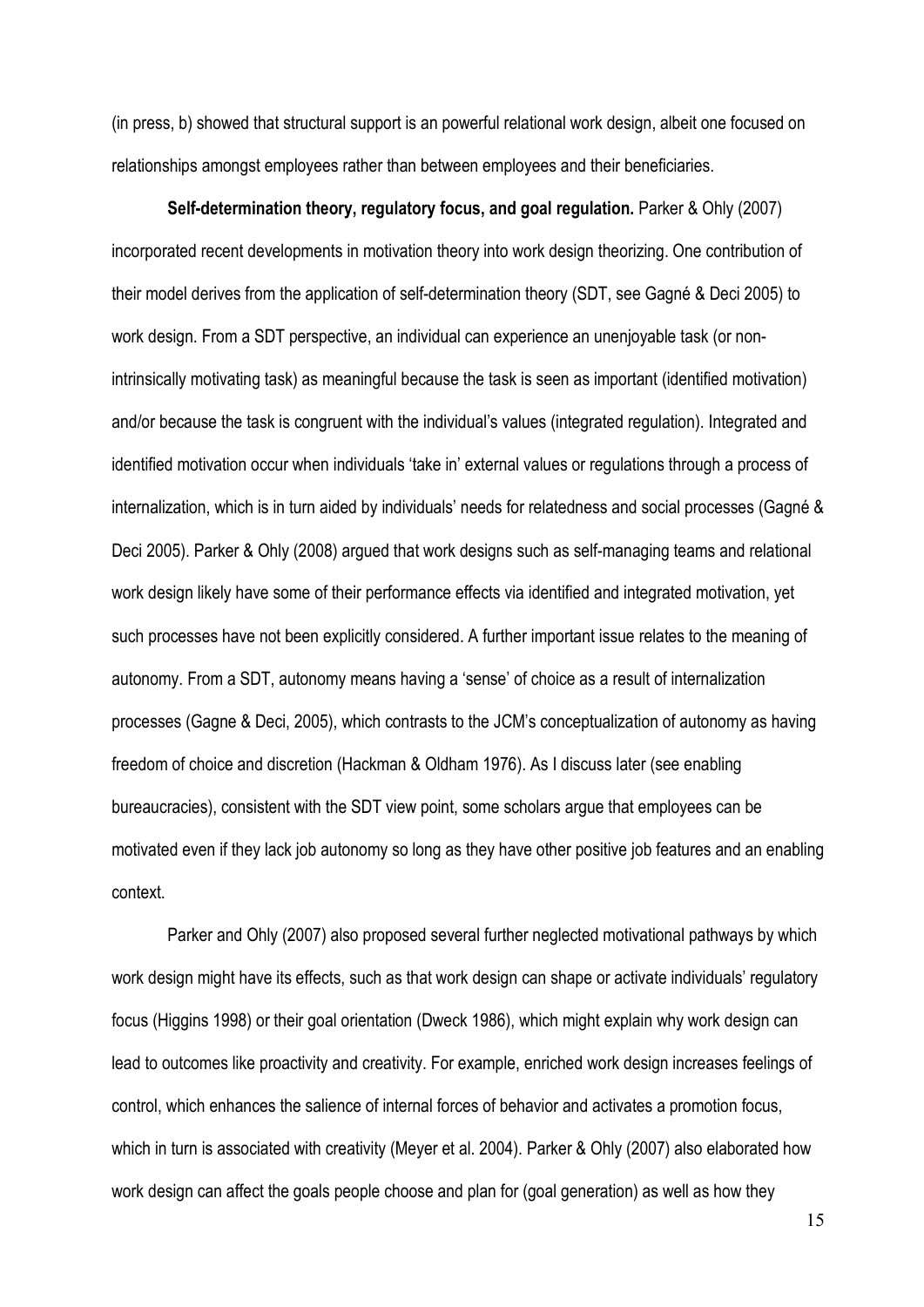regulate effort during goal pursuit (goal striving; Kanfer 1990). As an example, job enrichment might promote individuals' generating more difficult goals (e.g., job enrichment enhances commitment, which leads to setting more challenging goals; see Lanaj et al. 2012), more creative goals (e.g., job enrichment increases positive affect, which broadens creative thinking), or more long-term goals (e.g., feedback from a customer promotes internalization of customer goals, resulting in setting goals for customer satisfaction).

Likewise goal striving involves several processes that can be affected by work design. For example, staying on track with a goal requires resolving discrepancies between current performance and the desired goal state (Kanfer 1990); a process that occurs only if individuals see factors that affect their performance as controllable, which in turn is aided by job enrichment. Successful self-regulation is also aided by having a task with 'attentional pull', or a task that feels important or interesting (Beal et al. 2006), which again is aided by job enrichment.

A further and rather unexplored possibility is that goal generation and striving processes are potentially affected by work design via unconscious mechanisms (Parker & Ohly 2007). When goaldirected behaviors are repeated frequently and consistently in a similar situation, with positive reinforcement, they can become habitual (Bargh & Chartrand, 1999). For example, a job with little discretion and a controlling supervisor might reduce self-efficacy and promote a prevention focus, which ultimately leads an individual to avoid difficult goals. Over time, avoiding difficult goals might become a habitual response that involves little conscious processing. Thus work characteristics can create situational cues, which people respond to in habitual ways or with automatic routines.

#### <span id="page-19-0"></span>**Motivational Work Design in Practice**

Listening to the rhetoric about highly skilled jobs in the knowledge economy, one could be forgiven for assuming that most jobs these days are complex and enriching. Certainly this is true for some sectors and some jobs. However, there also continues to be a large (and in some cases growing) number of low wage, low quality jobs in advanced and developing economies (Osterman & Shulman 2011).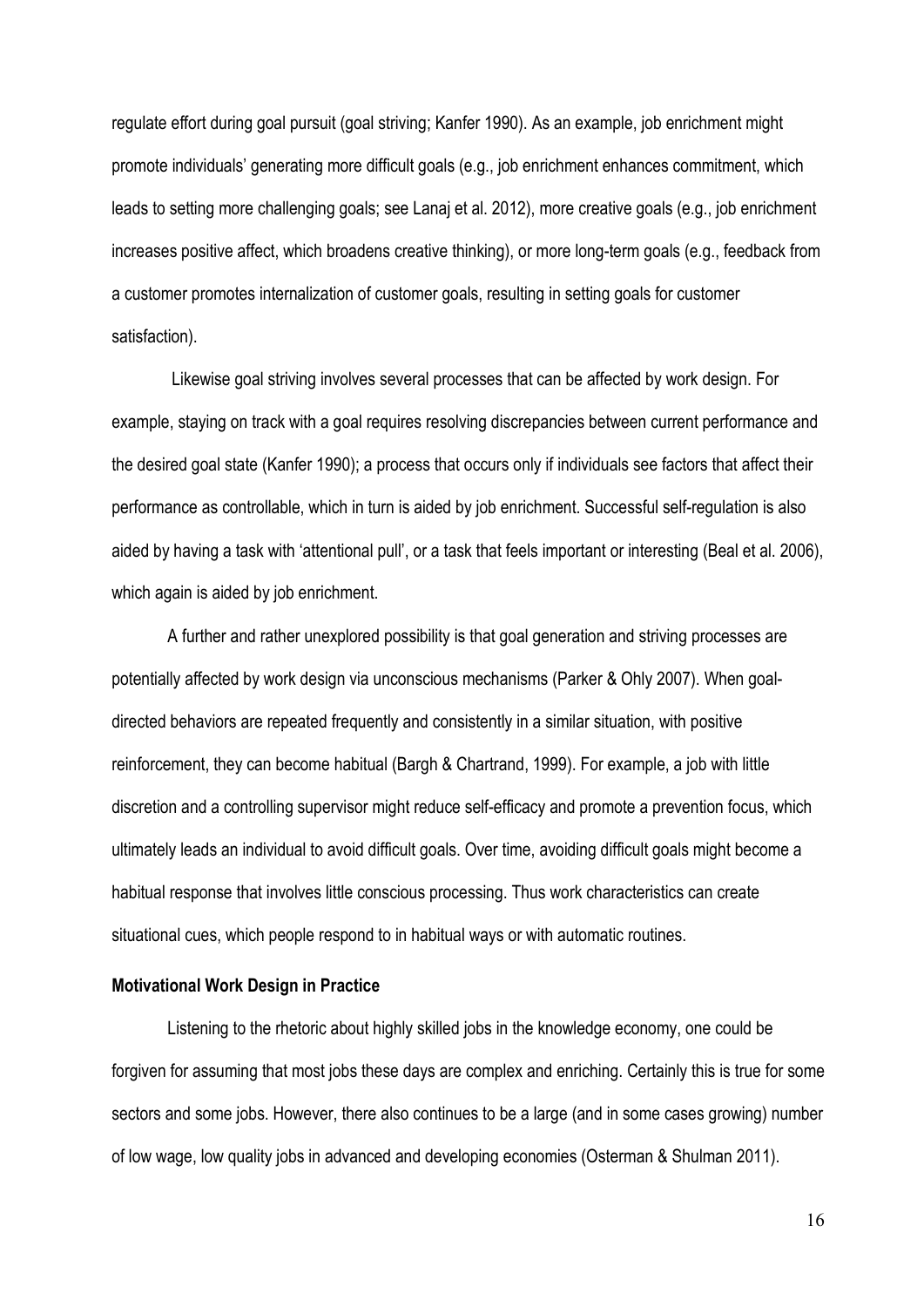Indeed, evidence in the US suggests an increasingly polarization of job quality, with both more 'good jobs' and more 'bad jobs' and a growing gap between them (Kalleberg 2011). In Europe, the 5th European Working Conditions Survey, conducted in 2010, of 44,000 workers across 34 European countries identified over one fifth of jobs as being poor quality, or low on intrinsic job quality, prospects, and earnings, with employees in these job having low levels of health, well-being, and meaning. In stark contrast to the rhetoric, in some countries, the intrinsic quality of jobs had even declined compared to earlier surveys. Examples of poor contemporary work design abound. For example, new 'weatherization' jobs in the USA (making houses more energy efficient) have mostly been designed as low wage, poor quality jobs with little opportunity for development (Osterman & Shulman, 2011).

Why do poor quality work designs continue to exist when there is clear evidence about the negative human consequences of job simplification, as well as considerable evidence about negative consequences for performance, absence and turnover? One could argue that deskilled jobs are the best option in industries in which efficiency and cost effectiveness are key. Enriched jobs have increased compensation and training requirements (Parker & Wall, 1998). However whether deskilled jobs are the optimal economic option in these industries is highly debatable, especially taking into account turnover, absenteeism, and other such costs. Moreover, as noted by Osterman & Shuman (2011 p. 144) the longrun social and health costs of these jobs "are real and quantifiable, and they are paid by families and communities".

The forces that perpetuate job simplification and poor quality work reside at many levels, suggesting that changing the situation will also needs insights and action from multiple levels. Globally, poor quality jobs are being driven by changes in technology and other macro-economic and social forces (Davis, 2010). For example, increased competitive pressure coupled with the decline of unions means organizations can use outsourcing and contingent contracts to design work in ways they might not otherwise have been able to (Osterman & Shulman 2011). Likewise technology has eradicated many middle-level jobs, leaving low skilled jobs that can't be computerized.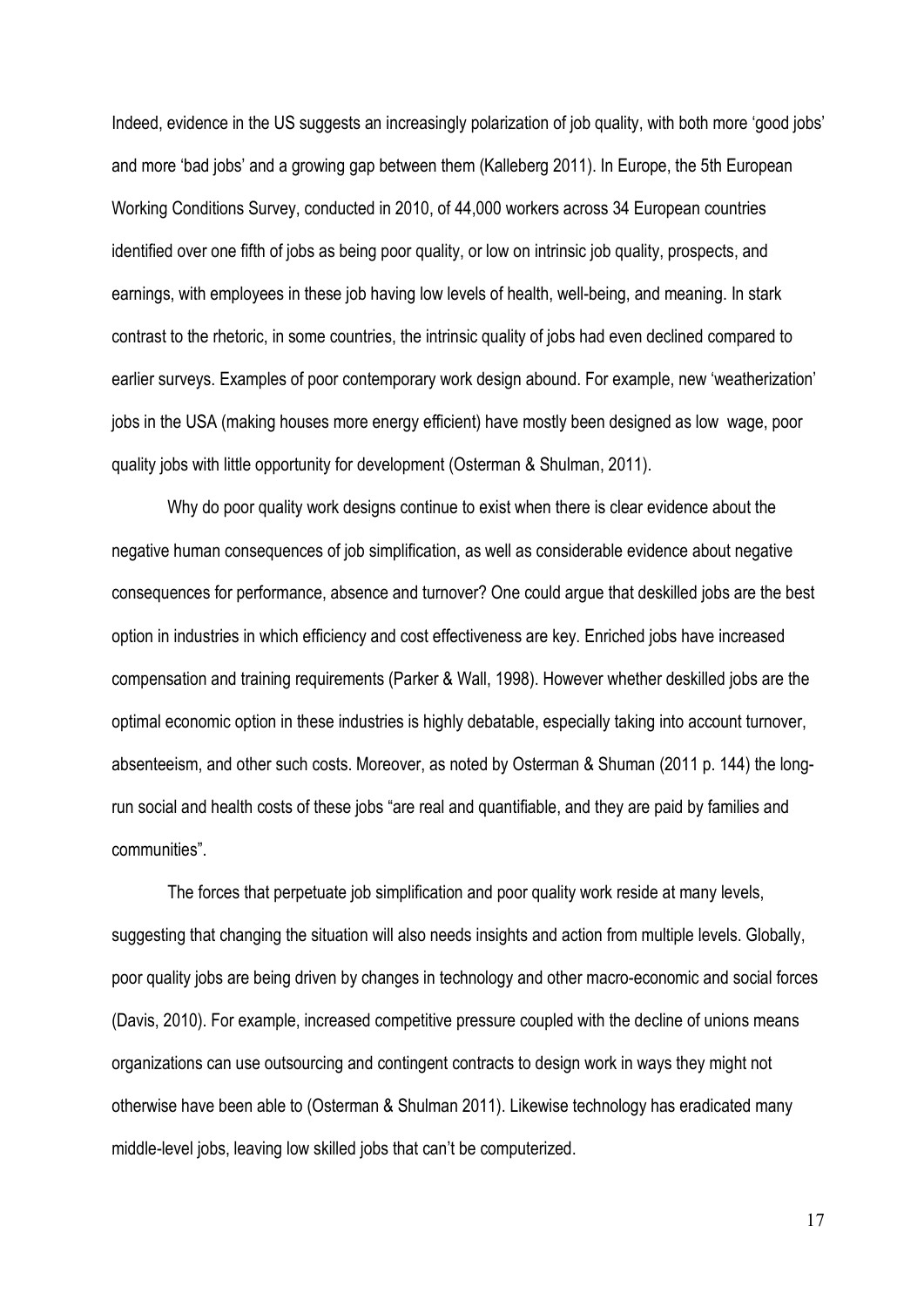Work design is also affected by national policies, regulation, and institutions. In regard to the weatherization jobs referred to above, although various advocacy groups pushed for quality jobs, this goal was held back by other stakeholders' competing goals as well as complex political and institutional pressures. In this vein, Payne & Keep (2003) argued that the UK has adopted a "low road" set of competitive strategies, such as low cost production, that are not conducive to enriched job designs with high level skill use. In contrast, the Nordic countries are considered world-leaders in supporting high quality work designs, as shown by them having the best quality jobs in the  $5<sup>th</sup>$  European Working Conditions Survey. Norway has a long history of industrial democracy, underpinned by a long-term agreement between the key employers' organization and the key trade union. Likewise, whereas low wage retail jobs exist in Germany, compared to the US, these jobs are broader and more interesting as a result of Germany's strong vocational training system (Osterman & Shulman 2011). Thus, although unions, business associations, academics, and community groups can help to influence job quality, changing work designs to any significant degree is likely to require government intervention. Government needs to "force firms in another direction while simultaneously assisting them in reaping the performance gains that can flow from such a move" (Osterman & Shulman 2011, p. 69). The Norway model of involving social scientists in changing practice might enable academics to play a more active role in shaping future work design policy. Policy would also be aided by systematic tracking of work characteristics at a national level, such as the large scale European work survey.

At the level of the organization, poor quality work design sometimes represents a continuation of traditional practice, with insufficient knowledge or motivation on the part of CEOs, managers, engineers, or other job designers to create better jobs (similar issues apply to the take up of high performance work systems). Guest (2001) observed that senior executives are often unclear what job design meant. These scholars concluded "*providing firms with evidence that job redesign can deliver benefits …is unlikely to change the way many organizations approach work organization, given that this runs counter to many senior managers' own ingrained beliefs and prejudices*" (p. 66). Even if organizations attempt work redesign, there is no guarantee of success. Davis (2010) drew on New Institution Theory to suggest that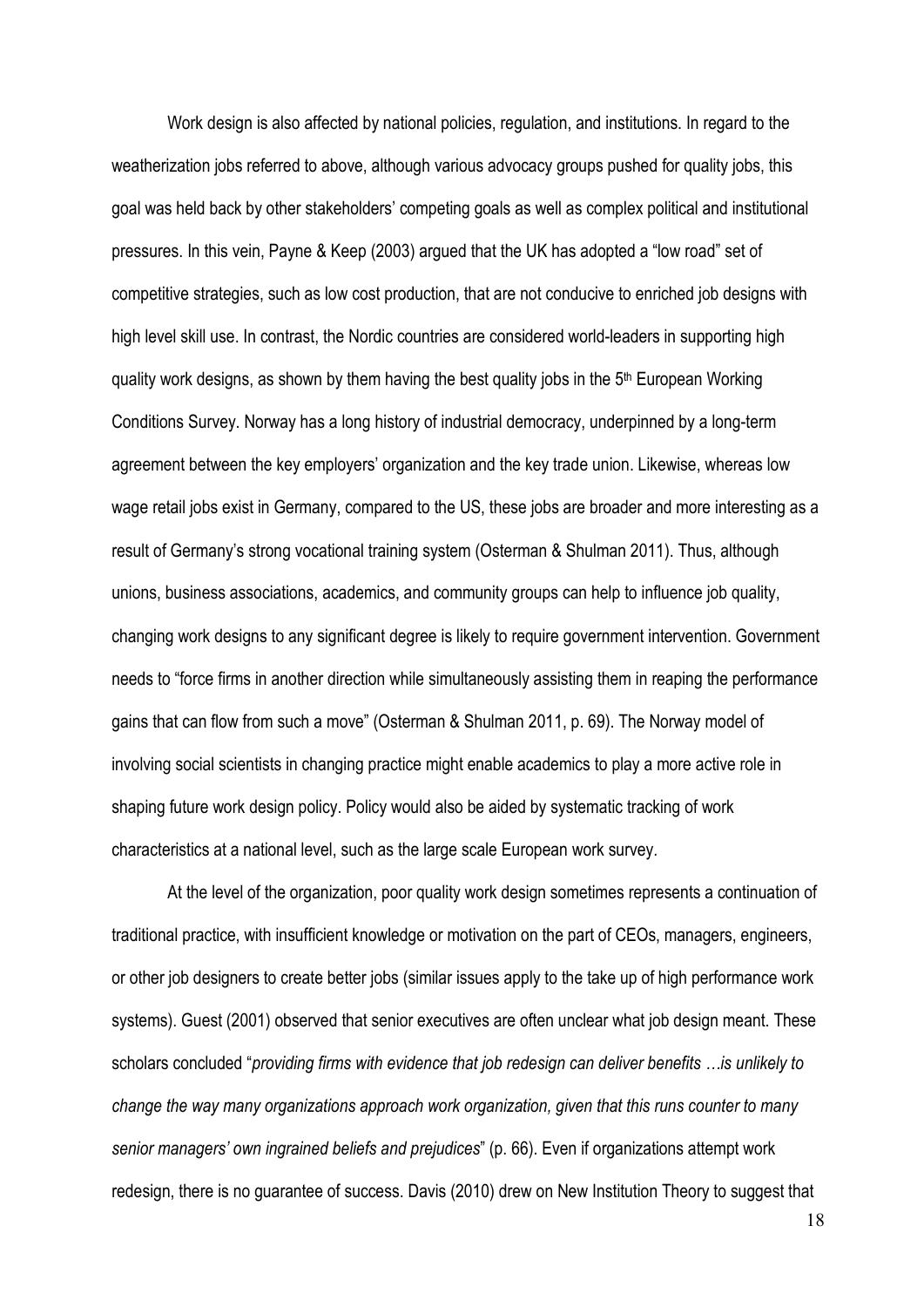organizations copy what others are doing in order to reduce uncertainty, but whether an initiative works or is well-implemented is of less concern, with the result that business fads come and go. At the organizational level, Davis (2010) urged scholars to investigate organizations' motives for work redesign prior to evaluating the change, such as whether it is mimicry, coercion, legitimacy, as this likely affects success. Work redesign is also difficult to copy relative to other interventions like technology or training because work redesign involves the redistribution of power, and challenges implicit assumptions about control and leadership (Parker & Wall, 1998). From this perspective, it is important to develop evidencebased tools, case studies, processes, and guidance to help practitioners and managers to analyze and successfully redesign work.

Considering the level of the individual work designer, I urge scholars to revisit why those responsible for work design tend to naturally simplified jobs, including the role of human biases that might perpetuate job simplification and the role of low managerial capability. Campion & Stevens (1994) study of naïve job designers (MBA students) showed that there is a dominant logic of work design focused around simplification and efficiency, although this logic can be changed with training. We need more research to understand why this logic exists and how it can be altered.

### <span id="page-22-0"></span>**PART 2: EXPANDED WORK DESIGN PERSPECTIVES**

Motivational theories of work design have dominated psychological approaches. A continued focus by psychologists on motivation is justified given the continued prevalence of demotivating jobs, as noted above. However, there is increased heterogeneity in work design practice (Bloom & Van Reenan 2007). Advances in technology, a growth in knowledge work, and other such forces mean that many jobs are becoming more complex. For example, there has been a growth in abstract tasks, or jobs that are difficult to computerize, as well as rising expectation for job quality and flexibility as a result of a more educated workforce, more women in the work place, and changing expectations of young people (Kalleberg 2011).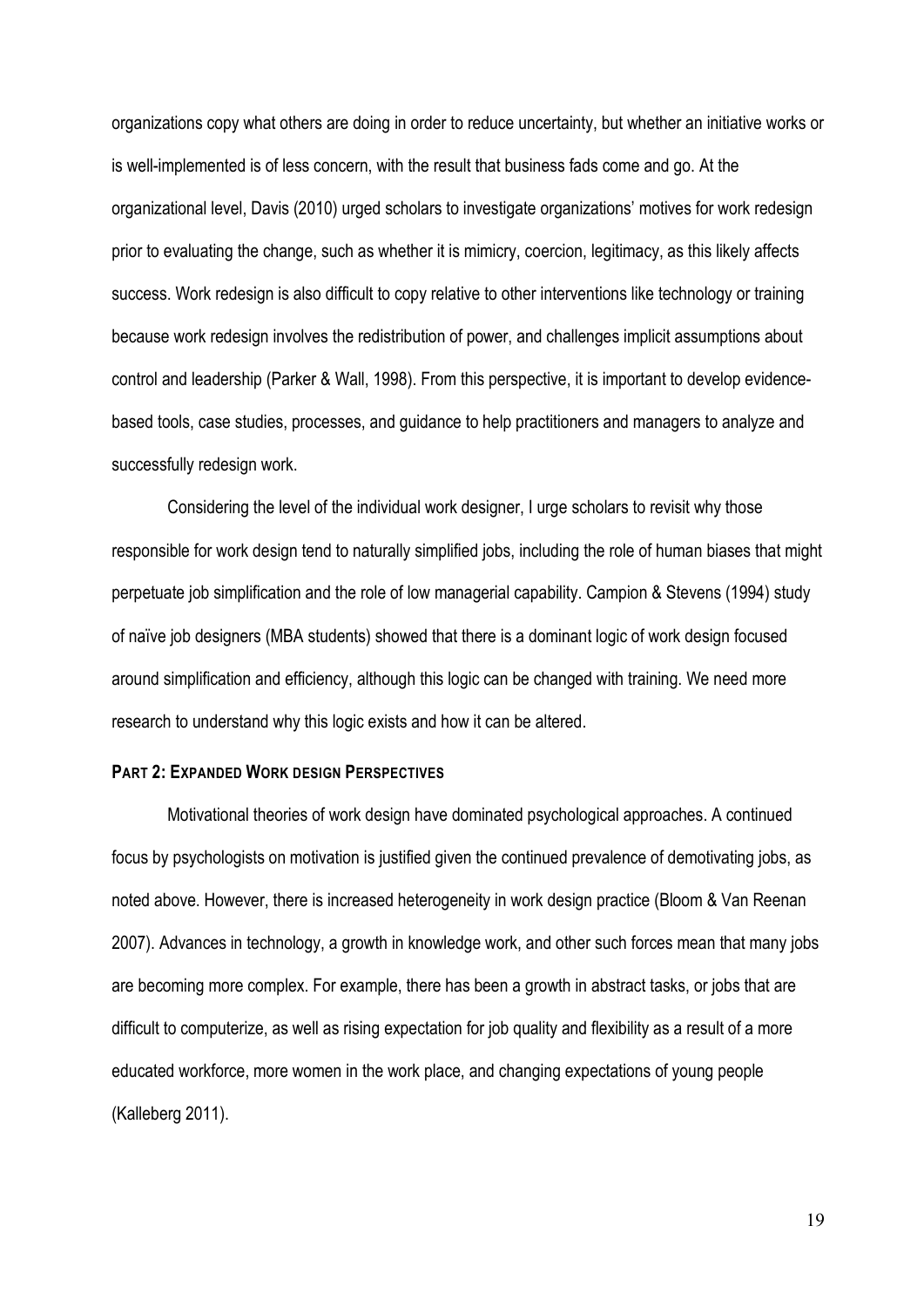This heterogeneity in practice needs to be matched by theoretical heterogeneity. We need to expand the criterion space beyond motivation, not just by adding extra dependent variables to empirical studies, but by exploring when, why, and how work design can help to achieve different purposes. In this section, I propose that - to address the increased complexity in many work contexts - we need to design work to achieve three key outcomes. First, work design as a vehicle for learning and development is important because we need individuals to be as cognitively, emotionally, behaviorally, and morally as complex as the environments they operate in. Second, the level of demands and pace of change, combined with pressures of dual career families, mean we need to bring to the foreground the role of work design in promoting health and well-being. Third, the pressure of organizations to meet the needs of multiple stakeholders requires that scholars consider how to design work that promotes dual outcomes, such as exploration and exploitation, or ambidexterity.

#### <span id="page-23-0"></span>**Designing Work for Learning and Development**

The idea that work design affects individual development is a long-standing one. In 1957, Argyris argued that bureaucratic jobs can result in adults becoming more infant-like; being overly passive, dependent on others, and focused only on the short-term. Since then, scholars have argued that enriched job designs promote positive forms of development in which an individual "changes the world through work actions and thereby changes him or herself" (Frese & Zapf 1994, p. 86). Nevertheless, the role of work design as a vehicle for learning and development has mostly been advanced by industrial sociologists or European-based organizational researchers. The time is ripe for this perspective to become more main stream.

At a global level, as a result of technological and economic change, there is an increasing premium on highly skilled employees (Manyika et al. 2012). The traditional solution to this challenge is to improve the supply of skills, such as via better education. But scholars in the UK (Payne & Keep 2003) and the USA (Osterman & Shulman 2011) argue attention must be given to the demand side, and that organizations need to be encouraged to design work that both requires greater skill utilization and that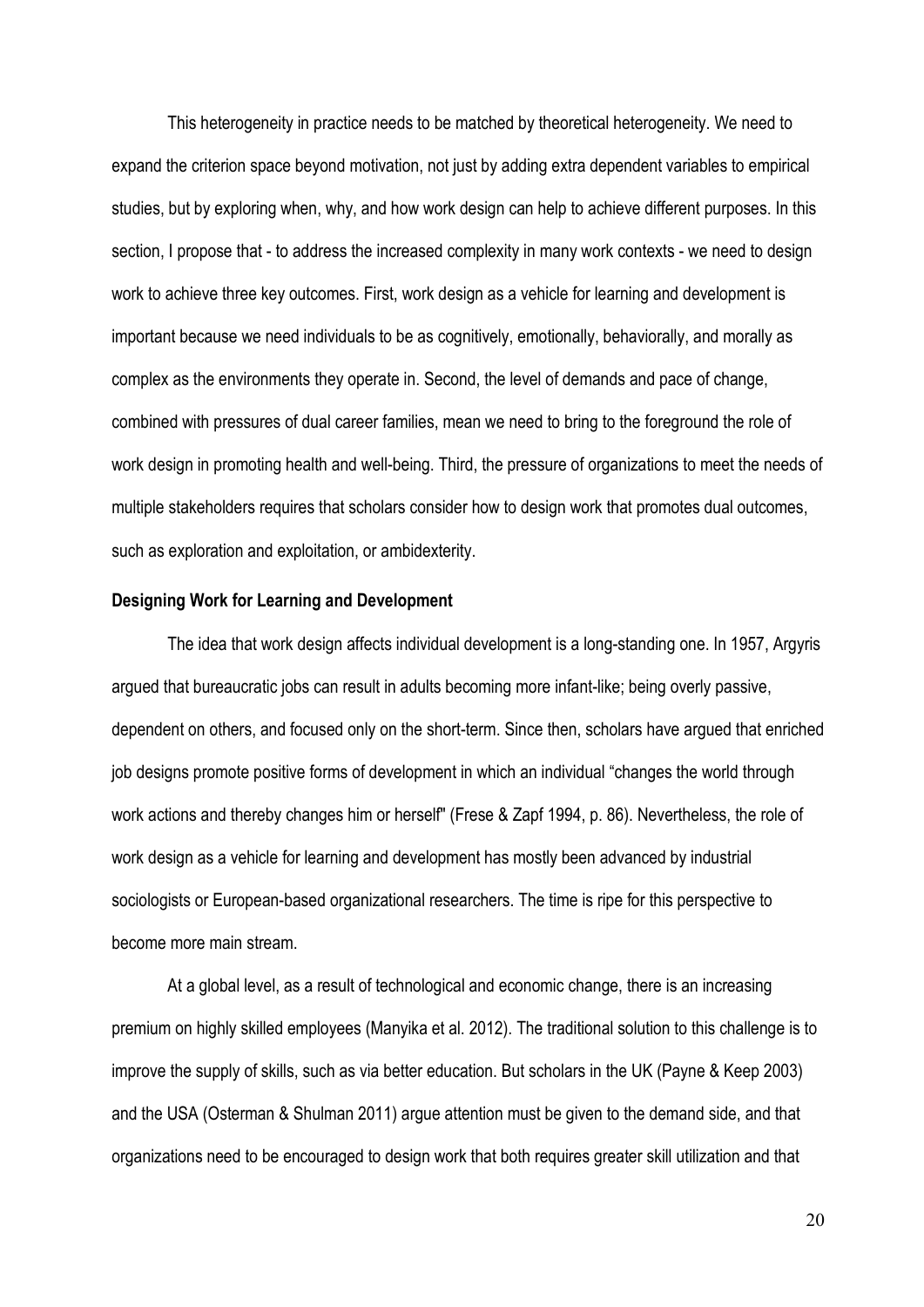facilitate skill development. Work design as a vehicle for promoting learning and development is also important at the individual level. Scholars (Lord et al. 2011) have argued that individuals need to develop sufficient cognitive, self, social, and affective complexity in order to interact adaptively in dynamic and unpredictable environments.

In this section, I consider how work design might promote job incumbents' learning and development (see sidebar). I suggest that work design can shape cognitive, identity, and moral processes in the short term, and these effects can accumulate and aggregate to result in cognitive, identity, and moral development in the longer term. Work design can also speed up individuals' learning and development.

*Sidebar: Development is distinct from learning or change in that it involves structural transformation, or moving to a qualitatively distinct state that is progressive as well as internally-directed (Moshman, 1998). For example, acquiring knowledge about a topic is cognitive change or learning, whereas increased structural complexity in the organization of knowledge is cognitive development. Obviously much development occurs in childhood as a result of biology and maturation, but development also occurs in adulthood as a result of experience, including work.*

**Cognitive processes and development**. Influenced by the German action theory principle that all actions involve goal setting, planning, decision making, monitoring, and feedback, Frese & Zapf (1994 p. 43) argued that lower levels of job control and lower job complexity inhibit learning because individuals engage in an incomplete action sequence. From this perspective job control is important - not because it is motivating - but because control means it is possible to choose adequate strategies to deal with the situation, resulting in feedback and learning. Some degree of complexity in a job also promotes learning because, although work on a challenging task must initially be regulated at the highest intellectual level, with practice the actions become more automatized and can be regulated at lower, less conscious levels. Over time, new skills become routinized, freeing up resources for learning yet more skills. For example, if a job frequently involves long-range goal setting, individuals will increasingly routinize this meta-cognitive skill.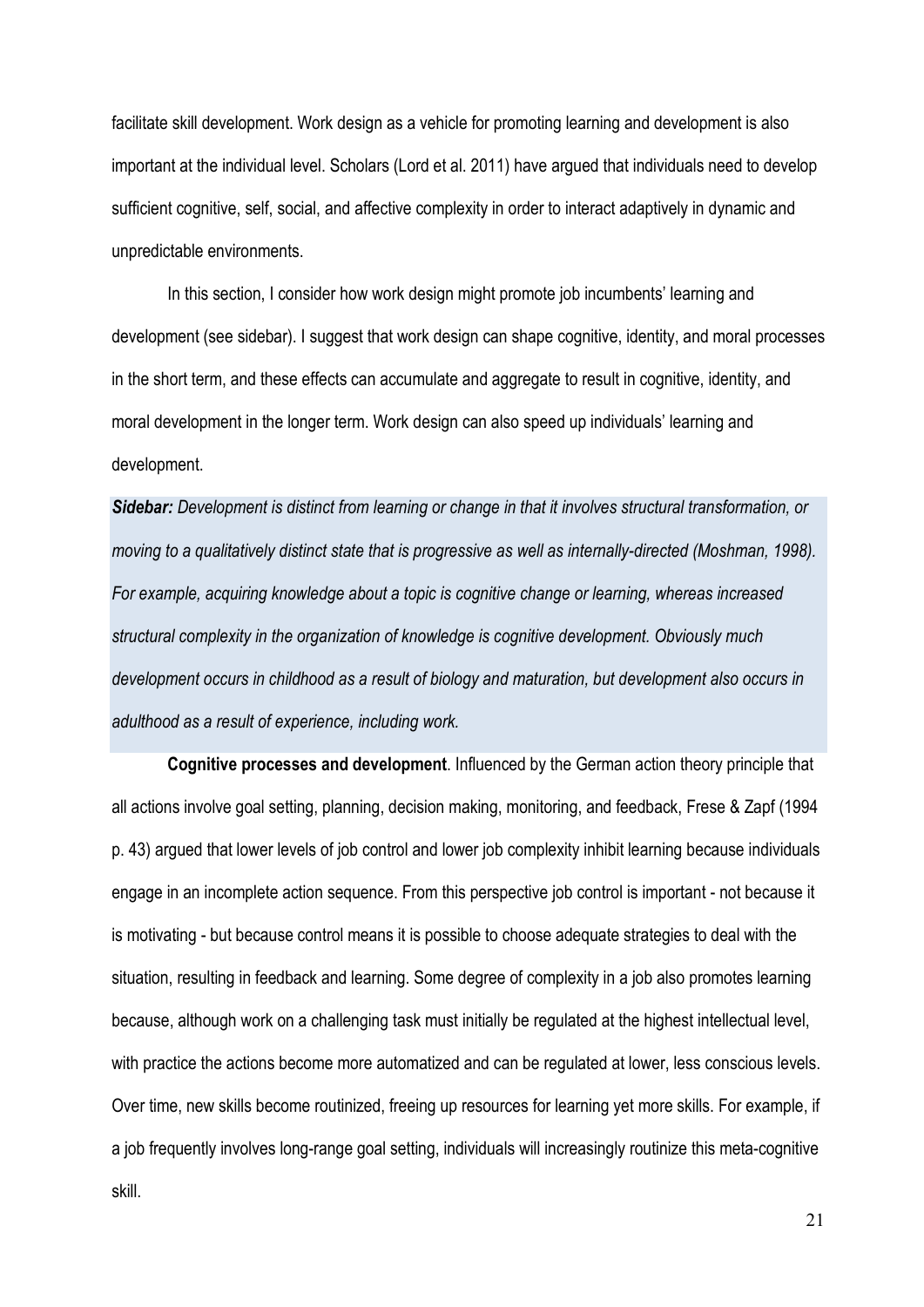In a similar vein, Wall and colleagues in the UK argued that when individuals have the autonomy to control variance at the source, they obtain immediate feedback about the effects of their actions, which promotes elaborated mental models (Wall & Jackson 1995). In addition, when problem rectification is under their control, individuals can observe cause and effect, and thus develop anticipatory knowledge that enables them to prevent problems. In support of these ideas, a series of innovative studies have shown that job autonomy reduces machine downtime because operators learn to prevent faults (e.g., Leach et al. 2003). Similar studies have shown that job autonomy predicts employees' broader understanding about the system (Parker & Axtell 2001) and that job rotation predicts increased selfreported business knowledge (Campion et al. 1994). Learning effects of work design are stronger for individuals who are better able to control their attention via psychological flexibility (Bond & Flaxman 2006).

Over the longer term, work design might promote changes in the structure and organization of knowledge, or cognitive development. Building on earlier work, Schooler et al. (2004) reported that, controlling for levels of these variables assessed twenty years prior, having complex work with low supervision predicted employees' later intellectual flexibility, such as their ability to deal with complex cognitive problems, as well as their self-directed orientation. Although these findings are not lagged effects, this study supports the premise that enriched work design affects adult cognitive development. Related evidence comes from studies showing that complex intellectually-demanding occupations are associated with better cognitive functioning in later life (Karp et al. 2009). Indeed, a study of over 10,000 twins concluded that "greater complexity of work, and particularly complex work with people, may reduce the risk of Alzheimer's disease" (Andel et al., 2005).

Moshman (1998) argued that one critical cognitive aspect that can develop during adulthood is epistemic cognition, or how one thinks about knowledge. Development of epistemic cognition involves moving from a dualist, objectivist view of knowledge to a more relativist and contextualised view, such as by being less black and white in one's thinking. One pathway by which enriched jobs might promote epistemic cognition is through increasing individuals' tendency to adopt others' perspectives (Parker &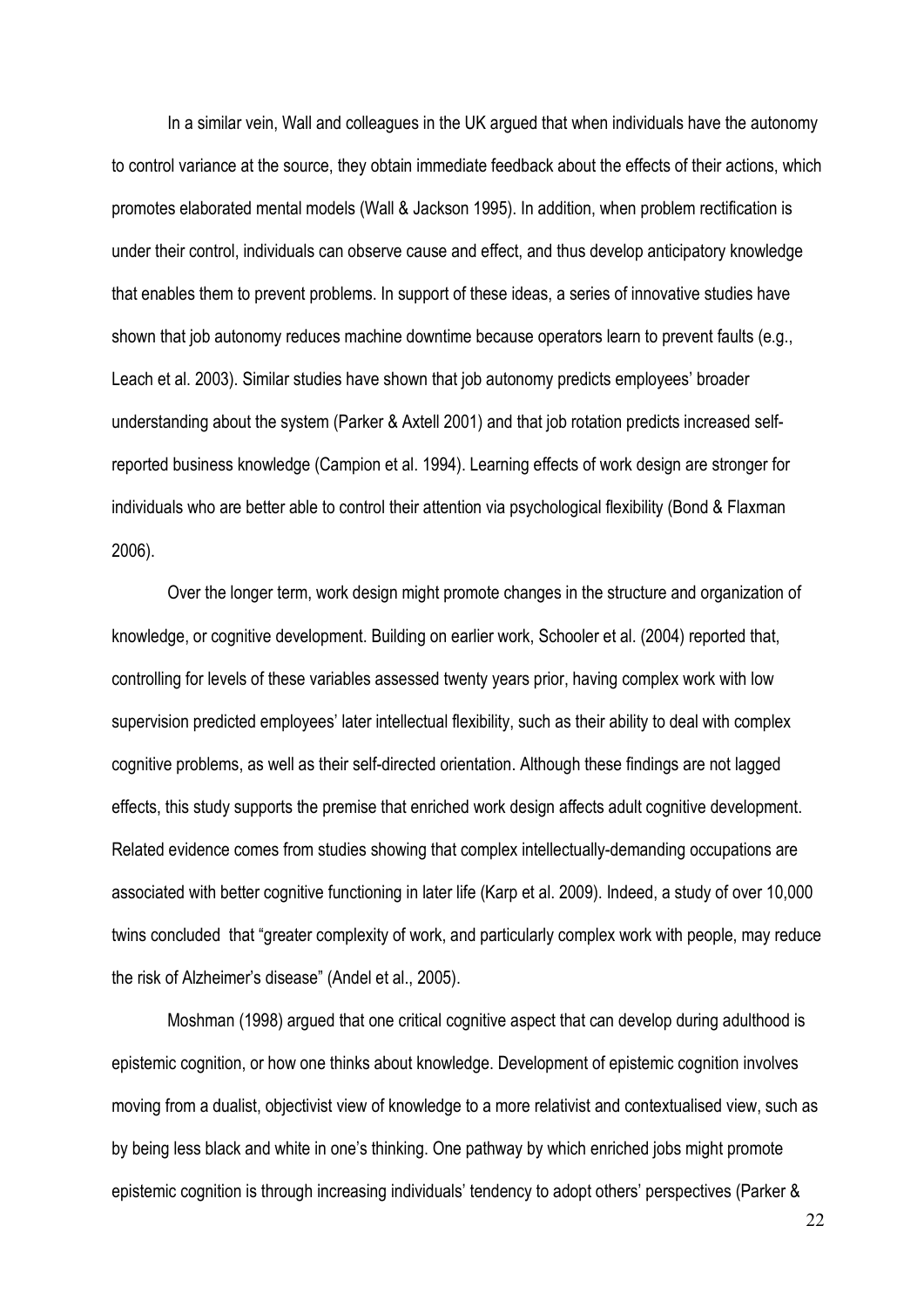Axtell, 2001). Another pathways is via work design affecting epistemic motivation, or the desire to hold well-informed conclusions about the world, which in turn affects epistemic cognition. Epistemic motivation is reduced by time pressure and fatigue (Kruglanski & Webster 1996) but enhanced by accountability (Tetlock 1985), suggesting a role for autonomous jobs that are not overly pressured.

**Identity processes and development.** It is unsurprising that work affects individuals' role identity as well their occupational identity. For example, the introduction of new technology reduced purchasers' job autonomy and their opportunity to interact with suppliers, which damaged their sense of professional identity (Eriksson-Zetterquist et al., Johns, 2010). Perhaps more intriguing is that there is evidence that work design affects individuals' personal identity, or aspects of the self that are often seen as rather stable (see sidebar). For example, long term poor quality work designs result in the development of extrinsic orientations towards one's work (Argyris 1957), whereas enriched work designs have been shown to enhance individuals' aspiration for promotion (Wall & Clegg, 1981), increase women's desire for participation outside of work (Crouter 1984), boost individuals' propensity to use their initiative (Brousseau 1978), and increase individuals' propensity to be self-directed (Frese et al. 2007; Schooler et al. 2004).

*Sidebar Personal identity is about one's self-concept, or how one perceives the entirety of oneself in relation to the environment, such as one's goals, traits, and characteristics (Oyserman 2001). An identity can be seen as dynamic; it includes the notion of a working self-concept, or the portion of one's identity that is activated within a particular situation. An identity is also multidimensional, involving an amalgamation of selves or sub-identities. Although views differ on what is meant by identity development, the classic perspective is that a coherent sense of self arises from exploration of identities, and the resolution of identity crises (Erickson 1950). From a constructivist approach, identity development involves creating and revising identity through feedback from the social environment, with successful development occurring when one's identity has pragmatic value (Berzonsky 1990). As such, the development of personality attributes such as locus of control and self-esteem constitute identity*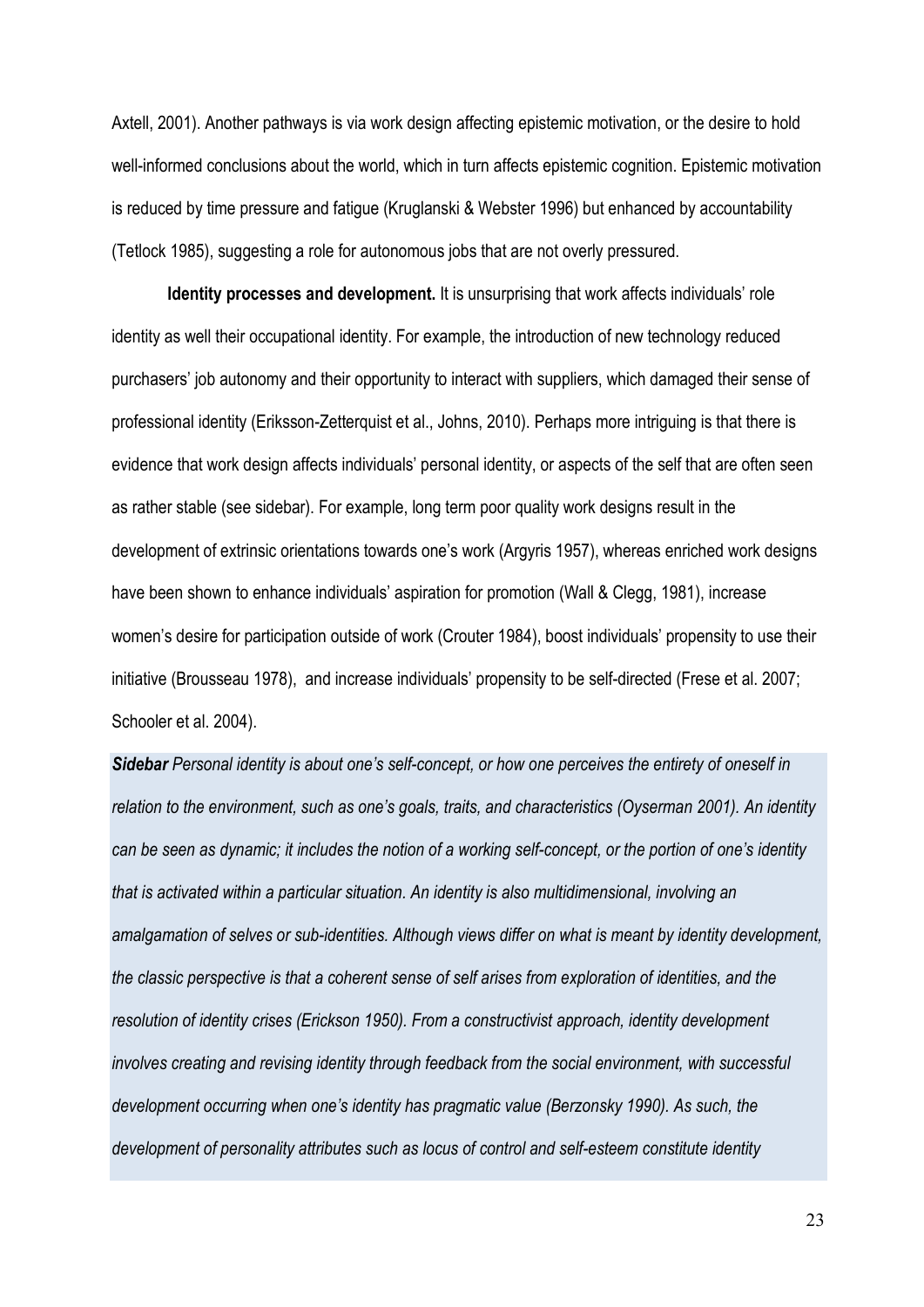*development. The constructivist approach assumes that individuals have an active role to play in identity development and also that the social environment is vital.*

To understand how work design shapes identity, it is useful to consider Bosma & Kuunen (2001). These scholars identified three facilitators of identity development, all of which are potentially affected by work design: opportunities for growth, successful development experiences, and openness to experience. It is obvious that challenging, enriched jobs provide opportunities for growth. Assuming there is support for this growth, such jobs result in enactive mastery and self-efficacy development (Parker 1998). Aggregated over long periods, the positive effect on work design on self-efficacy potentially translates into individuals becoming more open to experience.

One potential mechanism underpinning the link between work design and identity development is that enriched jobs allow individuals to explore and experiment with different identities, or try out what Ibarra (1999) refers to as 'provisional selves' (Hall & Heras 2010). For example, in self-managing teams, members have the opportunity to try out supervisory tasks that are distributed amongst the team, and to potentially develop a leader identity. Once individuals have a leader identity, they behave in identitycongruent actions which leads them to engage in yet more leadership activities (Oyserman 2001). A further mechanism is need fulfillment. From a self-determination perspective, autonomy-supporting and need-satisfying environments satisfy one's basic needs of autonomy, relatedness and achievement, and thereby promote identity development (Grolnick et al. 1997). In contrast, controlling social environments, such as overly bureaucratic job structures, detract from internalization, or the process by which identityrelevant explorations are brought into alignment with the self. Thwarted needs also fosters a fragile selfesteem, which is less conducive to growth, whereas meeting basic needs fosters a secure self-esteem in which individuals like, accept themselves "warts and all" (Kernis 2000).

Work design likely also potentially facilitates a particular form of identity development argued to be important for effective leadership, which is a shift in focus from an individual (me) to relational (you and me) to collective (all of us) identity (Lord & Hall 2005). For example, members of self-managing teams have shared accountability for team-level outcomes. The outcome dependencies, as well as the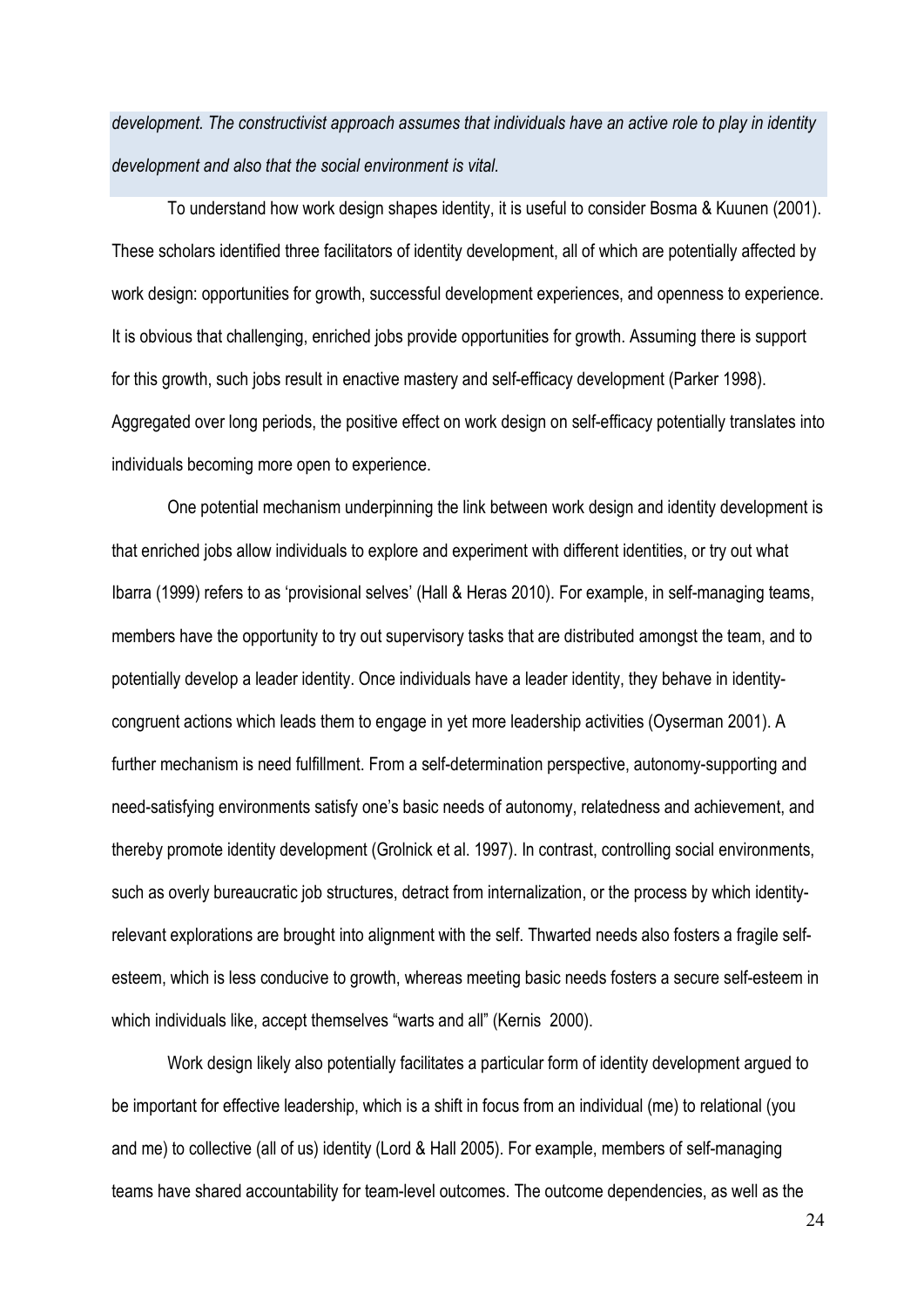need for co-operation in self-managing teams, motivate team members to engage in intra-team perspective taking, which likely fosters a stronger relational identity orientation.

All together there is sufficient theory and evidence to take seriously the role of work design in facilitating the development of individuals' personal identity. In this vein, Hall & Heras (2010, p. 455) made a compelling case for closer links between work design and career research, and called for an emphasis on designing 'smart jobs' that "*contribute to an enhancement of the adaptive capabilities and self-identity of the employee".* 

**Moral processes and development**. I propose that work design can affect moral processes in the short term, as well as moral development in the long term.

In terms of moral processes, Rest et al. (1999) proposed a sequential model involving recognizing a moral issue, engaging in moral reasoning to identify the ideal behavior, being motivated to focus on moral concerns, and then carrying out the chosen moral action. Individuals in narrow, deskilled iobs might not identify an issue as a moral concern, the first step in this process, because they lack an understanding of the bigger picture and/or are unable to see the perspectives of others. Their restricted job might mean they have little understanding of the consequences of their actions, not even realizing ethical implications. Individuals with poor job designs might also lack the motivation to focus on moral concerns. That is, even if they recognize a moral concern and are able identify what should be done, moral temptations exist that require an individual to have the self-regulatory capacity to resist one action in favor of another action (Hannah et al. 2011). Deskilled jobs result in narrow 'not-my-job role orientations, reduced perspective taking, and lowered self-efficacy, suggesting that employees in narrow jobs will often lack ownership of, and self-efficacy for, addressing moral issues.

*Sidebar: Kohlberg's (1976) cognitive-developmental perspective is the most well established theory regarding moral development. Kohlberg proposed that moral reasoning develops sequentially in stages from a self-interested perspective to an emphasis on social rules and expectations to an emphasis on broader moral principles and shared ideals. Rest et al. (1999) neo-Kohlbergian approach similarly proposes people develop increasingly complex and flexible moral schemas. Both theories assume that* 

 $\overline{2}$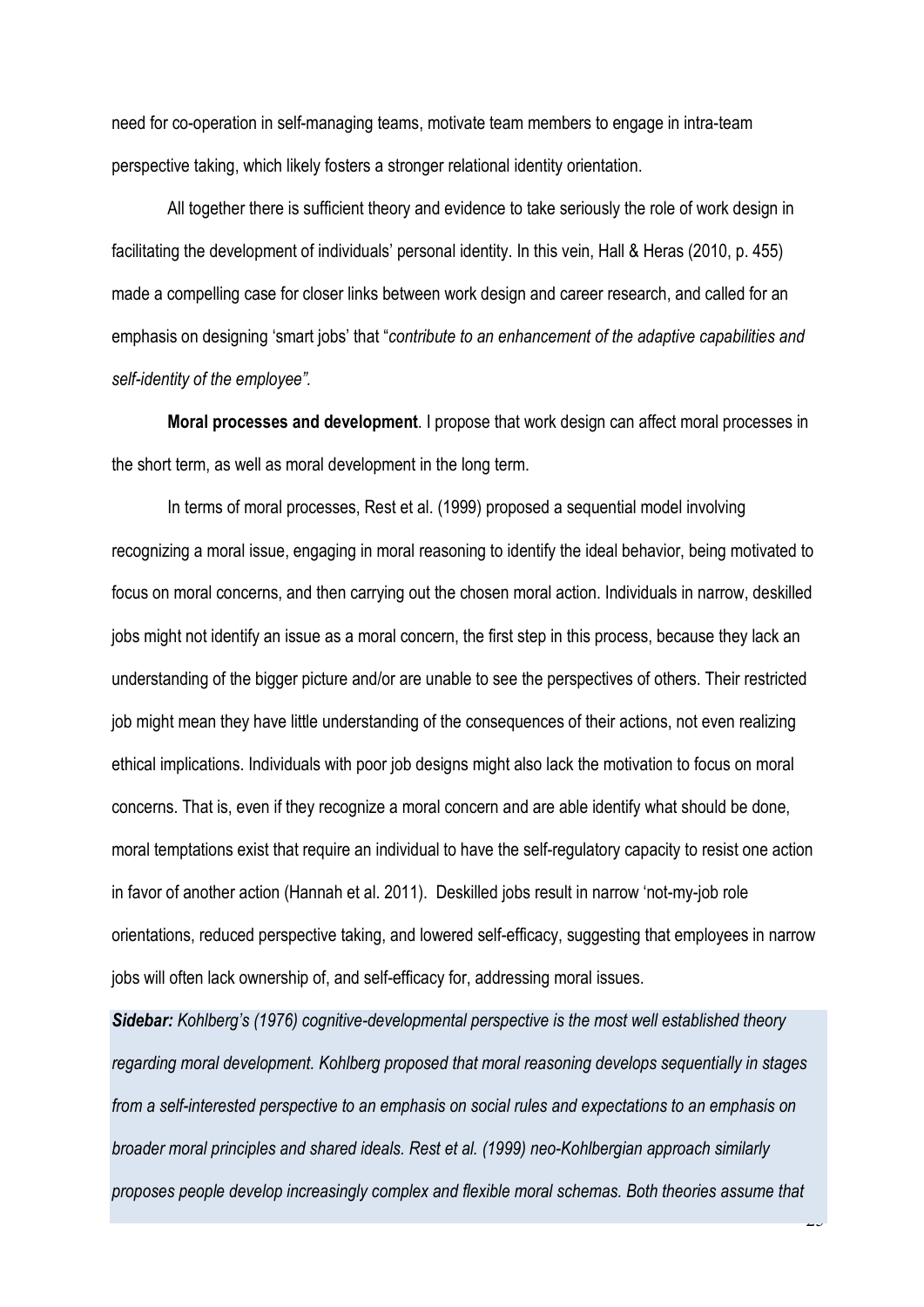*individuals develop morally over their life span, with any progression in the later stages (if it occurs) occurring mostly in adulthood.*

As an example, in the well-known Aircraft Brake Scandal in which brakes designed by Goodrich engineers subsequently failed, an employee noted in regard to diagrams that he knew had been falsified: "after all, we're just drawing some curves and what happens to them after they leave here – well we're not responsible for that" (Vandivier 1972; cited in Jones & Ryan 1998, p. 438). Jones & Ryan attributed this attitude to excessive bureaucracy and overly narrow jobs which resulted in diffused responsibility with no individuals taking ownership of the decisions. These scholars further speculated that work designs that keep group members isolated from other members cause individuals to be isolated from the 'big picture' and therefore unable to 'compare notes' on moral problems. As such, creating cross functional work teams that give individuals access to information from multiple parties can reduce feelings of isolation and increase their self-efficacy about what to do.

Even when an individual has recognized a moral issue, and is motivated to act ethically, they still need to take action. Moral action is affected by self-regulation. Thus, unethical behaviors are more likely when individual's self-regulatory resources are depleted after mentally taxing activities (Gino et al. 2011), suggesting the need to carefully manage the level of work demands in any jobs with significant moral temptation. In addition, moral action is likely to be affected by autonomy. Like all behavior, the implementation of moral action is likely to be constrained in low autonomy situations because of the lack of opportunity to act. However, this also means that if an individual is motivated to behave unethically, autonomy allows them the latitude to do so, such as in the cases of rogue traders. Thus autonomy might be an important moderator of the effects of moral motivation on action.

One important fact that shapes whether an individual is likely to behave unethically is their level of moral reasoning. Trevino (1986) argued that individuals at higher stages of moral development will be less susceptible to external temptations and pressures, and will be more likely to take moral action or to self- select out of unethical situations. This brings us to the potential role of work design in fostering moral development [see sidebar]. Similar to cognitive development, the development of moral reasoning is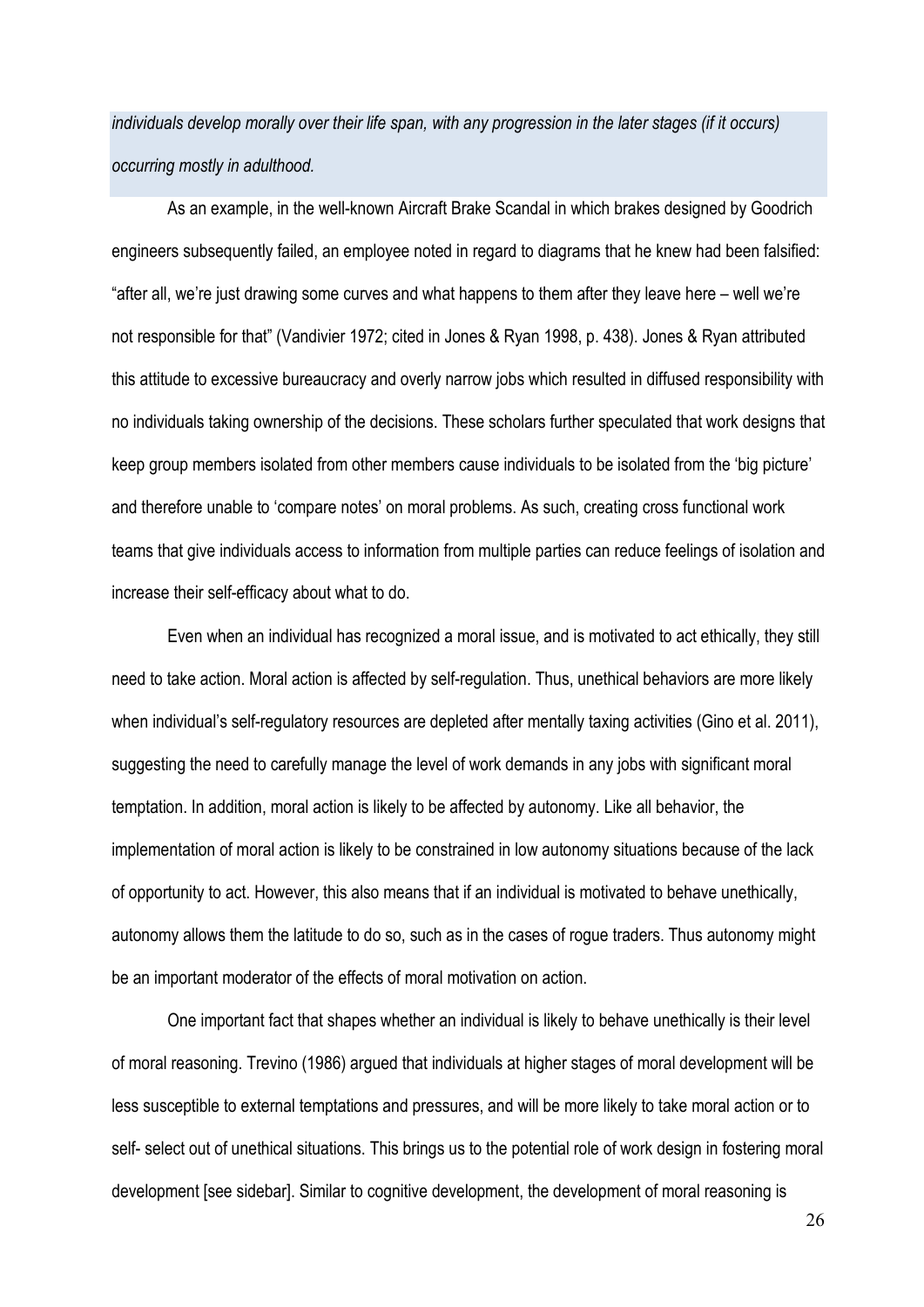facilitated by exposure to new situations that cannot be understood using existing schemas, thereby necessitating the development of new schemas. Social experiences involving role taking are especially powerful: *"faced with the 'unique' other, the individual is constantly challenged to rise to a more general perspective that preserves the unique perspectives of both self and other"* (p. 32 Wilson, et al. 1992). This explains why education promotes moral reasoning development, because of the broadened exposure to social experiences and different value frameworks. From a similar stance, Trevino (1986) proposed that jobs in which individuals are required to engage in complex role taking, such as democratic leadership roles in which the leader needs to be sensitive to others' views, can help to develop advanced moral reasoning. As an illustration, self-managing team members described make complex decisions, manage colleagues' poor performance, and engage in a other self-directed activities; all of which involve employees consulting with peers and navigating dynamic hierarchies of influence. Such complex role taking should, over time, expand moral reasoning complexity.

To date, there is little or no empirical work linking job design to moral reasoning development, although Wilson, et al., (1992) reported that, over and above occupational and educational attainment, individuals' career fulfillment predicted moral reasoning development in a ten year longitudinal study. These authors' recommended further consideration of work variables in promoting moral reasoning. The role of autonomy is especially intriguing. As noted above, on the one hand, autonomy allows individuals who want to act unethically the opportunity to do so (autonomy as a moderator) but on the other hand, autonomy in conjunction with other enriched work design features might facilitate the recognition and ownership of moral issues as well as, in the longer term, more principled moral reasoning (autonomy as an antecedent).

**Accelerating learning and development.** In the field of leadership development, experiences that accelerate learning include assessment, challenge, and support (Day et al. 2009). Assessment provides feedback which motivates closing skill gaps; challenge motivates trying new behaviors; and support helps individuals to cope setbacks. Work design is a powerful source of assessment, challenge, and support because these elements can be embedded into the work design, yielding continuous rather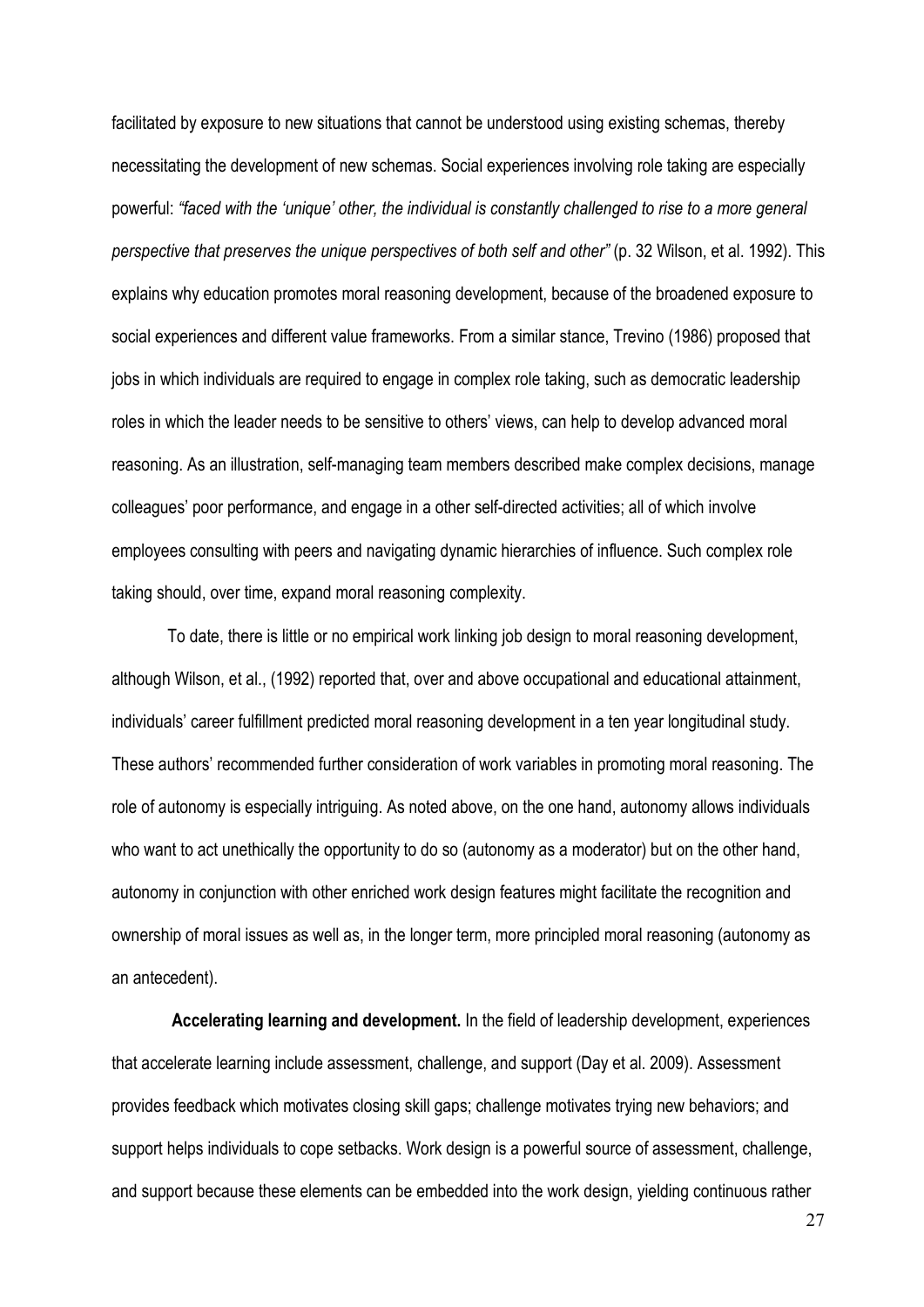than single development opportunities. In contrast, challenge in leadership programs is often achieved via participation in temporary stretch projects. Theories of learned industriousness and adaption-level theory suggest that having a sustained opportunity to adapt to high demands can promote the development of resources to aid in self-regulation. Converse and DeShon (2009) showed that being exposed to two demanding tasks can lead to adaption effects, whereas exposure to one demanding task instead results in depletion. One would predict that work design allows more adaptation, and potentially enhanced selfregulatory capacity, relative to one-off project opportunities.

Evidence also suggests that learning is accelerated when challenge occurs within an individual's 'zone of proximal development' rather than adopting a sink or swim approach (Day et al, 2009, p. 29). Work redesign is recommended to be incremental; with job enrichment expanding as the capability of the individual or team grows (Parker & Wall 1998). Social support also increases an individual's zone of proximal development (Day et al. 2009). Finally, an important facilitator of accelerated learning is developmental readiness, or individuals' receptiveness to challenge, feedback and support, which is shaped by a learning orientation, self-efficacy, and meta-cognitive ability interacting together (Day, et al. 2009). As already discussed, work design can influence these elements, so enriched work design potentially facilitates developmentally-ready employees.

# <span id="page-31-0"></span>**Designing Work for Mental and Physical Health**

The World Health Organization (WHO) defined health as a "state of complete physical, mental, and social well-being, and not merely the absence of disease of infirmity" (WHO, 1948). Consistent with this definition, Parker et al. (2003) showed that work design affects distress, strain, and injury, as well as indicators of active mental health, such as competence, aspiration, self-efficacy, engagement, and safe working. Because outcomes related to active mental health have already been covered in this article, I focus here on designing work to prevent or mitigate strain and other negative health outcomes.

The effect of work design on employee strain and associated outcomes has been long observed. In 1947, Fraser observed a link between job simplification and neurotic illness amongst factory workers.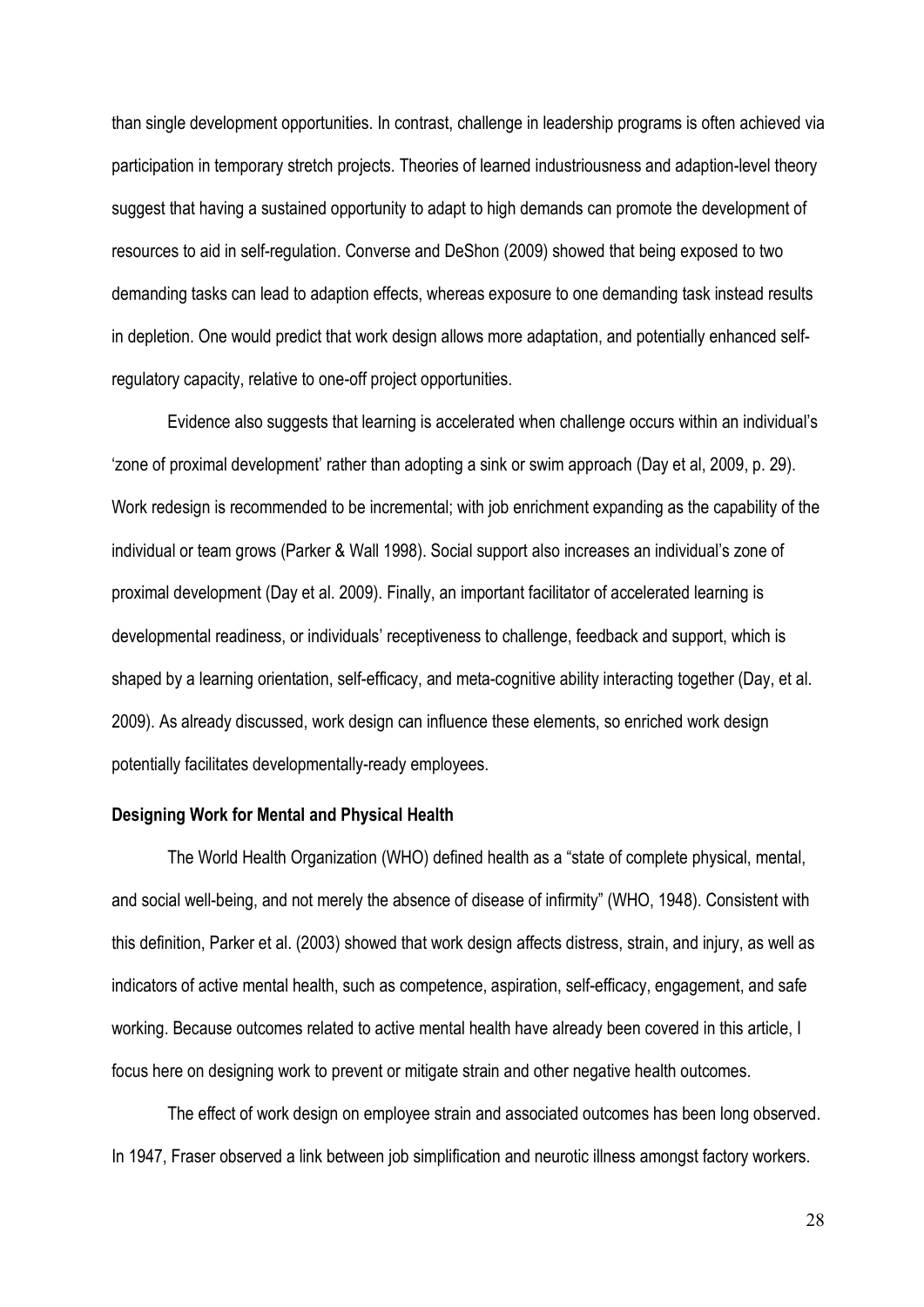The relevance of the topic today is indicated by its incorporation into policy in some countries. For example, Sweden has explicitly built work design principles into occupational health statutes. Nevertheless, the increased complexity in many jobs, pressures associated with dual-parent working, shifts in societal expectations, and heightened concerns in many societies about health issues, all highlight the need to give more attention to the design of healthy work. As observed in the 5<sup>th</sup> European Working Conditions Survey, the average level of work intensity of jobs has increased, with almost half of jobs being identified as potentially unhealthy due to their poor intrinsic quality (20% of jobs) and/or their poor working time quality (29%).

Strain arises as a result of an individual's interaction with the work environment. Individuals monitor the external environment, appraising situations and events that might affect them. According to Spector (1998), if situations and events are appraised as a threat (a stressor), negative emotions arise that can then lead to psychological strain (e.g., anxiety), physical strain (e.g., heart disease), and/or behavioral strain (e.g., smoking). Reverse paths can also occur. For example, an individual already feeling anxious is more likely to an appraise a situation as threatening, and an individual's experience of strain can shape the environment (e.g. poor performance from a strained individual might prompt a rebuke from a supervisor). Individual differences such as coping style also affect paths in this model. For example, different individuals place themselves into different environments, appraise different events as stressors, and respond differently when negative emotions arise (Spector 1998).

**Job demands-control model.** Work characteristics are an important feature of the external environment that are appraised by individuals. The two most work characteristics from a health perspective are demands and control (or autonomy), as introduced in the influential demand-control model (Karasek, 1979). This model proposes that high job demands and low job control cause psychological strain, and, in the long-term, stress-related illnesses such as heart disease. A unique element of the model is the idea of a buffering role of job control. The interaction hypothesis is that high job demands cause strain when also accompanied by low decision latitude (i.e., low job control and low skill discretion), but if demands occur in the presence of high decision latitude, a so-called active job, then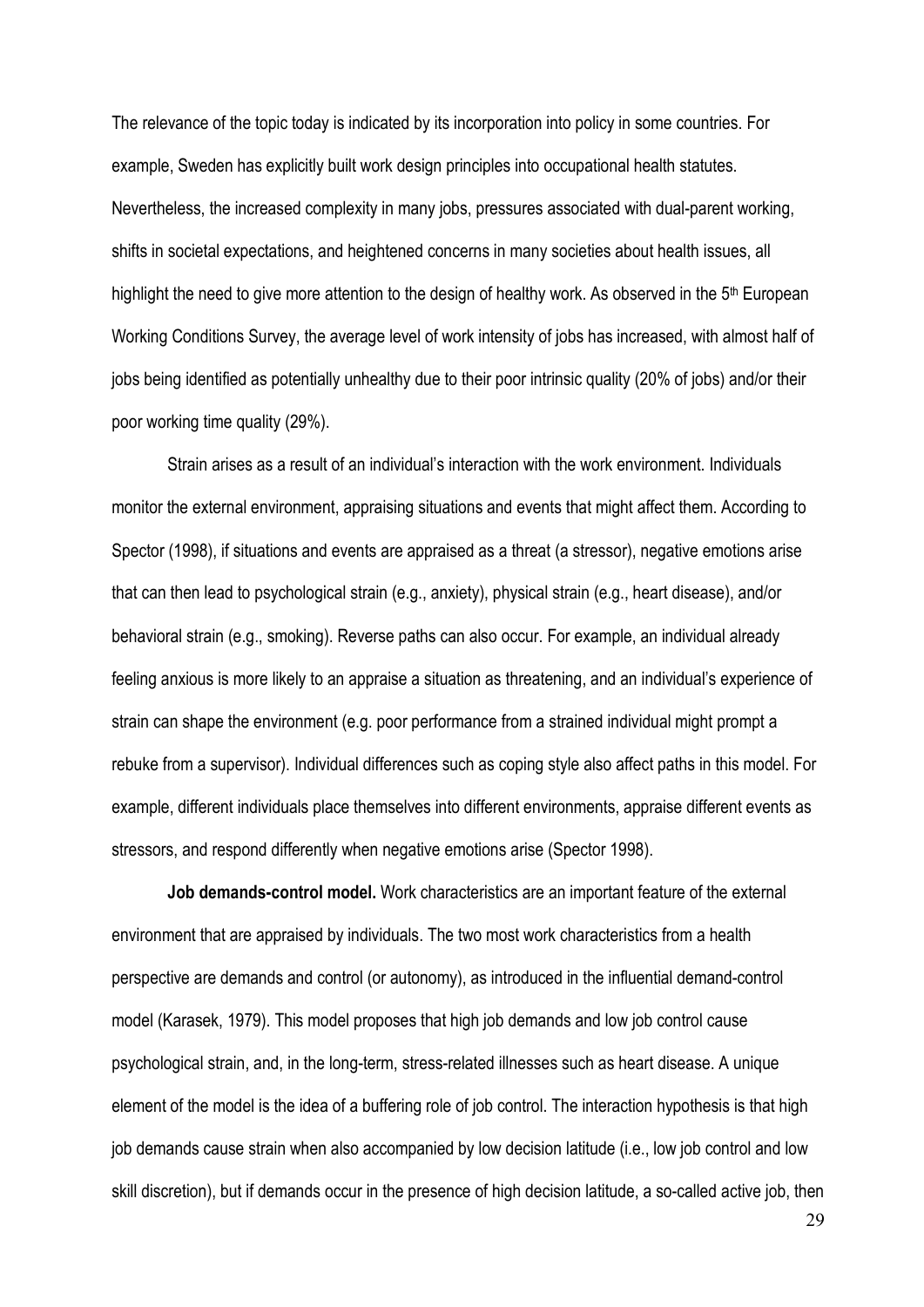strain will not accrue. Specifically, an active job leads to feelings of mastery and confidence which, in turn, help the person to cope with further job demands and challenges, promoting more learning, and so on, in a positive spiral (Karasek & Theorell 1990).

Like the JCM, there have been many criticisms of the demand-control model, including its focus on a narrow set of work characteristics. Nevertheless, also like the JCM, the demand-control model has spurred much research. Support for the model is strongest in regard to the negative strain effects of excess job demands (Warr 2007). For example, Lee & Ashforth (1996) found in a meta-analysis that work load and work pressure are associated with depersonalization and emotional exhaustion and, focusing on nineteen longitudinal studies, de Lange et al. 2003 reported that two thirds of them showed negative strain effects of high job demands, especially for psychological well-being and sickness/absence. Nevertheless, the effects of demand on absence are complex; there is some evidence that higher demands result in lower absence, perhaps because these individuals have more pressure to attend or higher attendance motivation (Smulders & Nijhuis 1999) or perhaps because the demands are experienced as a challenge (see next).

High demands and low control together also have been shown to affect cardiovascular disease in a series of rigorous studies, particularly for men (Belkic et al. 2004), with explanations for this effect including that these jobs promote psychological strain, hypertension, and/or physical risk factors (eg smoking), which increase the likelihood of heart disease. A handful of intervention studies support these conclusions. For instance, a Swedish study (Orth-Gomer et al. 1994) showed that employees in sites with individual counseling and work re-organization had improved physiological functioning relative to those in non-intervention sites (although the effects of work re-organization could not be separated from the individual counseling). Excess job demands can also reduce safety (Nahrang et al. 2011). For example, when employees face undue work demands, such as heightened production goals, there is a risk that safety procedures are ignored or forgotten to get the job done

When it comes to the health effects of job control, job control can directly affect the strain process. Thus scholars have argued that individuals have a need for control, so if this need is unfulfilled,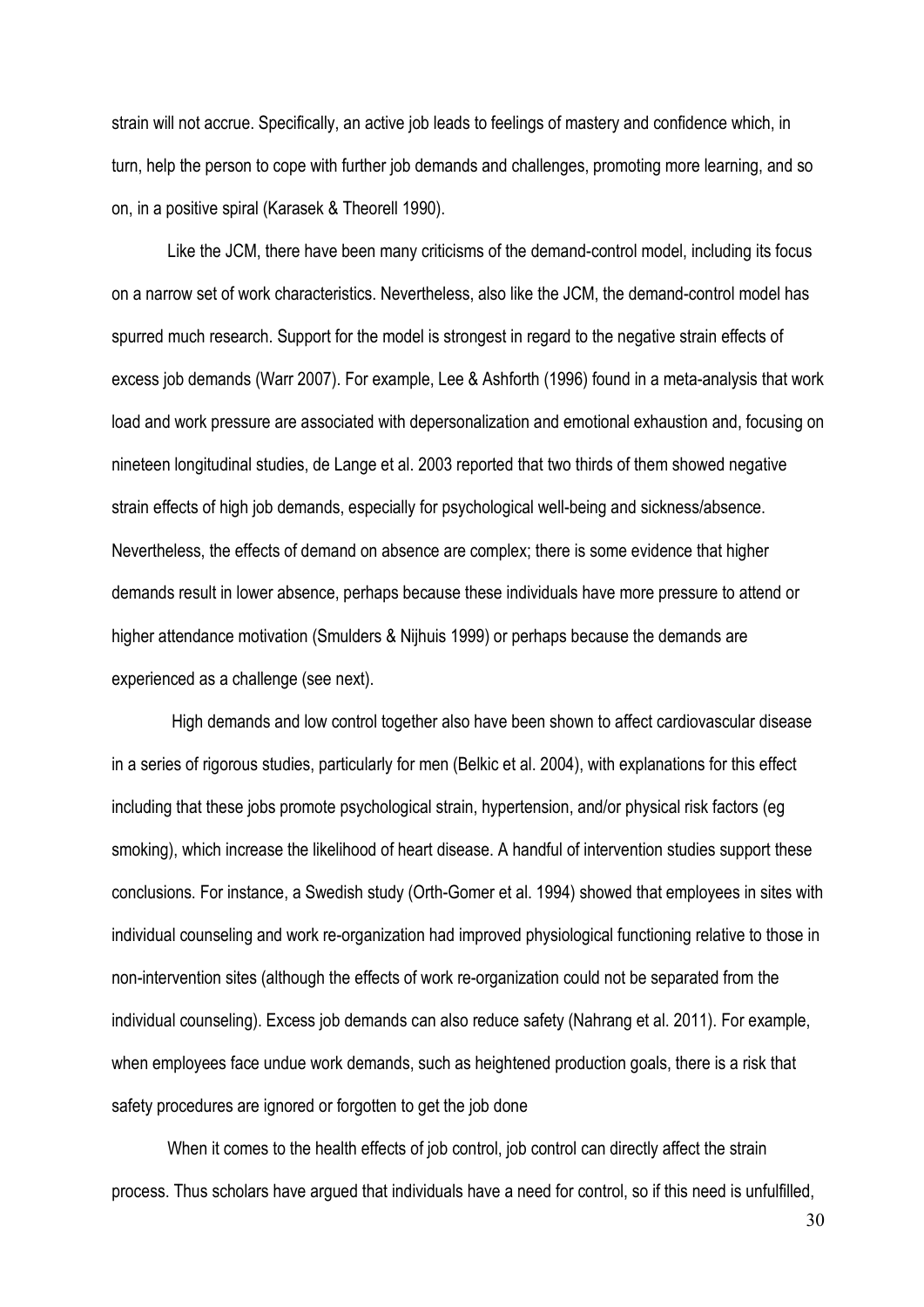negative strain effects arise (Gagne & Deci 2005). Control has can also have positive effects on health via mitigating the effects of demands. If individuals have control, they can reduce or eradicate stressful demands. Even if they can't change the demands, job control can help to alleviate their negative effects, such as control allowing the person to carry out their most stressful tasks when they feel most able to cope. Control also promotes coping, which leads to learning and mastery are increased, and associated positive health effects (Karasek 1979).

Empirically, many cross-sectional studies show a lack of perceived job control relates to strain outcomes like anxiety, depression, burnout, and excess alcohol consumption. Job autonomy has also been consistently shown to predict active mental health outcomes like self-efficacy, and there is evidence it predicts active safety outcomes, such as proactive and discretionary safety behaviors (see Parker et al. 2003). However, the results are mixed when focusing on longitudinal studies focused on strain-related outcomes. Thus, in a review, de Lange et al. (2003) reported that just under half of the longitudinal studies linked job control to subsequent health outcomes. It is unclear, however, how much these nonsignificant findings are due to a misspecification of the timing of effects. A further explanation for inconsistent strain-reducing effects of job autonomy is that the effects depend on individual differences. As an example, job enrichment for police and fire employees was negatively associated with cardiovascular morbidity for employees low on Type A, but was positively associated with it for those high on Type A, likely because the latter individuals are over-stimulated by enriched jobs (Schaubroeck et al. 1994). There can be also contextual moderators, such as indicated in a study showing that high noise exposure can result in negative health effects of job complexity (Melamed, et al., 2004).

Turning now to the issue of whether the negative strain effects of demand can be buffered by high job control, as implied in the demand-control model and as demonstrated in laboratory studies (Karasek, 1979). The specific interaction hypothesis in the demand-control model is of practical value since it suggests that high demands are not negative for health so long as they are accompanied by high control. Multiple reviews have concluded that support for this interaction effect is not convincing (e.g., de Lange et al. 2003; Van der Doef & Maes 1999). Although one might be tempted to move on from looking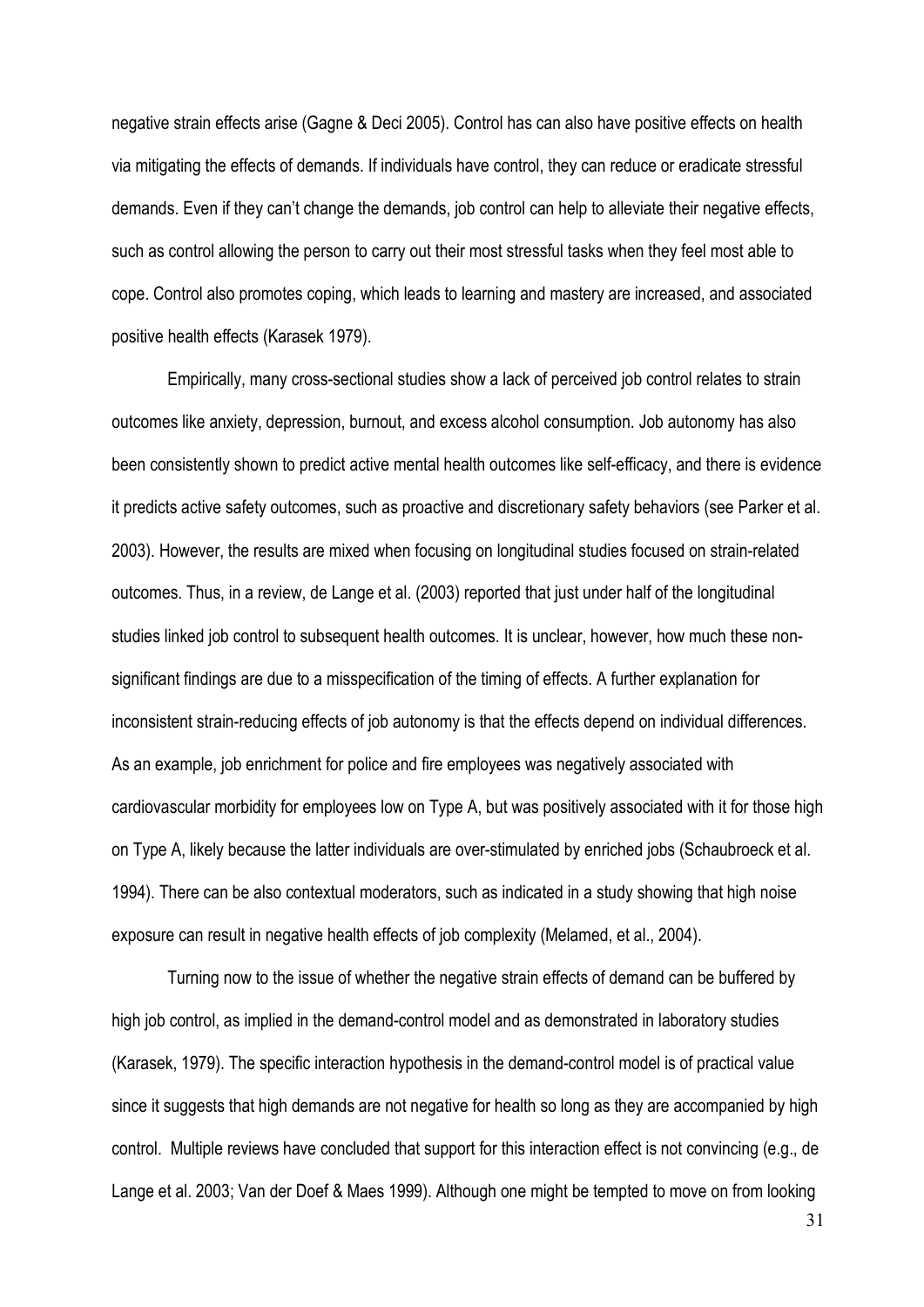at the buffering hypothesis, conceptual and methodological imprecision may have obscured the detection of interactive effects (Sonnentag & Frese 2003). For example, interactions have been observed when an unconfounded measure of job control is used (Wall et al. 1996); using multi-level approaches (Van Yperen & Snijders 2000); and when moderators are taken into account, such as proactive personality (Parker & Sprigg 1999). Multi-level studies might be especially important as they allow the opportunity to separate the variance of job demands and job control into individual-level and group-level components. Future studies need take account of these issues, as well as pay more attention to mechanisms and their timing. For example, if the positive effects of control depend on an individual learning how to use this control to cope with the demands, this means the positive effects of control will only be realized after sufficient time (Sonnentag & Frese 2003) .

**Extensions to the demand-control model.** There are further models of strain that relate to work design (see Sonnentag & Frese 1993 for a review). The job demands-resources model (Bakker & Demerouti 2007) identifies a broader set of resources beyond autonomy and skill discretion that might affect health. Resources are defined as aspects of the job that are functional in achieving work goals, promoting development, and/or reducing job demands. One of the most important resources is social support (as recognized in the expanded 'demand-control-support' model of strain, Karasek & Theorell, 1990). Much evidence suggests that receiving social support from supervisors and peers matters for employees' health (Van de Doerf & Maes 2000; de Lange et al. 2003). Intriguingly, providing support also appears to have important health benefits (e.g., Brown et al., 2003), likely because of the positive affect that helping tends to generate, suggesting that structuring jobs so that individuals have the opportunity to help others could facilitate health effects.

Conservation of resources theory (Hobfoll 1989) extends thinking about resources to suggest that resource loss is especially salient, prompting two distinct strategies by which individuals seek to maintain or secure resources. When an individual's psychological resources are threatened with loss, the recovery of lost resources becomes a central motivating force so individuals use external resources to protect themselves (a protection mechanism). In contrast when individuals are not threatened by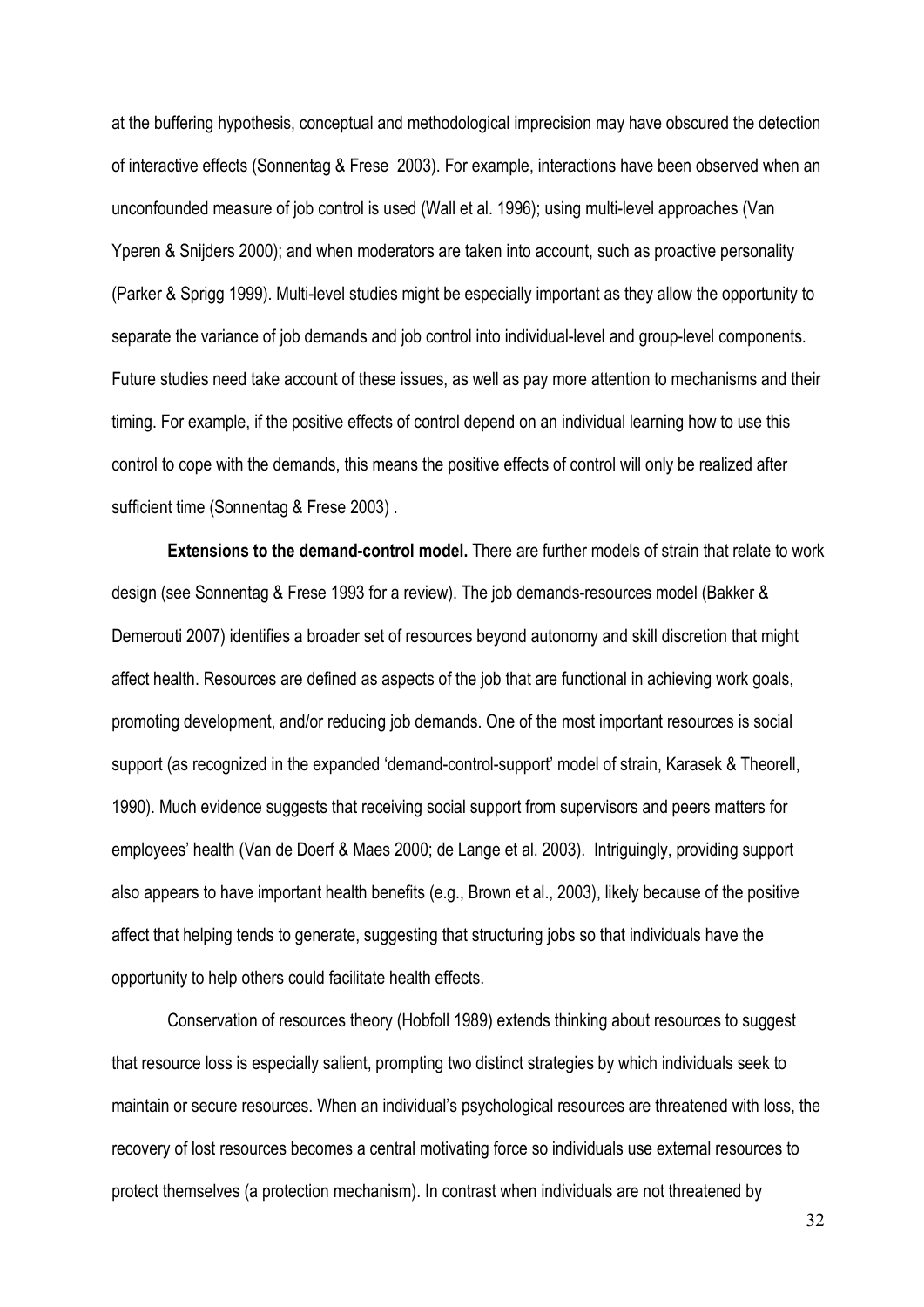resource loss, they are motivated to use external resources in order to further "enrich their resource pool" (an accumulation mechanism). In a quasi-experimental study of junior doctors, Parker et al., (in press) showed that social support (in the form of an advanced practice nurse role) led to reduced work load for those doctors experiencing high resource loss, or suffering from anxiety and depression, consistent with a protection mechanism. In contrast, support boosted proactivity and skill development for doctors not experiencing resource loss, or not suffering from anxiety and depression, consistent with an accumulation mechanism. This study suggests support matters for health, although how it is mobilized and used will depend on individual differences in resources.

In a further extension of the demand-control model, scholars have argued it is important to differentiate challenge demands from hindrance demands. Challenge demands create the opportunity for development and achievement, such as time pressure and job scope, whereas hindrance demands are seen as obstacles to achievement and growth, such as role ambiguity, job insecurity, and constraints. Multiple meta-analyses (e.g., Crawford et al. 2010) support this distinction, and have shown that whilst both types of demands are associated with strain, hindrance stressors additionally are also associated with turnover and withdrawal whereas challenge stressors are positively related to motivation and performance. Crawford et al. explained these findings by suggesting that all job demands activate an energy depletion process (hence cause strain), but hindrance demands additionally trigger negative emotions and passive coping whereas challenge demands additionally trigger positive emotions and cognitions as well as active coping styles. This stream of research is consistent with studies reviewed in this article so far that show that demands can sometimes promote active health outcomes (such as time pressure predicting proactive behavior at work).

The challenge-hindrance approach provides a more nuanced approach to demands, which is important because demands can differ in very profound ways. However, rather than categorizing some demands as challenging and others are a hindrance, it might be more fruitful to assess how demands are actually appraised by the individual. This approach would allow more insight into what is it that leads someone to perceive a particular demand as a challenge whereas someone else, or the same person at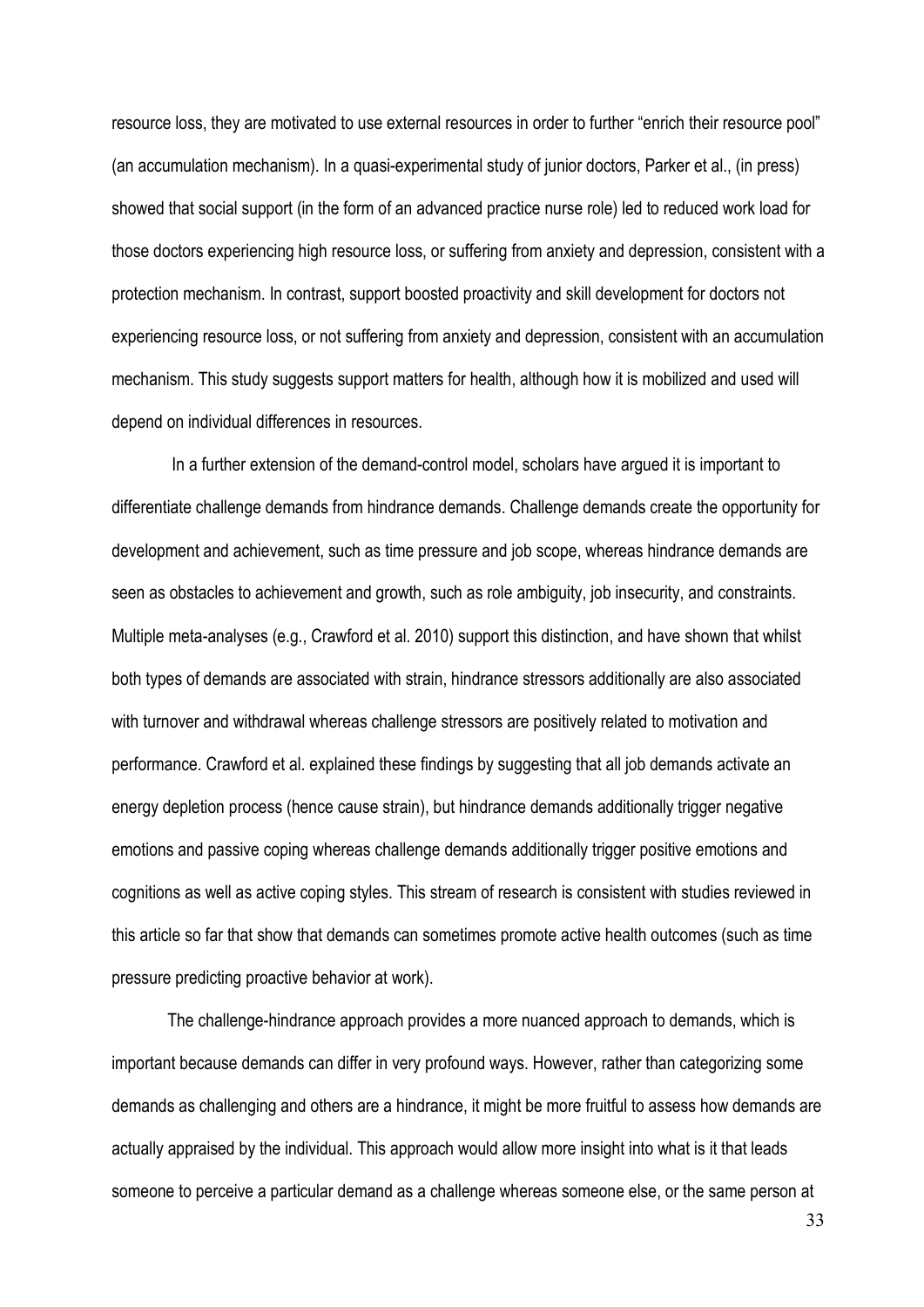a different moment or in a different situation, perceiving that same demand as a hindrance. An example is the study by Ohly & Fritz (2009), which showed that job control and time pressure are appraised as challenging, which in turns leads to creativity and proactivity. One could consider primary appraisals of the demand (such as whether it is irrelevant, benign, or harmful), attributions about the demand (such as whether it is seen as controllable or not), and secondary appraisals about one's ability to cope. This approach would also allow examination of how appraisals change within people over time. Affective events theory proposes that work characteristics have their effect by predisposing more or less frequent occurrence of particular types of real-time work events that affect momentary moods and emotions. Momentary moods and emotions accumulate to shape behavior and attitudes such as job satisfaction and well-being (Wiess & Cropanzano, 1996). Studies support these predictions (e.g., Fisher, 2002).

Even with 'challenge stressors' there might be a tipping point at which excess levels, or high levels over a long time, become damaging for mental health and well-being. In John's words, jobs can be too rich, at least for some individuals. Scholars have observed u-shaped relationships between, for example, job scope and emotional exhaustion (Xie & Johns, 1995) and job scope and cardiovascular disease for Type A/high hostility individuals (Schaubroeck et al., 1994). Bunderson and Thompson (2009, p. 50) reported how zookeepers who conceptualized their work as a calling experienced that work as a source of meaning and identity but also "unbending duty, sacrifice, and vigilance".

**The practice of designing healthy work.** Strategies for designing healthy work flow from the above analysis. The most obvious is to directly change work characteristics, such as by reducing straininducing demands and/or increasing work characteristics that function as resources, notably job control and social support. This strategy is a primary stress intervention because it involves adapting the environment to remove or reduce the source of stress. As examples, a reduction in objective work load for UK driving test examiners led to reduced anxiety and increased job satisfaction (Parkes 1995); and increased scheduling control over work hours and location led to improved work-family fit (Kelly et al. 2011). Changes in work organization as well as in the composition of the work force mean it is important to continue to develop and evaluate work redesigns to support the health of employees in a range of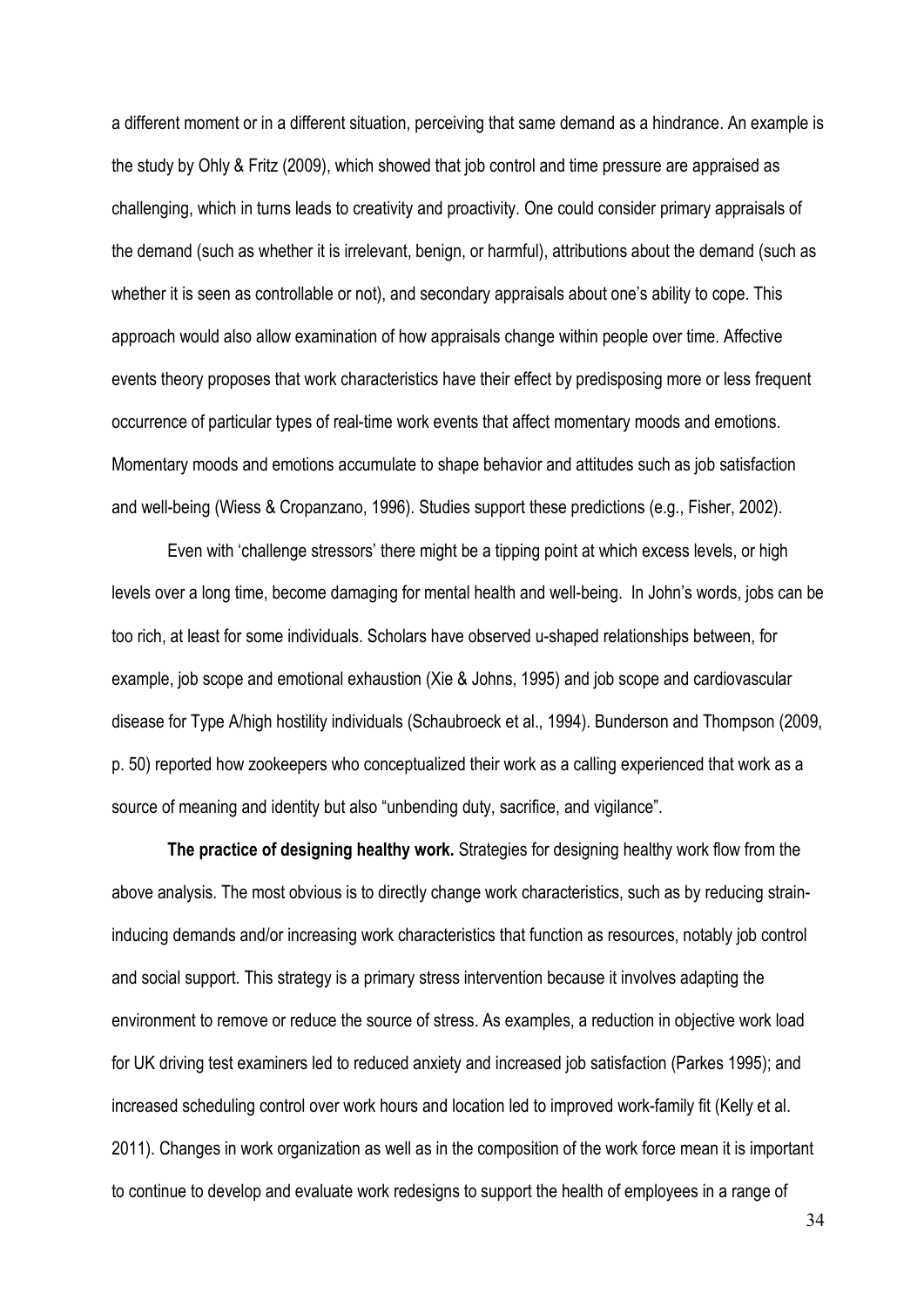situations, such as working from home, working virtually across national boundaries, and working on temporary employment contracts (Parker et al., 2001).

A further primary intervention strategy is to design jobs in such a way as to prevent or minimize the emergence of strain-inducing demands in the first place. For example, consider a situation in which customers get angry due to slow service. If work redesign improves the speed of service (such as allowing customer service agents the authority to deal with complaints on the spot), this would also reduce employees' need to deal with angry customers. Dealing with angry customers likely needs considerable emotional effort on the part of the employee to control their own anger, with such selfcontrol being highly depleting of one's regulatory resources (Muraven & Baumeister, 2000). A related strategy is to design work in a way that enables and motivates individuals to proactively reduce job demands and/or increase job resources. For example, Elsbach & Hargadon (2006) proposed that, to avoid professional work becoming "relentlessly mindful and stress inducing" (p. 471), each work day should be designed with scheduled bouts of undemanding tasks inserted between challenging tasks. Having autonomy over when one does tasks allows individuals to implement this type of strategy, or indeed any other coping strategy one finds valuable.

In the stress literature, a secondary intervention approach to stress is to change how individuals' perceive and react to the external environment, such as via stress management training, or coaching in active problem solving. Although work redesign is typically considered a primary intervention, in fact, as we have argued, work design can shape individual's motivation (e.g., self-efficacy), behavior (e.g., proactivity), and their emotional and cognitive capabilities (e.g., cognitive complexity); all of which can affect how individuals perceive and react to stressors in the work environment. For example, selfefficacious individuals are likely to perceive demands as less threatening, as well as be more likely to take up any proactive job crafting opportunities that reduce demands or increase resources, as suggested above (see also Parker & Sprigg, 1999). A further variant of this strategy is to design jobs that promote positive feelings and meaning which might counteract stress reactions, such as designing jobs with an opportunity to help others.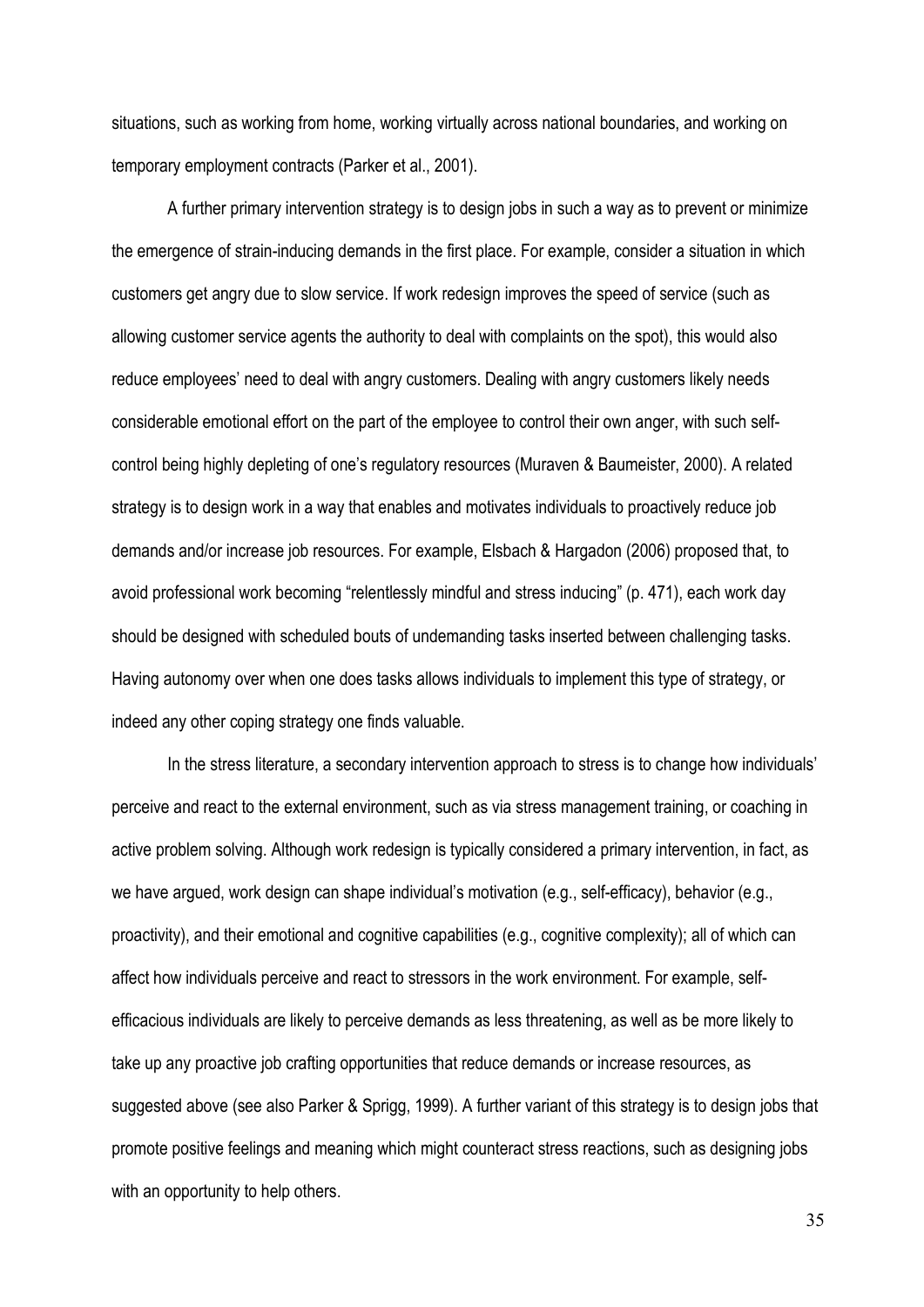A third strategy is a tertiary prevention, which is concerned with treatment, rehabilitation and recovery processes for individuals who are experiencing strain, such as via counseling. Yet again, work design might play a role here. Scholars have examined how work design can promote recovery inside and outside of work. For example, individuals who have high levels of control in their job, and lower demands, feel less need for recovery in the evening (Sonnentag & Zijlstra, 2006) which, in turn, positively affects their well-being. Jobs can also be designed to enhance regulatory resources and their replenishment, such as by allowing autonomy over work timing allowing employees to rest when required.

Both secondary and tertiary interventions are often more popular than primary interventions because 'changing the individual' is seen as easier and more palatable than 'changing the environment'. However, secondary and tertiary interventions can be short-term in their effects because they do not deal with the cause of strain. It might be that work design is a powerful intervention precisely because it changes both the environment via reducing root causes of strain and the individual via equipping employees with the confidence and proactivity to deal with emergent demands.

#### <span id="page-39-0"></span>**Designing Work for Ambidexterity and Related Dual Outcomes**

To date the focus in this article has been on work design for separate outcomes such as motivation, learning or health. However multiple, yet seemingly unrelated, outcomes are often desired at the same time, such as safety and production or exploitation and exploration. As observed by Johns (2010), the features of work design that promote multiple outcomes might be distinct than those that promote a single outcome.

In the organization design literature, much attention has been given to the challenge of achieving the dual outcomes of efficiency and flexibility (March, 1991). For example, whilst bureaucratic controls like standardization and hierarchy enable efficiency, such controls also impede the opportunity for mutual adjustment that enables flexibility. Similar challenges have been observed in regard to achieving control vs creativity and innovation, and exploitation vs exploration. In the work design literature, this tension plays out in terms of scholars observing flexibility, creativity and other benefits of autonomy whilst at the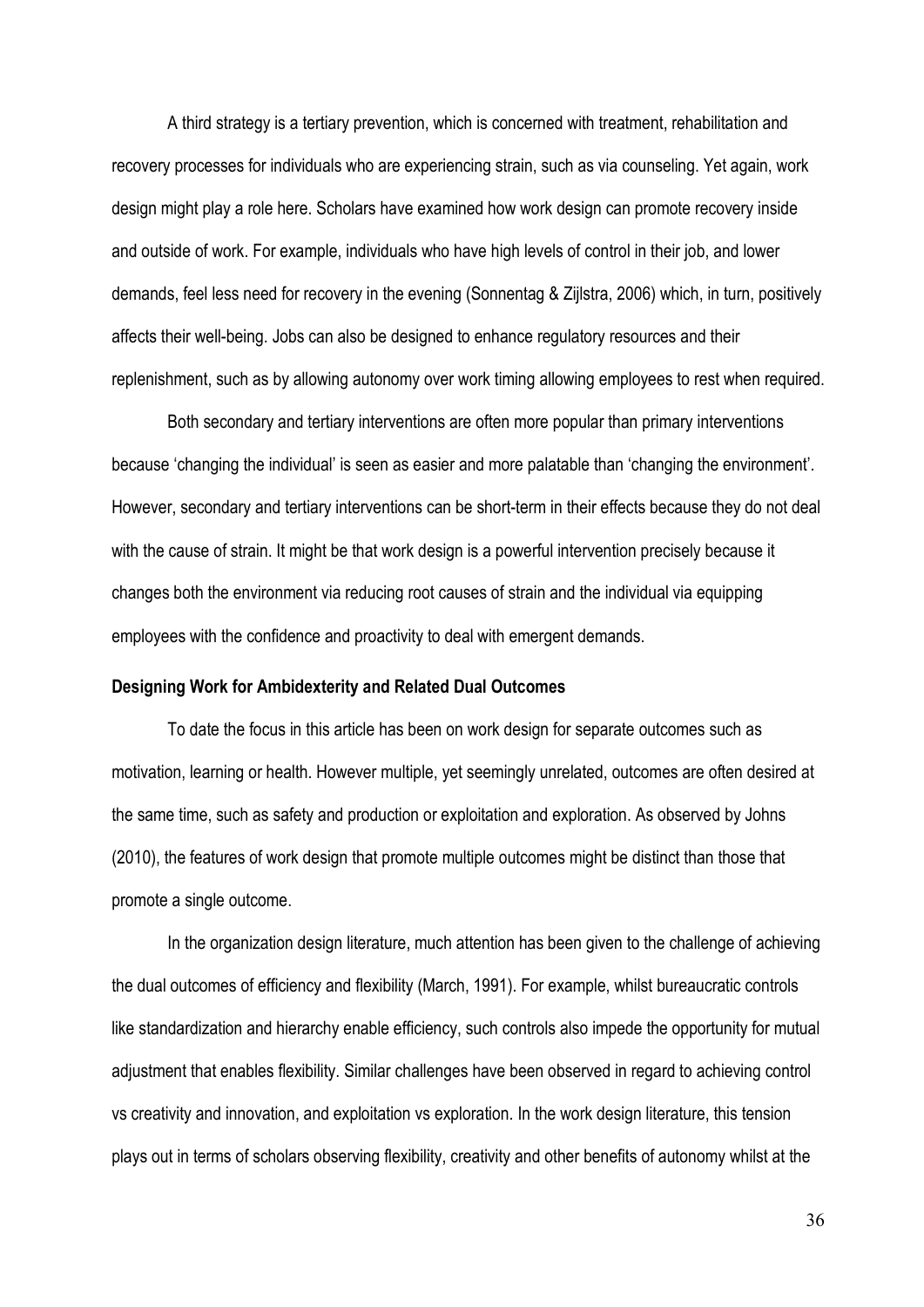same time seeing the drawbacks of autonomy for efficiency and co-ordination (e.g., Lanaj et al., 2012). Biron & Bamberger's (2010, p. 168) captured a key challenge of structural empowerment as reconciling "the potential loss of control inherent in sharing authority with the potential motivation and productivity benefits that often accompany empowerment". The difficulty of balancing outcomes like control and creativity is especially salient in large scale collaborative creativity activities, such as the design of a new aircraft involving several thousand engineers, where the tasks are complex and interdependent, requiring control, but also uncertain, requiring creativity (Adler & Chen, 2011).

The contingency theory solution to this tension is that bureaucratic structures (emphasizing control, efficiency, and exploitation) should be in place if tasks are stable, whereas organic structures (emphasizing flexibility, creativity, exploration) should be opted for in dynamic, uncertain situations (Burns & Stalker, 1961). Nevertheless, it is increasingly recognized that effectiveness comes from both efficiency *and* flexibility. Likewise, increasingly popular paradox perspectives assume that it is possible and desirable to achieve multiple outcomes simultaneously (Smith & Lewis, 2011). In this section, I discuss three perspectives relevant to achieving multiple outcomes and consider the implications of each for work design.

**Ambidexterity for exploration and exploration.** Scholars have argued that successful organizations are ambidextrous: they exploit existing capabilities and manage today's demands whilst also exploring new possibilities and adapting to change in the environment (O'Reilly & Tushman,2007). Although external strategies for achieving these dual outcomes have been suggested (such as outsourcing), ambidextrous organizations achieve a focus on exploration and exploitation simultaneously through internal strategies (Raisch & Birkinshaw, 2008).

One internal approach is a structural solution in which different business units carry out different activities, such as one unit focusing on innovation and one focusing on manufacture (O'Reilly & Tushman, 2007). The work design implications of structural solutions have rarely been discussed, but one would expect that business units pursuing exploration would tend to have job enrichment in order to stimulate creativity and innovation, whereas units pursuing exploitation would tend to be more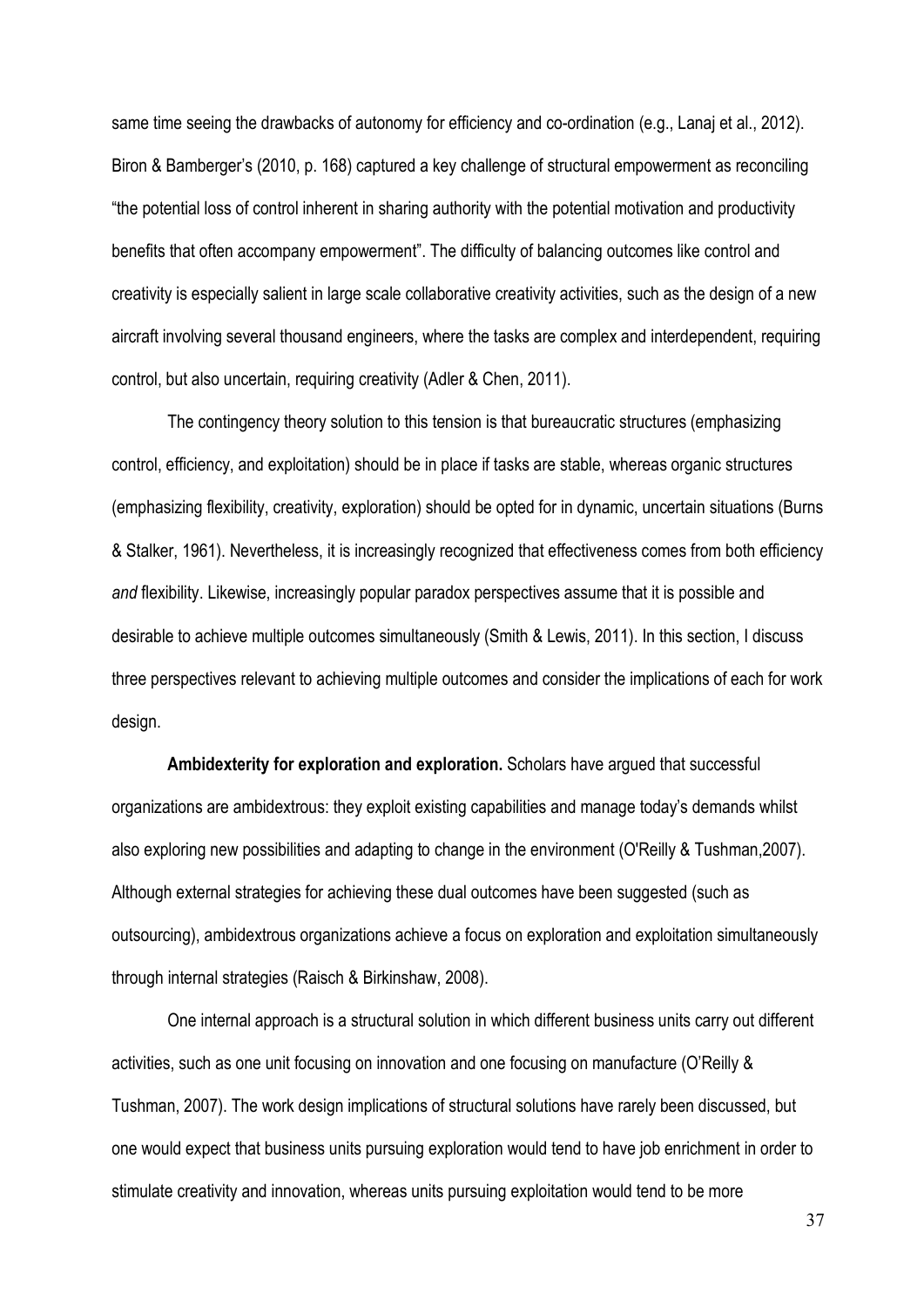bureaucratic in design with lower job enrichment. Nevertheless questions arise. For example, is some degree of autonomy important for units designed to exploit capabilities? Research reviewed in this article suggests at least a moderate degree of enrichment appears preferable for most outcomes. Maybe some types of autonomy (over when/ how to do things) is appropriate for exploitation units whereas members of exploration units should additionally have autonomy over 'what to do'? Some work design features might be important for both exploration and exploitation (such as feedback), whereas others might be more important for exploration (such as connection to end-users might enhance innovation). In addition, how does one co-ordinate across these different types of units? Members of the top management team need to balance the conflicting activities (O'Reilly & Tushman, 2007), but perhaps there are work design options that can also facilitate better integration?

A second solution for ambidexterity is a contextual one in which leaders create a supportive context that builds the whole business unit's capacity to be ambidexterous, thereby alleviating the coordination issues between subunits that can exist with structural solutions (Gibson & Birkenshaw, 2004). Individual or group work design is central to this strategy of contextual ambidexterity because it is achieved by individuals being empowered to judge for themselves how to best divide their time between the conflicting demands of exploration and exploitation (Gibson & Birkenshaw, p 211). As well as a high level of what tasks one chooses to do when, work characteristics one might expect to see in contextually ambidextrous organizations include: greater task variety (employees engage in exploration and exploitation tasks), greater task identity (employees don't just execute tasks but also they improve them), and greater task significance (employees can have more impact through implementing improvements). Such an enriched work design is likely to promote not only creativity as a result of intrinsic motivation, but also proactivity and citizenship behavior, as well as employee learning and development; all outcomes that should support the dual goals of exploration and exploitation. In addition, Gibson and Birkinshaw (2004) argued that individuals working in ambidextrous contexts need high levels of behavioral and cognitive complexity, which I have argued can be facilitated by enriched jobs with challenge, feedback,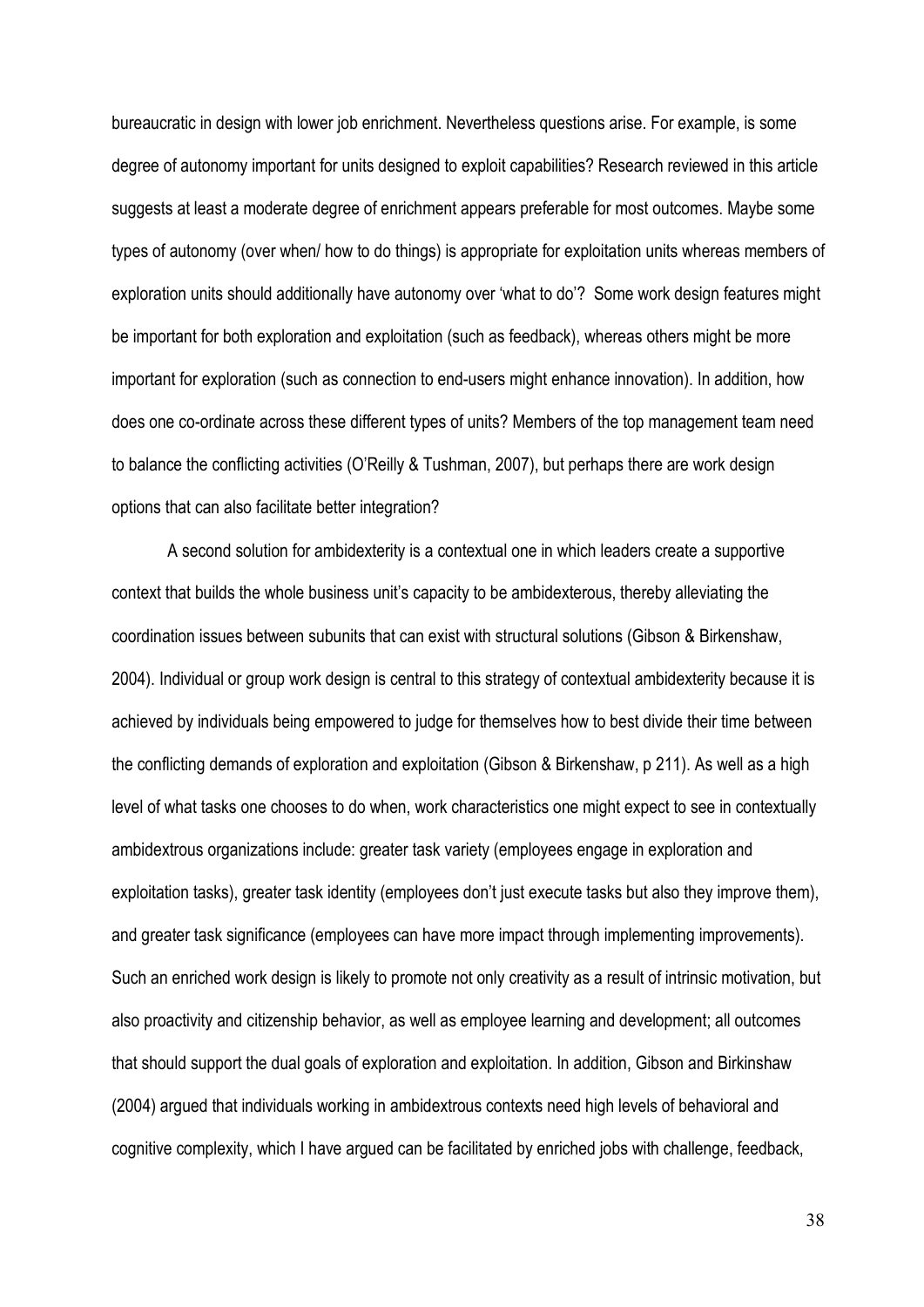and support. Altogether, it appears that enriched work design potentially plays a central role in achieving exploration and exploitation simultaneously, although this proposition is untested.

Enriched work design nevertheless likely needs to be complemented with forms of control in order to ensure alignment, albeit not necessarily traditional forms of control such as standardization and monitoring. Informal and cultural forms of control, such as leadership and culture, appear most important. Mills and Ungson (2003) proposed the importance of cultural values and norms that help employees work out the right way to behave without stifling their behavior, and highlighted the need for trust because of the incomplete information arising from conditions of uncertainty. Likewise, Gibson and Birkinshaw (2004) argued that contextual ambidexterity requires behaviorally complex leaders and a shared vision which, together with job enrichment, provide the support that inspires employees to "do what it takes" to deliver results, the discipline to meet standards, and the stretch to induce ambitious goals. Similarly highlighting the importance of leadership for ambidexerity, Bledow et al., (2009) proposed that the intellectual stimulation and individual consideration of transformational leaders stimulates creativity and exploration, whereas leader vision and inspirational motivation assists in alignment and integration. In a similar vein, Adler & Chen (2011) argued that robust trust and a strong commitment to a shared goal is vital to ambidexterity. Careful selection, training, and compensation practices can also be used to limit opportunistic behavior on the part of enriched employee.

Additional work design features beyond enrichment might be important in enabling organizational-level and team-level ambidexterity. For example, connecting individuals with the endusers/ beneficiaries potentially provides an important source of external information that can stimulate innovation. At the team level, Haas (2010) showed teams high in both group autonomy and external knowledge were most effective for achieving both operational and strategic performance, although only when knowledge content was scarce and the source of knowledge was non-organizational. Switching from exploration to exploitation tasks is also likely to be demanding; scholars have observed these processes require very distinct learning processes (March 1991). One would therefore expect high levels of cognitive demands in jobs in ambidextrous organizations, giving rise to a need to consider how to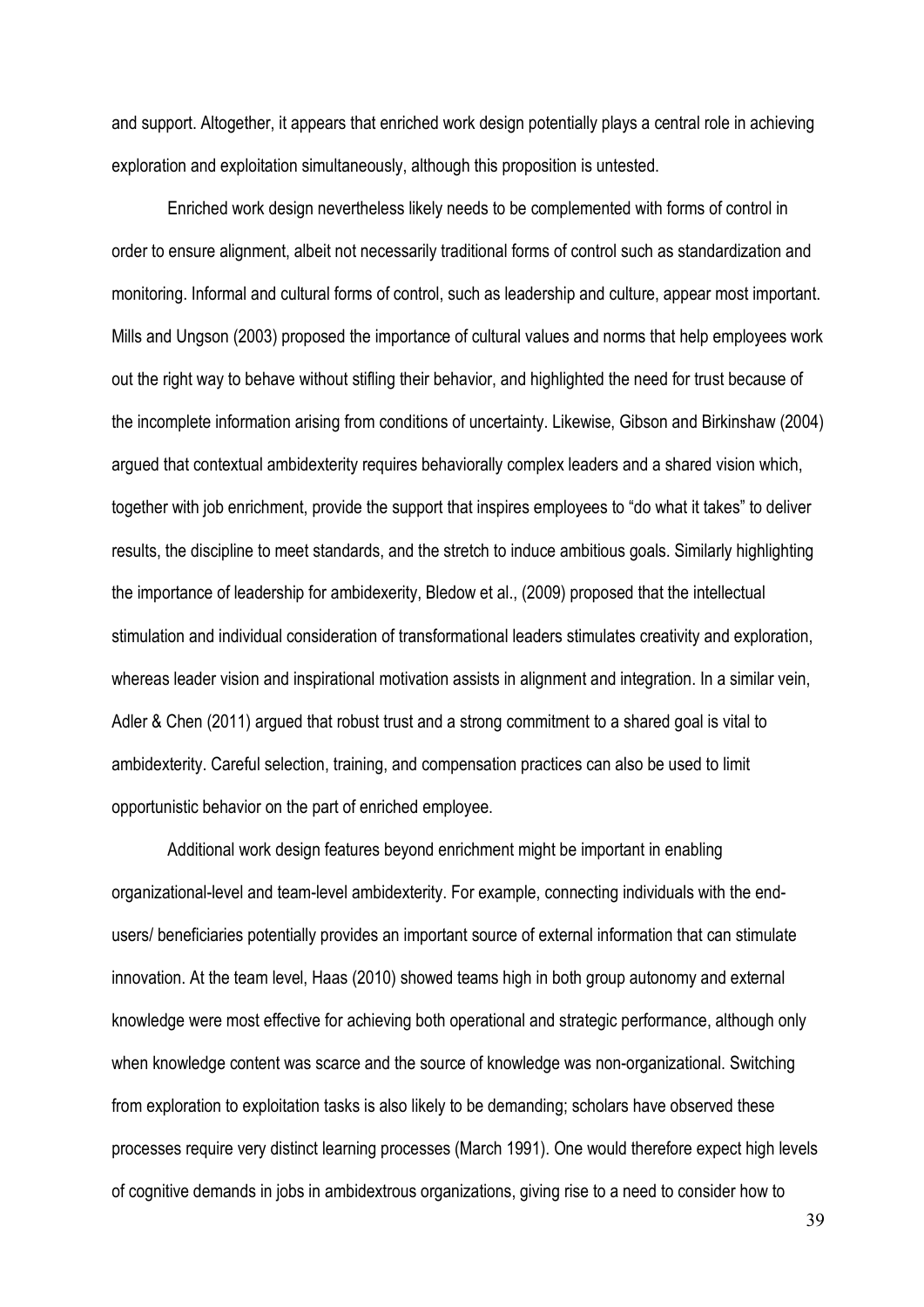support effective self-regulation and protect against health risks. A further issue, unresolved in the literature on contextual ambidexterity, is exactly how much individual-level autonomy job incumbents should have; an issue I turn to next.

**Enabling bureaucracy for control and flexibility.** A different approach for reconciling the tension between control and flexibility is that put forward by Adler and colleagues. Rather than establishing cultural and informal controls to balance job autonomy, these scholars advocate limiting job autonomy and instead combining employee participation with motivating formal control systems. The result is enabling bureaucracy; a classic example of which is NUMMI, a Toyota car manufacturing facility in California (Adler & Borys 1996). At NUMMI, rather than separating repair and improvement from routine production as one would see in a Tayloristic manufacturing plant, employees can repair and solve breakdowns. And rather than following set procedures designed by engineers, NUMMI workers can help to design and standardize their own work methods. Adler and Borys (1996) characterized such practices as participative centralization: participation in so far as employees can contribute to important decisions; centralization in the form of standardization and hierarchical authority.

Importantly, in this system, it is argued that motivation does not come from job autonomy, but rather employees are motivated by participative leadership, extensive training, employment security, engagement in continuous improvement, and other such positive features of the work context. In addition, it is proposed that the enabling context, combined with a clear understanding of the organization's mission, results in employees' experiencing identified motivation, or the internalization of values (Adler & Borys 1996; p. 80). A strong level of identification means that employees see formal controls such as standardized procedures as an effective way of achieving valued goals rather than as a coercive control mechanism. Clear organizational goals and values, enabling rules and procedures, and high trust are also argued to help foster interdependent self-concepts amongst employees, rather than solely independent self-concepts, which further aids co-ordination (Adler & Chen 2011).

In an analysis of lean production, Treville and Antonakis (2006) similarly argued that a lack of autonomy over work timing and methods can be compensated for by other positive aspects of work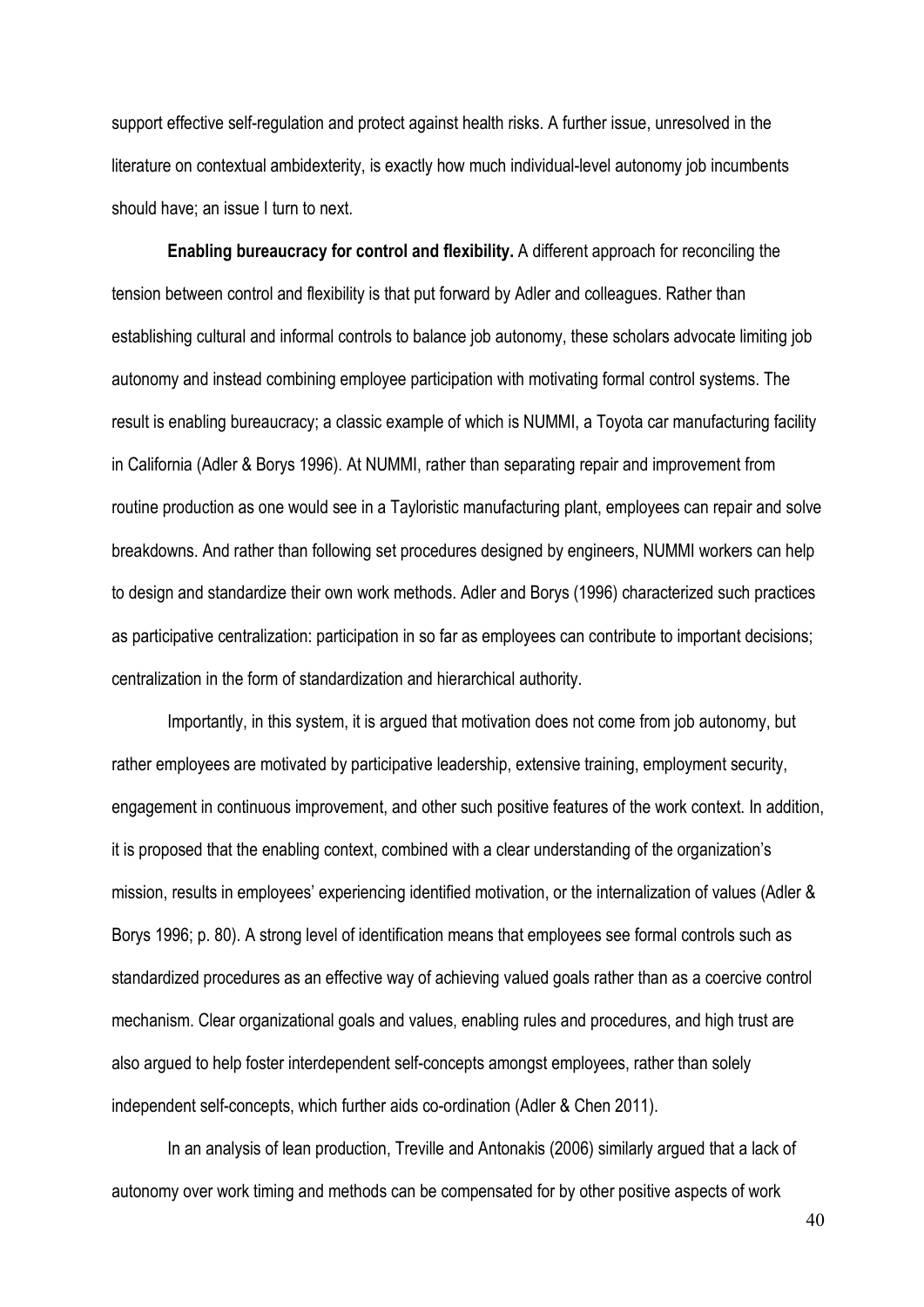design, including high levels of accountability and responsibility (because employees can influence decisions), high skill variety and task identity (because employees are involved in repair and improvement), high levels of feedback (because enabling bureaucracy involves information transparency) and high work facilitation (because of lean production's emphasis on the removal of obstacles to help performance). These authors draw on ideas of gestalt cognition, which suggests that individuals store, process, and recall information in a configural or schematic form (Fiske & [Taylor](http://www.sciencedirect.com/science/article/pii/S0272696305000926#bib56) 1991) , to suggest that employees working in lean systems experience motivation not by "summing their isolated evaluations of individual practices" but that they "make a complex and holistic evaluation by giving each job characteristic meaning from the other practices with which it occurs". In essence, they propose that the overall positive work design configurations under lean production can be motivating, even though job autonomy is lower.

Altogether, these perspectives raise an intriguing set of questions about the job design consequences of enabling bureaucracy and the associated motivational implications. Across several case studies, Adler has suggested that these systems are motivating, although in a study of enabling bureaucracy amongst software developers, Adler (2006) showed that some developers embraced the approach ("*in this business, you've got to be exact, and the process ensures that we are. You have to get out of hacker mode!*) whereas other developers felt alienated by the bureaucracy (*"programmers like to program. They never like to document").* More research is needed to understand whether, how, or which employees are motivated under enabling bureaucracy forms, or whether and how creativity, proactivity and other outcomes are jeopardized by the high level of formal control in these systems. Studies of lean production have shown varied results, from mixed effects on work design and with net impact on strain (Jackson & Mullarkey, 2000) to outright negative effects on both work design and strain (Parker, 2003). No clear conclusions can be drawn, but the question is a critical one.

**High reliability organizing**. Yet another way for resolving the tension between control and flexibility is highlighted in the literature on high reliability organizing. Effective high reliability organizations (HROs) are those that exhibit continuous, nearly error free operations in complex, harzardous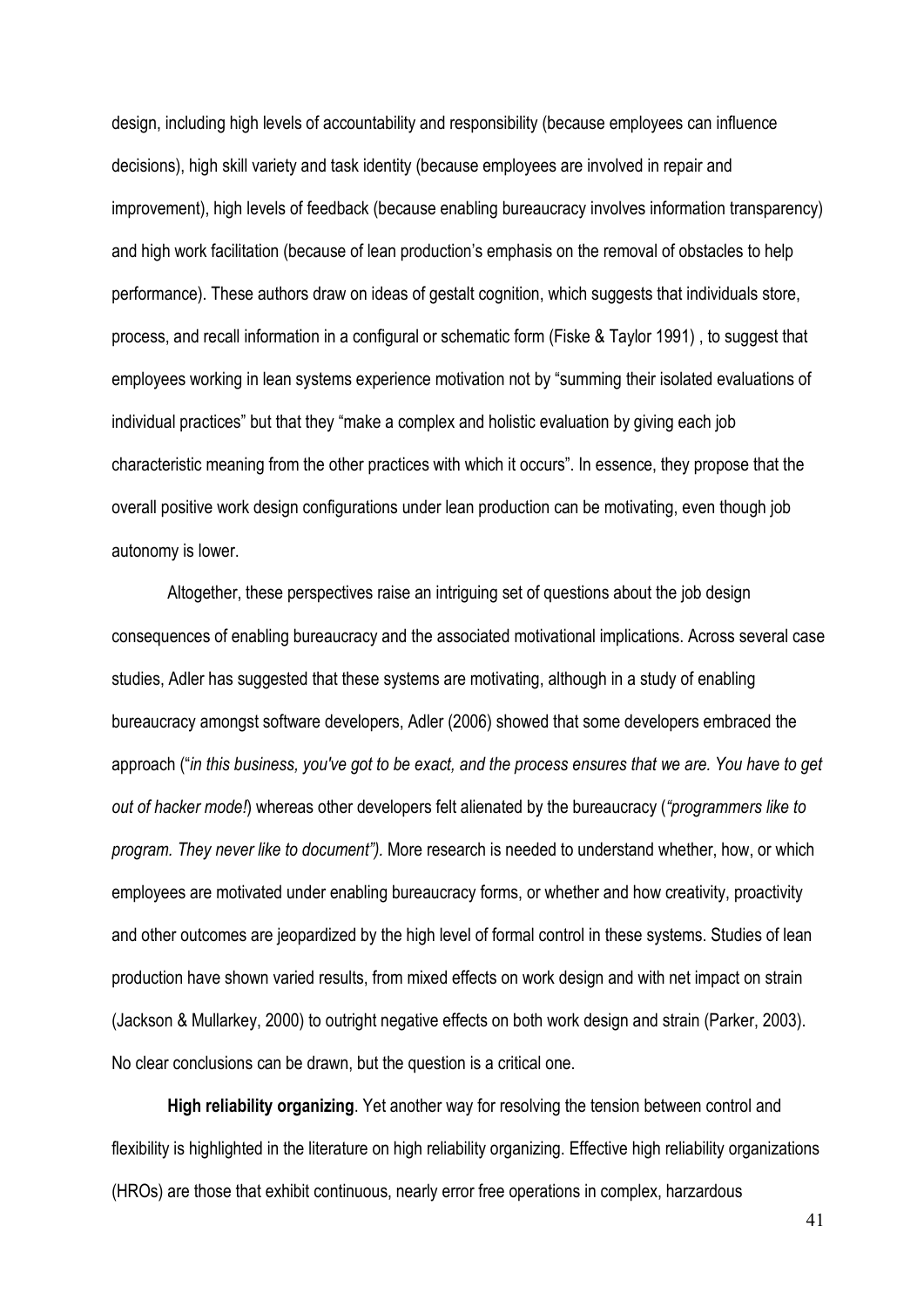environments where the avoidance of failure is critical. Classic examples are nuclear power plants, air traffic control systems, and space shuttles. Like ambidextrous organizations, HROs pursue multiple objectives, such as safety and service.

Scholars have identified various elements are that essential for effective HROs, such as a strategic focus on safety, careful attention to procedures, limited trial- and-error learning, continuous training, and strong safety cultures (e.g., Roberts 1990). From a work design perspective, Weick et al. (1999) proposed the importance of the under-specification of structures. This means the subordination of hierarchical authority structures during critical events, such that the decisions can be made by whoever has the expertise rather than whoever is the highest rank. For example, on the flight deck of an aircraft carrier out a sea, when an aircraft is landing or departing, any person on the deck "can call it foul" and make decisions (Roberts et al. 1994, p. 622).

A further example of HRO is the design of effective incident command systems in which public safety professionals like fire fighters and police manage the temporary control systems for dealing with emergencies (Bigley & Roberts 2001). These systems are highly bureaucratic, with extensive rules and procedures, functional division of labor, specialized job roles, and a clear hierarchy of positions. The incident commander is the highest ranking position, and the person in this role is responsible for all activities that take place at an incident. Nevertheless the system can be extremely flexible and enable reliable performance under challenging circumstances. One aspect that enables flexibility is that the structure develops at the scene. The incident commander is the first person to arrive, and this individual then builds the structure from that point. In the words of one chief "*I go in. I've got my hat on. I'm the incident commander. I'm also the operations chief and also the division supervisors. And until that thing gets big enough to where I'm dividing it, I wear all those hats*" (p. 1287). The structure can then change over time as higher-ranking officers arrive. In addition, because roles are clear and well-defined, it is easy to transfer individuals amongst roles and engage in role switching according to needs during an incident.

A further element that supports flexibility is that supervisors transfer authority to those with the expertise, and allow individuals with sufficient experience to improvise or depart from standard operating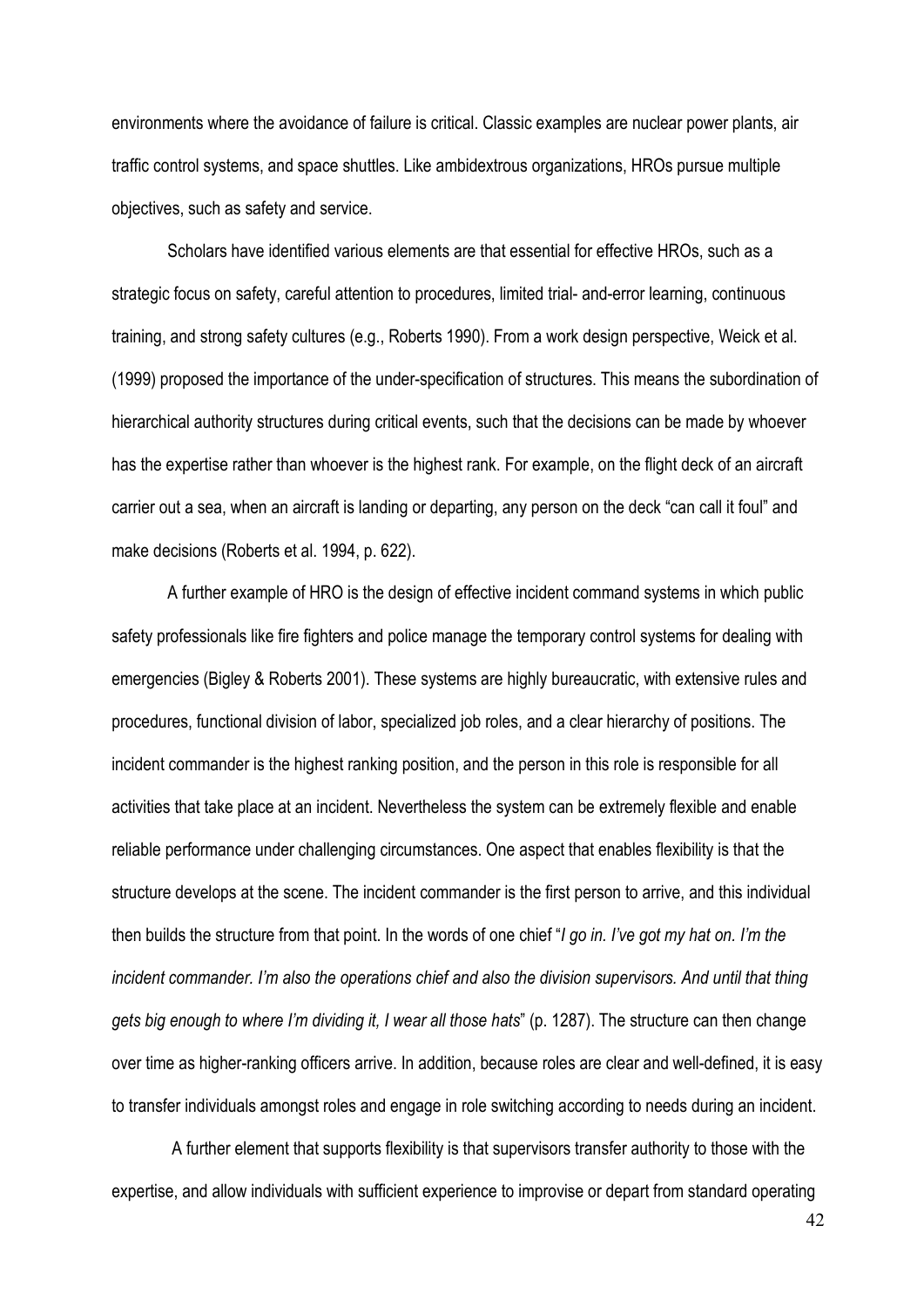procedures when required. Essential to these structural and improvisational aspects is that members of high reliability systems also require shared mental models. Serious dysfunction can occur when individuals are empowered to improvise yet lack the knowledge or concern for bigger picture perspectives. Bigley & Roberts (2001) suggested these ideas can be applied to the design of temporary systems in a range of contexts, such as technological sabotage, hostile takeover attempts, product failure, or other catastrophic scenarios.

Ultimately, understanding the role of work design in achieving the dual outcomes of efficiency and flexibility (or control and creativity) is likely to become even more important given an increase in bureaucracy in sectors previously resistant, such as professional services and health-care delivery. Indeed, in a recent commentary on work design, Oldham & Hackman (2010) asserted that "they got it wrong" because they predicted that the prospects for enriching front line work were grim, whereas in fact it is professional jobs that "appear to be shrinking, which is perverse because professionals are the people we rely on to make wise decisions in uncertain circumstances" (p X). In Davis's (2010) words: (p. 306), "the provision of health care has increasingly come to look like the drive-through window at a fast food chain". Examples of simplification principles being introduced into professional work includes detailed guidelines that specify sentences judges should impose, protocols for doctors, and specification of content and pedagogies for teachers (Davis 2010). Is it possible to introduce these controls and retain high levels of job enrichment with its associated positive outcomes? Or might it be optimal to reduce job autonomy but compensate this with other positive work design and an enabling context? These types of questions may be some of the most important that work design scholars face.

#### <span id="page-46-0"></span>**METHODOLOGICAL DIRECTIONS**

A strength of research in this field is that quasi- and field- experiments have often been used to evaluate work redesign. Rigorous evaluation studies continue to be important for informing practice and policy (Payne & Keep 2003): it is one thing to demonstrate a causal relationship between variables, and another to show that work redesign can be successfully implemented with positive outcomes. Also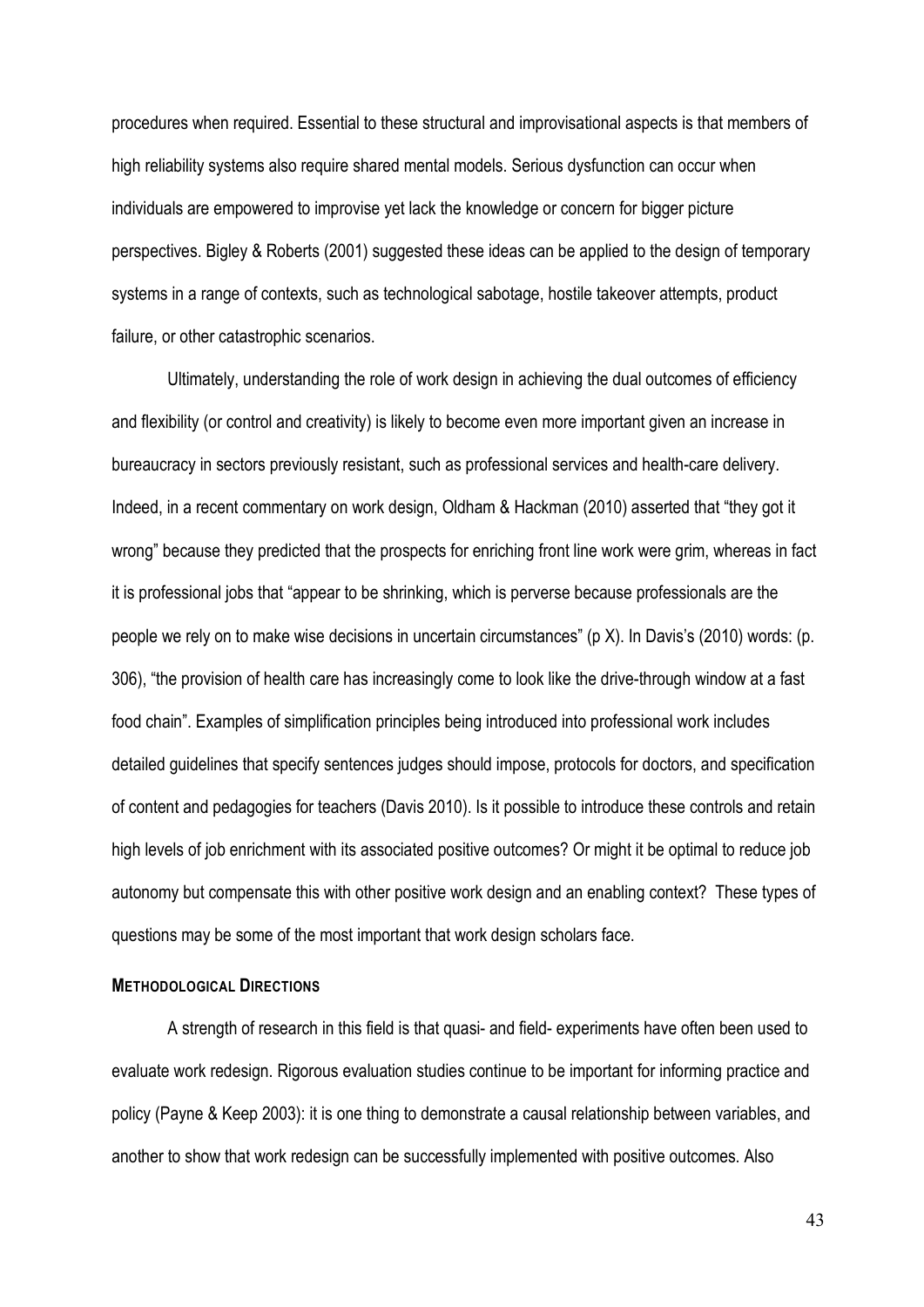important are 'true' longitudinal studies (in which all variables are assessed at each time wave) to investigate reverse causality, reciprocal effects, and the timing of processes. The latter is a neglected issue in work design (Parker et al. in press,a). To understand whether work design has consequences for individual development, very long term studies are required.

Thus far, multi-level processes have not been well articulated or investigated in the work design literature (or, indeed in the wider stress domain). From a measurement perspective, aggregating perceived work characteristics across job incumbents in the same job can help to reduce idiosyncratic individual influences on job perceptions. From a modeling perspective, we need to routinely consider the effects of work design at higher levels to assess impact, as well as to identify possible unintended consequences (Johns, 2010). For example, as noted, studies that examine the effect of group work design tend to examine outcomes at the team level, but rarely how these effects aggregate to the organizational level. Related to this point is the need to understand the potential role of work design in facilitating higher-level organizing, such as organizational ambidexterity. Examining the top down processes by which individuals' perceptions of work characteristics are formed, allows the opportunity to better understand the role of context.

A configuration approach is also a fruitful avenue (Treville & Antonakis 2006; Johns 2010). From this perspective, work designs can be understood as bundles of interconnected work characteristics that cause particular outcomes rather than as discrete job aspects. The assumption is that the bundle accounts for more variance (and possibly different outcomes) than independent main effects, perhaps because the elements operate in meaningful ways together or perhaps because individuals perceive work design in a holistic way rather than as separate elements. Regression approaches do not allow for the possibility that job characteristics might have different meaning depending on what attributes they cooccur with. For example, high significance-low autonomy configurations might occur because autonomy is reduced because the job is so important and the cost of error so high, such as occurs when firewalls are introduced to stop employees having direct contact with customers (Johns 2010). Configurational approaches also allow for the possibility of equifinality; for example, work design research has tended to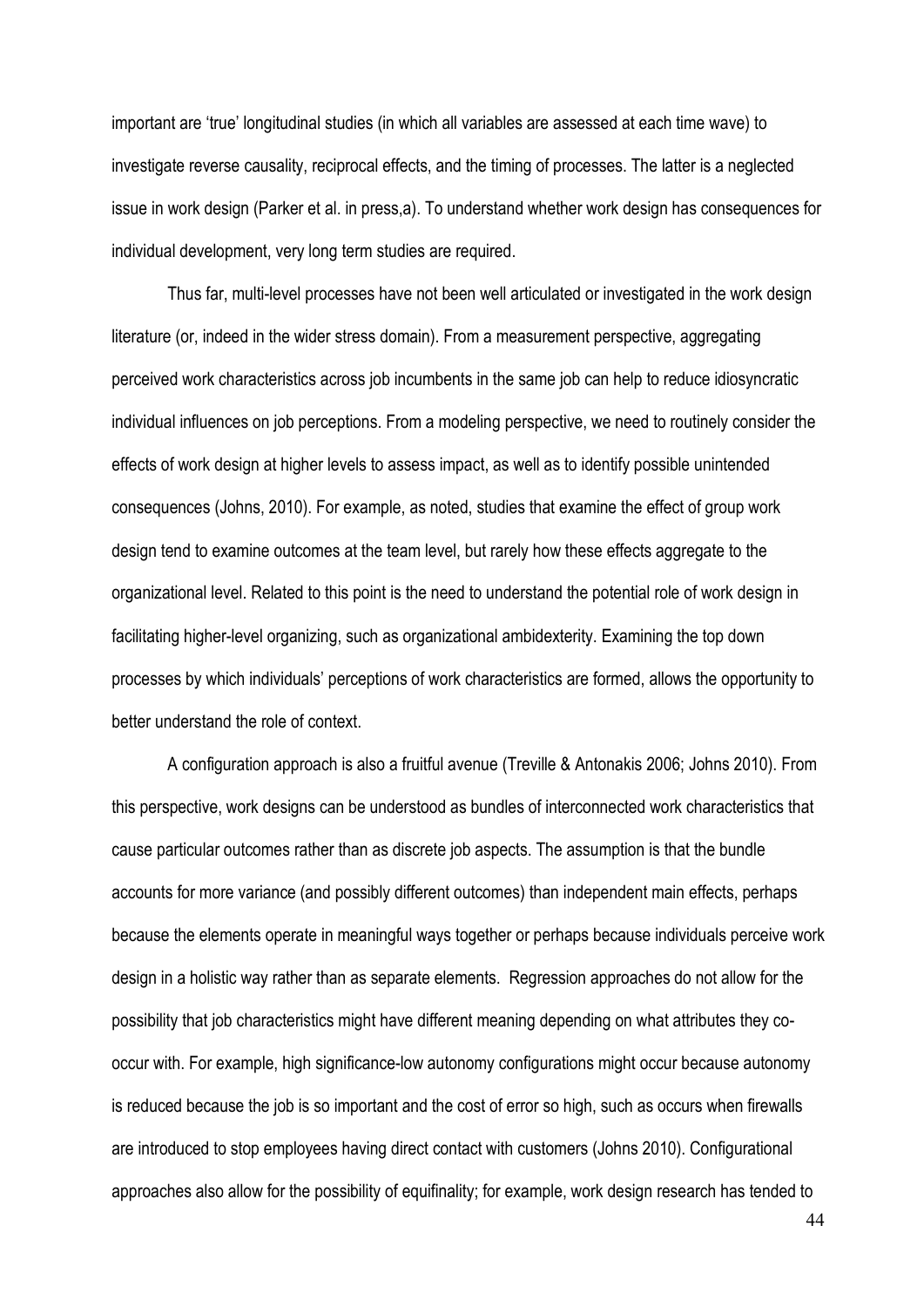assume there is one optimal sociotechnical systems design - the self-managing team - but it might be that different configurations of social and technical systems are compatible with different types of organisations. Finally, a configuration approach might be a more fruitful way to examine work organization archetypes (combinations of work design and broader organizational systems; Cordery & Parker 2007).

I recommend exploring a different unit of analysis than a whole 'job'. As we have discussed, individuals might be able to change their work design on a daily basis in order to aid recovery and work design might be different during critical events vs. routine work (such as the high reliability organizing approach). A project-level of analysis might also make sense, such as for employees on temporary contracts. Finally, I concur with Barley & Kunda (2001) who argued we lack data on what people actually do in their work. Ethnographic studies, participant observation, and rich qualitative studies that provide detailed contextualized accounts of work in situ are likely to be especially helpful in understanding what is actually happening in contemporary jobs.

#### <span id="page-48-0"></span>**SUMMARY AND CONCLUSION**

Work design as a field of theoretical enquiry was largely a response to the technically-oriented design of demotivating and alienating jobs during the Industrial Revolution. As such, it is unsurprising that work design research has predominantly focused on motivation. Indeed the JCM was first articulated in a paper entitled "Motivation Through the Design of Work" (Hackman & Oldham, 1976). Work design continues to feature in the motivation section of articles (for example, job design is labeled as a 'first generation motivation theory' in Miner's review of organizational theories). There have been important extensions to motivational work design theory, as I have outlined here, such as adopting more proactive and relational approaches to designing work (Grant & Parker, 2009). I outlined several ways to further develop motivationally-oriented work design theory, such as to give more serious attention to how work design might affect regulatory traits and self-regulation processes. Importantly, beyond refining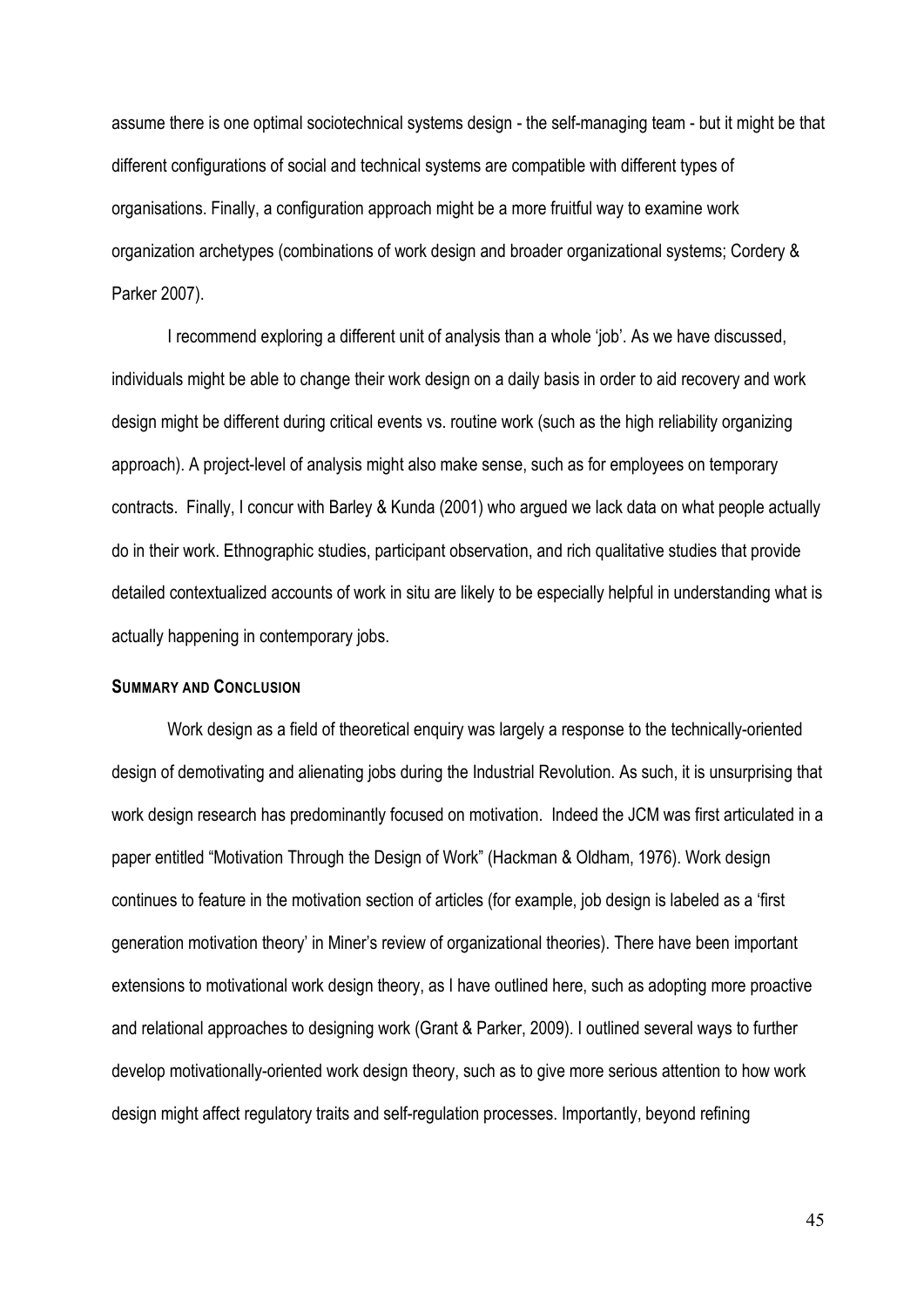motivational work design theory, I have suggested we need to do more to get the core principles of motivational work design put into policy and practice.

Nevertheless, in the context of globalization and rapid technological change, we are also seeing an increase in jobs characterized by greater challenge and complexity. In the second part of this article, I therefore argued that designing work for motivation is necessary but insufficient, and that we need to give more attention to how work design can support individuals' cognitive, identity, and moral development. This analysis hopefully illustrates the untapped potential of work design. The nature and organization of individuals' work roles potentially have rather profound consequences, maybe even as extreme as reducing individuals' chance of dementia or, at the aggregate level, of helping nations to meet projected skill gaps. I also argued that, although considering work design from a health perspective has a long history, we need to extend this perspective given the pressures employees increasingly face in the work setting. There might be more ways that work design can promote health than hitherto considered, such as by considering work design not only as a primary prevention strategy but also as a vehicle for enhancing employees' coping effectiveness.

I also considered how we might design work for ambidexterity and other dual outcomes. My brief analysis suggested different possibilities, from having enriched work designs in conjunction with informal control mechanisms (contextual ambidexterity), to having low job autonomy in conjunction with other compensating positive work characteristics, participation, and an enabling context (enabling bureaucracy), to having work designs embedded in a bureaucratic structure yet which can be flexibly deployed and dynamically altered (high reliability organizing). It is clear that work design plays a central role in all of these perspectives, although what are the work design options and their consequences has had little conceptual attention and almost no empirical attention. Ultimately, understanding how best to design jobs to achieve the dual outcomes of efficiency and flexibility (or control and creativity) is likely to become even more important given the extended application of enabling bureaucracy principles into professionals settings such as health.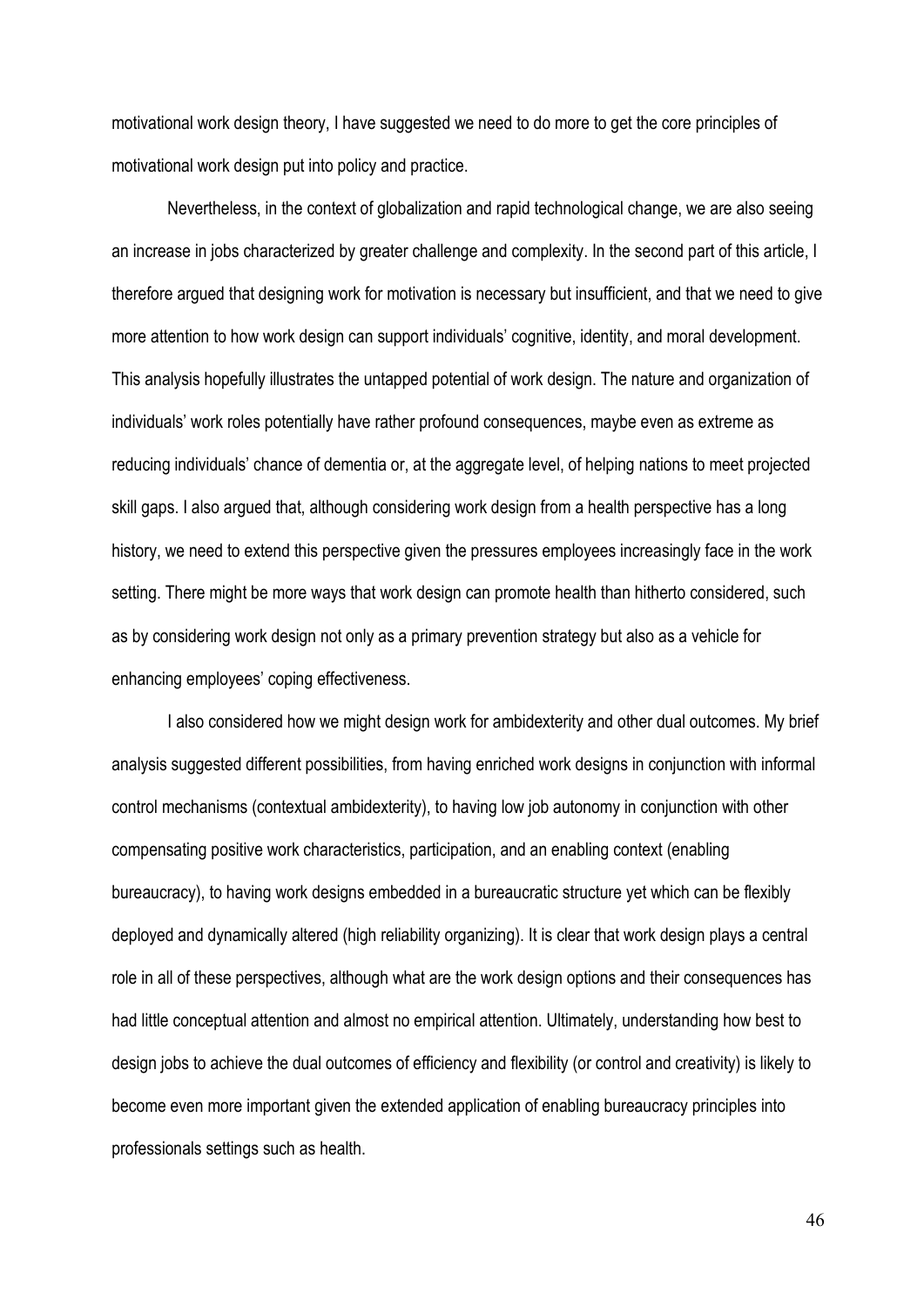Work design research has a long and important history. It also has a bright future, but we need to by beyond the dominant motivational paradigm.

### <span id="page-50-0"></span>**LITERATURE CITED**

- Adler P. 2006. From labor process to activity theory. In P Sawchuk, N Duarte, M Elhammoumi (Eds) *Critical Perspectives on Activity: Explorations Across Education, Work and Everyday life*. Cambridge University Press.
- Adler PS, Borys B. 1996. Two types of bureaucracy: Enabling and coercive. *Admin. Sci. Quart.* 61-89.
- Adler PS, Chen CX. 2011. Combining creativity and control: Understanding individual motivation in largescale collaborative creativity. *Account. Org. Soc.*, *36*: 63-85.
- Andel R, Crowe M, Pedersen NL, Mortimer J, Crimmins E, 2005. Complexity of work and risk of Alzheimer's disease: A population-based study of swedish twins. *The J. Gerontology* 60: 251-258
- Argyris C. 1957. *Personality and Organization: The Conflict Between System and The Individual.* Oxford, England: Harpers
- Bakker AB., Demerouti E. 2007. The job demands-resources model: State of the art. *J. Manage. Psychol.*  22: 309-328.
- Bargh JA., Chartrand TL. 1999. The unbearable automaticity of being. *Am. Psychol.* 54: 462-479.
- Barker JR. 1993. Tightening the iron cage: Concertive control in self-managing teams. *Admin. Sci. Quart. 38*: 408-437.
- Barley SR., Kunda G. 2001. Bringing work back in. *Org. Sci.* 12: 76-95.
- Beal DJ, Trougakos JP, Weiss HM, Green SG. 2006. Episodic processes in emotional labor: perceptions of affective delivery and regulation strategies. *J. Appl. Psychol. 91*(5):1053.
- Belkic KL, Landsbergis PA, Schnall PL, Baker D. 2004. Is job strain a major source of cardiovascular disease risk? *Scan. J. Work, Env. Health*, 30: 85-128.
- Bellé N. 2013. Experimental evidence on the relationship between public service motivation and job performance. *Public Admin. Rev. 73*: 143-153.
- Berzonsky MD. 1990. Self-construction over the life-span: A process perspective on identity formation. *Advances in Personal Construct Psychology*,*1*: 155-186.
- Bigley GA, Roberts KH. 2001. The incident command system: High-reliability organizing for complex and volatile task environments. *Acad. Manage. J.* 44: 1281-1299.
- Biron M, Bamberger P. 2010. The impact of structural empowerment on individual well-being and performance: Taking agent preferences, self-efficacy and operational constraints into account. *Hum. Relat. 63*: 163-191.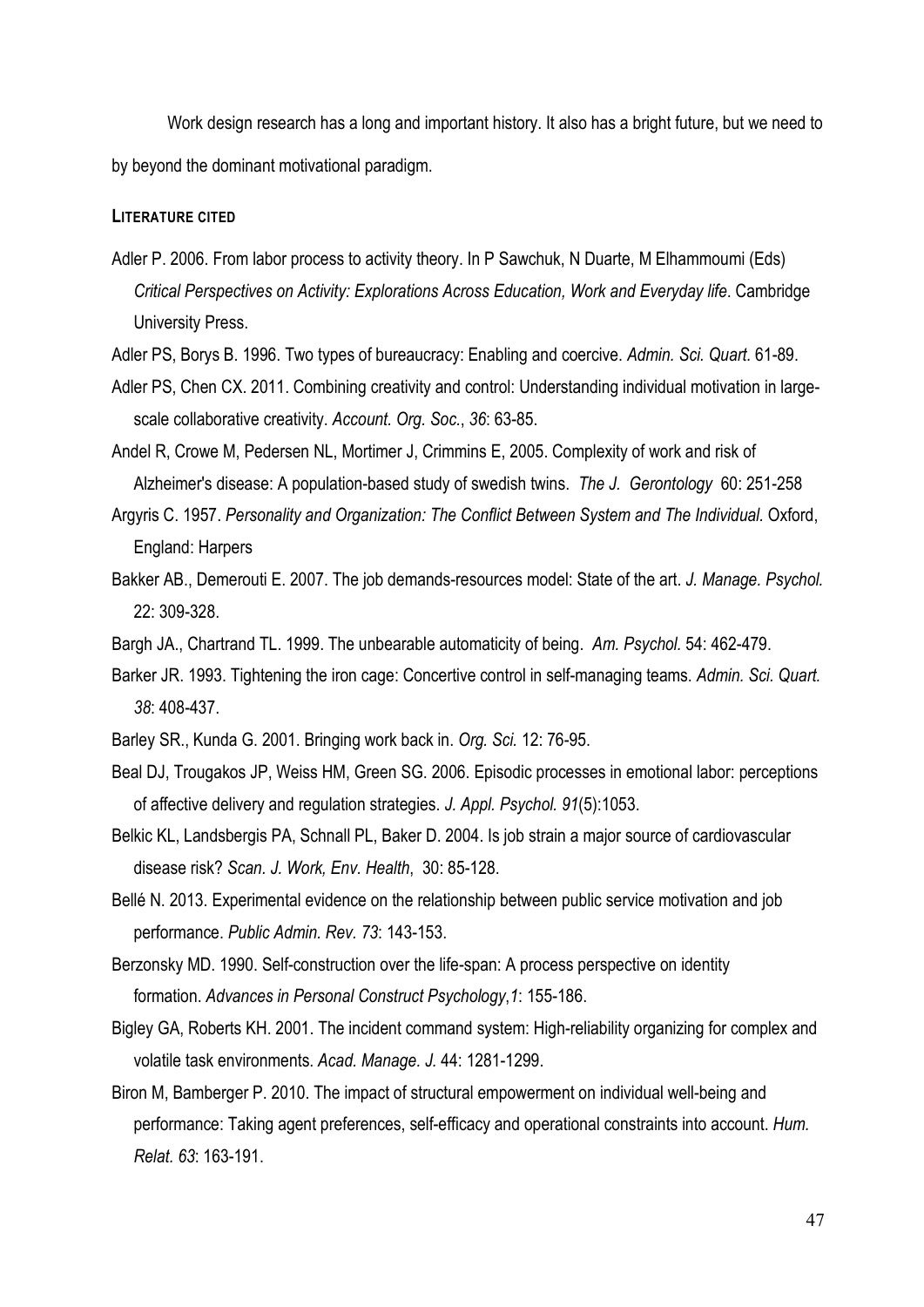- Bledow R, Frese M, Anderson N, Erez M, Farr J. 2009. A dialectic perspective on innovation: Conflicting demands, multiple pathways, and ambidexterity. *Ind. Organ. Psychol. 2*: 305-337.
- Bond FW, Flaxman PE. 2006. The ability of psychological flexibility and job control to predict learning, job performance, and mental health. *J. Organ. Behav. Manage.* 26: 113-130.
- Bosma HA, Kuunen ES. 2001. Determinants and mechanisms in ego identity development: A review and synthesis. *Dev. Rev.* 32: 307-388
- Bowe J. Bowe M, Streeter S. Murphy D (Eds). 2000. *Gig: Americans Talk about Their Jobs at the Turn of the Millenium*. Random House: New York.
- Brousseau KR. 1978. Personality and job experience. *Organ. [Behav.](http://www.sciencedirect.com/science/journal/00305073) Hum Perf.* 22: 235-252
- Brown SL, Nesse RM, Vinokur AD, Smith DM. 2003. Providing social support may be more beneficial than receiving it: Results from a prospective study of mortality. *Psych. Sci.14*: 320-327.
- Bunderson S, Thompson JA. 2009. The call of the wild: Zookeepers, callings, and the double-edged sword of deeply meaningful work. *Admin. Sci. Quart*. 54: 32-57
- Burke CS, Stagl KC, Klein C, Goodwin GF., Salas E, Halpin SM. 2006. What type of leadership behaviors are functional in teams? A meta-analysis. *Leadership Quart.*, *17*: 288-307.
- Burns T, Stalker GM. 1961. *The Management of Innovation*. London: Tavistock.
- Campion MA, McClelland CL. 1993. Follow-up and extension of the interdisciplinary costs and benefits of enlarged jobs. *J. Appl. Psychol. 78*: 339.
- Campion MA, Cheraskin L, Stevens MJ. 1994. Career related antecedents and outcomes of job rotation. *Acad. Manage. J.* 37: 1518-1533.
- Campion MA, Medsker GJ, Higgs AC. 1993. Relations between work group characteristics and effectiveness: Implications for designing effective work groups. *Pers. Psych. 46*: 823-850.
- Campion MA, Stevens MJ. 1991. Neglected questions in job design: How people design jobs, task-job predictability, and influence of training. *J. Bus. & Psych. 6*: 169-191.
- Cherns, A. 1987 Principles of sociotechnical design revisted. *Hum. Rel.* 40: 153-161.
- Clegg, C, Spencer, C. 2007. A circular and dynamic model of the process of job design. *J. Occ. Org. Psych. 80*: 321-339.
- Cohen SG, Bailey DE. 1997. What makes teams work: Group effectiveness research from the shop floor to the executive suite. *J. Mgt*, 23: 239-290.
- Combs J, Liu Y, Hall A, Ketchen D. 2006. How much do high‐performance work practices matter? A meta‐analysis of their effects on organizational performance. *Pers. Psych*, *59:* 501-528.
- Converse PD, & DeShon RP. 2009. A tale of two tasks: Reversing the self-regulatory resource depletion effect. *J. App. Psych*: 1318- 1324.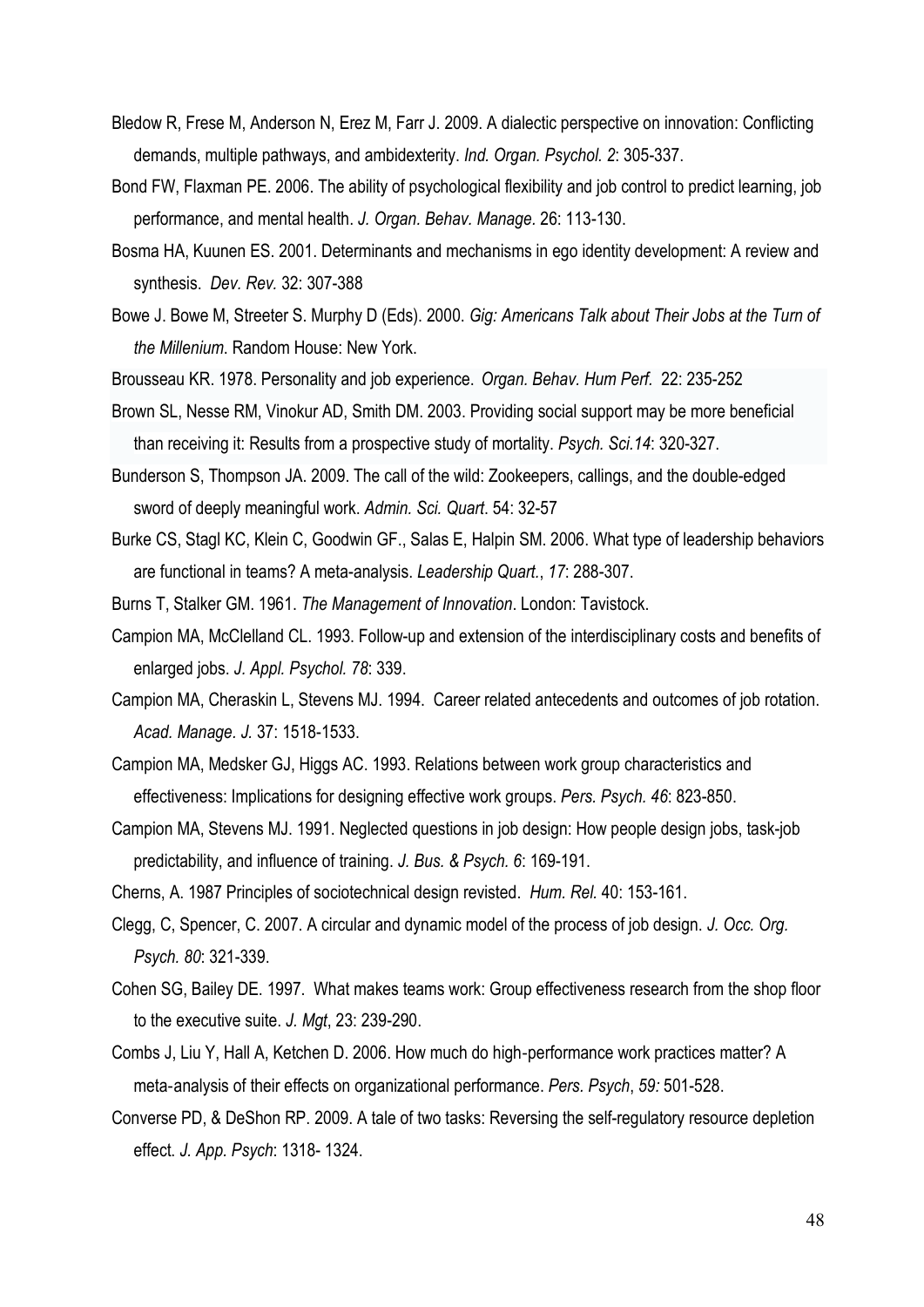- Cordery JL, Morrison D, Wright BM, & Wall TD. 2010. The impact of autonomy and task uncertainty on team performance: A longitudinal field study. *J. of Org. Beh.* 31: 240-258.
- Cordery, JL, Mueller WS, Smith, LM. 1991. Attitudinal and behavioral effects of autonomous group working: A longitudinal field study. *Acad. of Mgt J., 34*: 464-476.
- Cordery J, & Parker SK. 2007. Work organization. In P Boxall, J Purcell and P Wright (Eds).*Oxford Handbook of Human Resource Management.* pp. 187- 209. *Oxford University Press: Oxford.*
- Crawford ER, LePine JA, Rich BL. 2010 Linking job demands and resources to employee engagement and burnout: A theoretical extension and meta-analytic test. *J. App. Psych*, 95: 834-848
- Crouter AC. 1984. Spillover from family to work: The neglected side of the work-family interface. *H. Rel, 37*: 425-441.
- Daniels K. 2006. Rethinking job characteristics in work stress research. *H. Rel. 59*: 267-290.
- Davis GF. 2010. Job design meets organizational sociology. *J. Org. Beh*: 302-308.
- Day DV, Harrison MM, Halpin S. 2009. *An Integrative Approach to Leader Development: Connecting Adult Development, Identity, and Expertise*. New York, NY: Routledge
- De Lange AH, Taris TW, Kompier MA, Houtman I, Bongers PM. 2003. The very best of the millennium: Longitudinal research and the demand-control-(support) model. *J. of Occ. Health Psych: 8*: 282-305.
- Dean JW, Snell, SA. 1991. Integrated manufacturing and job design: Moderating effects of organisational inertia. *Acad. Mgt J, 34*: 774-804.
- Dierdorff ED, Morgeson FP. (in press). Getting what the occupation gives: Exploring multilevel links between work design and occupational context. *Pers. Psych*.
- Dweck CS. 1986. Motivational processes affecting learning. *Amer. Psych. 41*:1040- 1048.
- Elsbach, KD, Hargadon AB. 2006. Enhancing creativity through "mindless" work: A framework of workday design. *Org. Sci,17:* 470-483.
- Erikson EH. 1950. Growth and crises of the "healthy personality. Senn, MJE. (Ed), *Symposium on the healthy personality*. 91-146. Oxford, England: Josiah Macy, Jr. Foundation, , 298 pp
- Eriksson-Zetterquist U, Lindberg K & Styhre A. 2009. When the good times are over: Professionals encountering new technology. *Human Relations*,*62*:1145-1170.
- Fay D, Sonnentag, S. 2002. Rethinking the effects of stressors: A longitudinal study on personal initiative. *Journal of Occupational Health Psychology, 7*: 221-234.
- Fisher, C. D. 2002. Antecedents and consequences of real-time affective reactions at work. *Motivation and Emotion*, *26*: 3-30.
- Fiske ST, Taylor SE. 1991. *Social Cognition*. New York: McGraw-Hill. 717 pp
- Frese M, Fay D. 2001. Personal initiative: An active performance concept for work in the 21st century. In BM. Staw RI, Sutton (Eds.), *Res. Org. Beh. 23:* 133-187.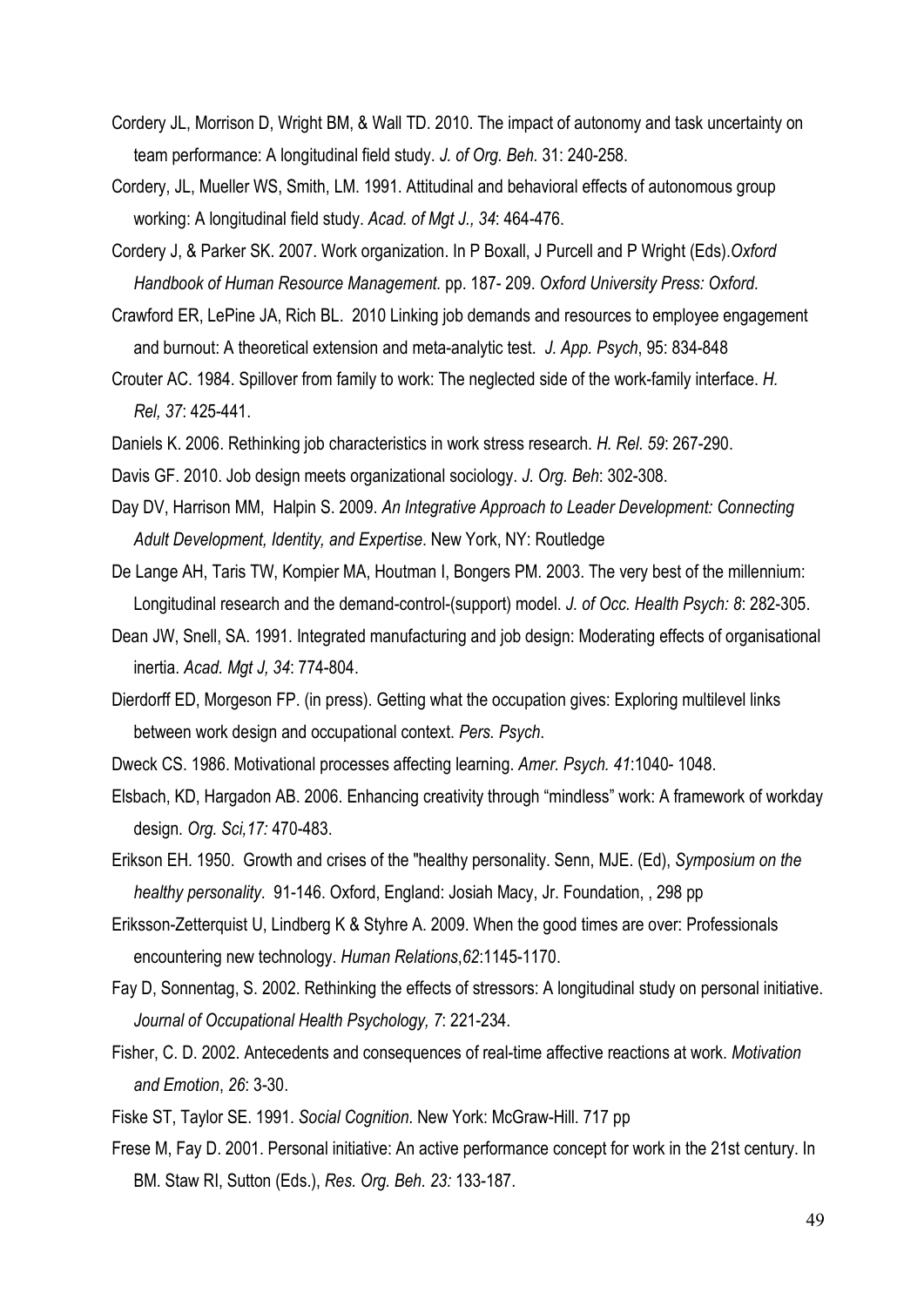- Frese M, Zapf D. 1994. Action as the core of work psychology: A German approach. In HC Triandis, MD Dunnette, & JM. Hough (Eds*.), Handbook of Ind. Org. Psych, 2nd Ed.* 271-340. Palo Alto, CA: Consulting Psychologists Press.
- Frese M, Garst H, Fay, D. 2007. Making things happen: Reciprocal relationships between work characteristics and personal initiative in a four-wave longitudinal structural equation model. *J. App. Psych, 92*: 1084-1102.
- Fried Y, Ferris GR. 1987. The validity of the job characteristics model: A review and meta-analysis. *Pers. Psych*, 40: 287-322.
- Fried Y, Grant A, Levi A, Hadani, Slowik LH. 2007, Placing the job characteristics model in context: The contributing role of time. J. Org. Beh, 28: 911-927.

Gagné M, Deci EL. 2005. Self-determination theory and work motivation. *J. Org. Beh. 26*: 331-362.

- Giardini A, Frese M. 2006. Reducing the negative effects of emotion work in service occupations: Emotional competence as a psychological resource. *J. Occ. Health Psych. 11*: 63.
- Gibson CB, Birkinshaw J. 2004. The antecedents, consequences, and mediating role of organizational Ambidexterity. *A. Mgt J. 47*: 209-226.
- Gino F, Schweitzer ME, Mead NL, Ariely D. 2011. Unable to resist temptation: How self-control depletion promotes unethical behavior. *Org. Beh.Human Dec. Proc*, *115*: 191-203.
- Grant AM. 2007. Relational job design and the motivation to make a prosocial difference. *A. Mgt Review, 32*: 393-417.
- Grant AM. 2008. The significance of task significance: Job performance effects, relational mechanisms, and boundary conditions. *J. App. Psych*. *93*: 108-124.
- Grant AM. 2012a. Giving time, time after time: Work design and sustained employee participation in corporate volunteering. *A. Mgt Rev. 37*: 589-615.
- Grant AM. 2012b. Leading with meaning: Beneficiary contact, prosocial impact, and the performance effects of transformational leadership. *A. MgtJ. 55*: 458-476.
- Grant AM, Campbell EM, Chen G, Cottone K, Lapedis D, Lee K. 2007. Impact and the art of motivation maintenance: The effects of contact with beneficiaries on persistence behavior. *Org. Beh. Human Dec. Proc. 103*: 53-67.
- Grant AM, Parker SK 2009. Redesigning work design theories: The rise of relational and proactive perspectives. *Acad. Mgt Annals*, *3*: 317-375.
- Griffin RW. 1991. Effects of work redesign on employee perceptions, attitudes and behaviors: A long term investigation. A. *Mgt. J 34*: 425-435.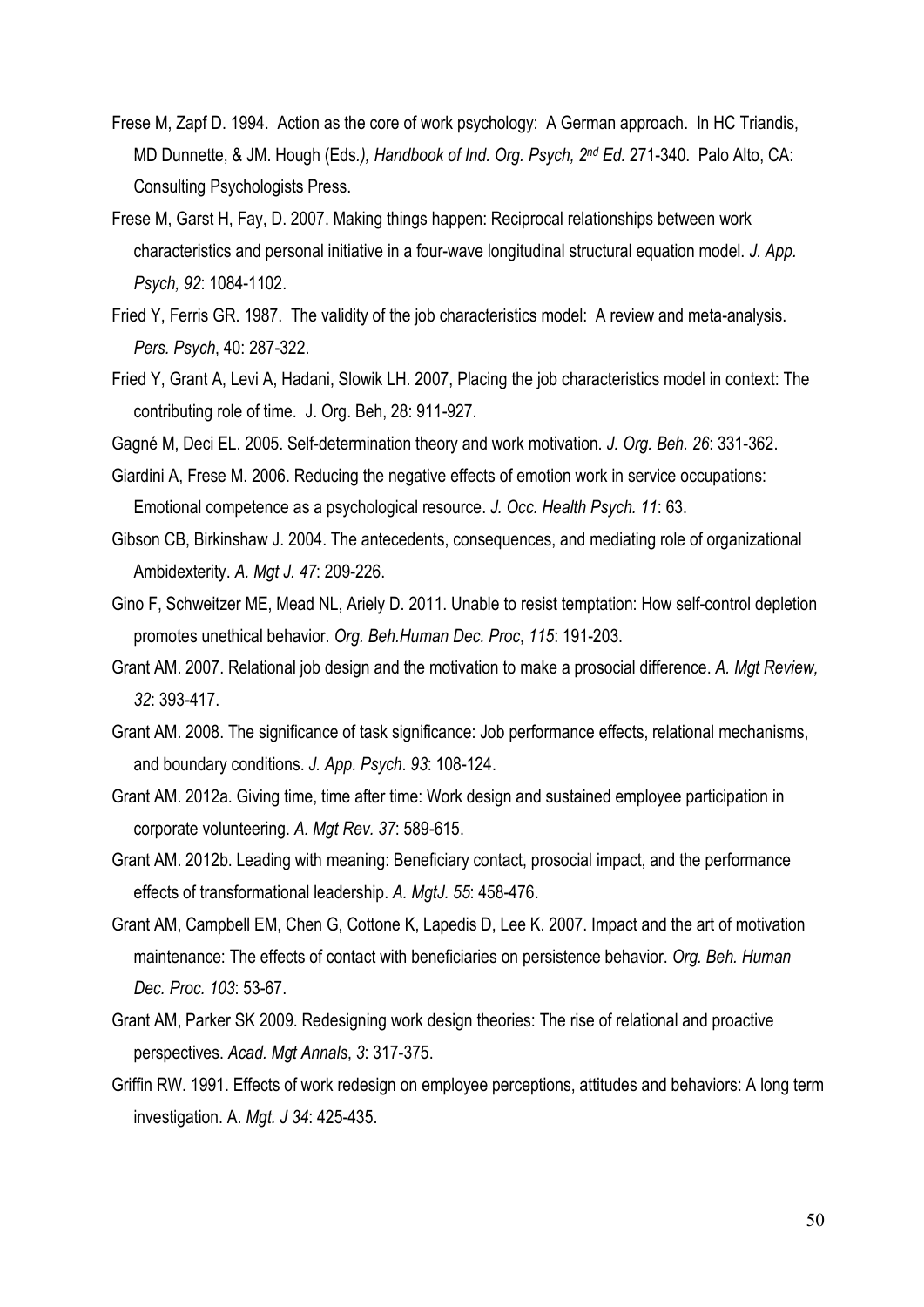Grolnick WS, Deci EL, Ryan RM. 1997. Internalization within the family: The self-determination theory perspective. *Parenting and children's internalization of values: A handbook of contemporary theory*, 135-161.

Guest D. *Voices from the Boardroom*. CIPD Publishing, 2001.

- Haas MR. 2010. The double-edged swords of autonomy and external knowledge: Analyzing team effectiveness in a multinational organization. *Acad. Mgt. J. 53*: 989-1008.
- Hackman JR. 1987. The design of work teams. *Handbook Org. Beh*, 315- 342.
- Hackman JR, Oldham GR. 1976. Motivation through the design of work: Test of a theory. *Org. Beh. Human Perf 16:* 250-279.
- Hall, DTT, Heras ML. 2010. Reintegrating job design and career theory: Creating not just good jobs but smart jobs. *J. Org. Behav. 31*: 448-462.
- Hannah ST, Avolio BJ, May DR. 2011. Moral maturation and moral conation: A capacity approach to explaining moral thought and action. *Acad. Mgt Review*, *36*: 663-685.
- Heath, C., & Sitkin, S. B. 2001. Big‐B versus Big‐O: what is organizational about organizational behavior?. *Journal of Organizational Behavior*, vol. *22* (1) 43-58.
- Higgins ET. 1998. Promotion and prevention: Regulatory focus as a motivational principle. *Advances in Experimental Social Psychology*, *30*: 1-46.
- Hobfoll SE. 1989. Conservation of resources: A new attempt at conceptualizing stress. *Amer.Psych*, *44*: 513–524.
- Humphrey SE, Nahrgang JD, Morgeson FP. 2007. Integrating motivational, social, and contextual work design features: A meta-analytic summary and theoretical extension of the work design literature. *J. App. Psych. 92*: 1332-1356.
- Ingvaldsen JA. Rolfsen M. 2012. Autonomous work groups and the challenge of inter-group coordination. *Hum. Rel.* 65: 861-881
- Jackson PR, Mullarkey S. 2000. Lean production teams and health in garment manufacture. *J. Occ. Health Psych*. 5: 231-245
- Johns, G. 2010. Some unintended consequences of job design. *J. O rg. Beh.*, *31*:361-369.
- Jones TM, Ryan LV. 1998. The effect of organizational forces on individual morality: Judgment, moral approbation, and behavior. *Bus. Ethics Quart*. 8: 431-445.
- Kalleberg AL. 2011. *Good jobs, bad jobs: The rise of polarized and precarious employment systems in the United States, 1970s to 2000s*. Russell Sage Foundation Publications.
- Kanfer R. 1990. Motivation and individual differences in learning: An integration of developmental, differential and cognitive perspectives. *Learn. Indiv. Diff.*, 2: 221-239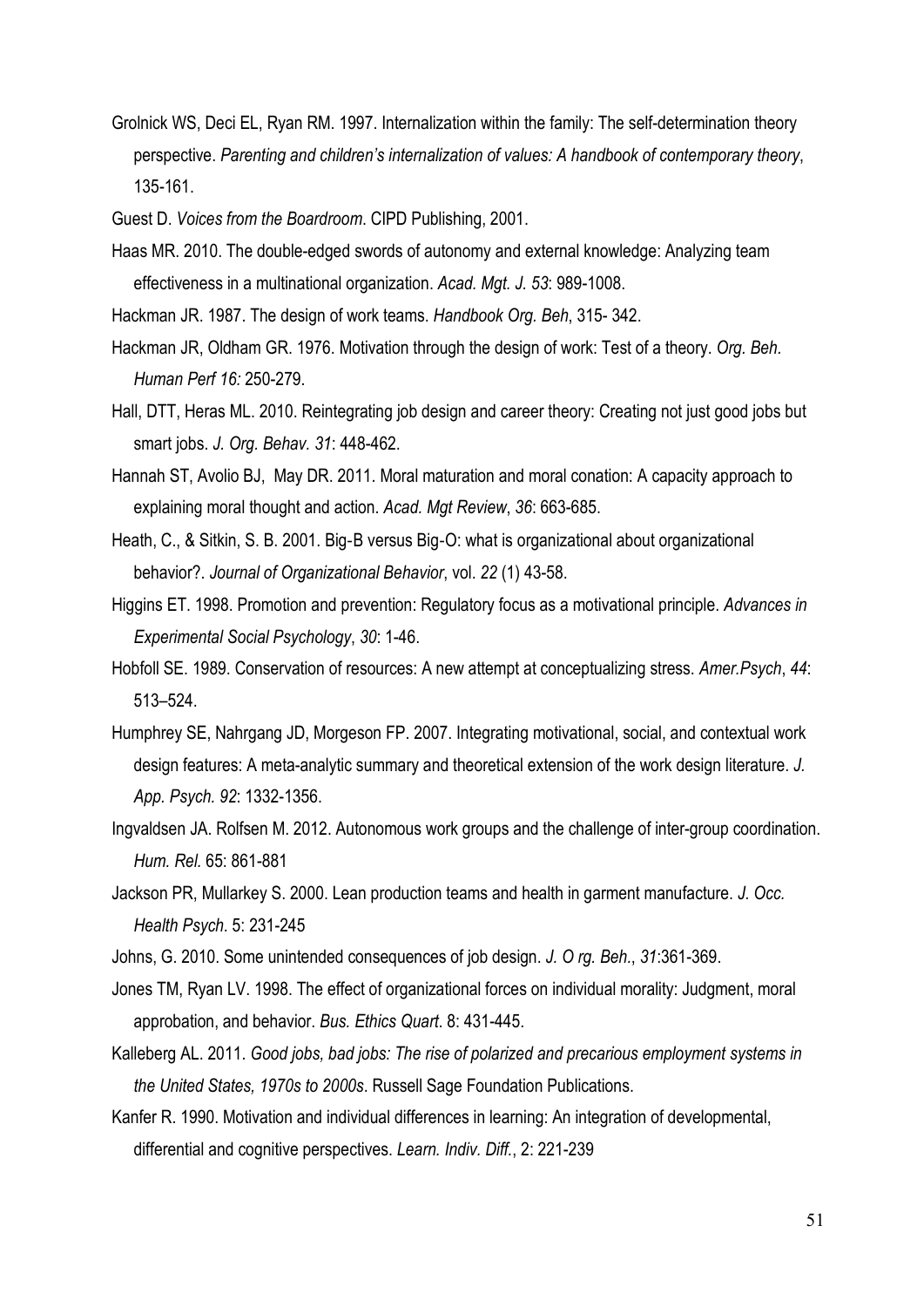- Karasek RA Jr. 1979. Job demands, job decision latitude, and mental strain: Implications for job redesign. *Admin. Sci. Quart.*, 24: 285-308.
- Karasek RA,Theorell T. 1990*. Healthy Work: Stress, Productivity, and the Reconstruction of Working Life.*  New York: Basic Books.
- Karp A, Andel R, Parker MG, Wang HX, Winblad B, Fratiglioni L. 2009. Mentally stimulating activities at work during midlife and dementia risk after age 75: Follow-up study from the Kungsholmen Project. *Amer. J. Geriatric Psych*, *17*: 227-236.
- Kelly EL, Moen P, Tranby E. 2011. Changing workplaces to reduce work-family conflict schedule control in a white-collar organization. *Amer. Sociol. Review*, *76*: 265-290.
- Kernis, MH. 2000. Substitute needs and the distinction between fragile and secure high selfesteem. *Psych. Inq.*, *11*: 298-300.
- Kiggundu, M. N. 1981. Task interdependence and the theory of job design. *Academy of Management Review*, *6*: 499-508.
- Kirkman BL, Shapiro DL. 2001. The impact of cultural values on job satisfaction and organizational commitment in self-managing work teams: The mediating role of employee resistance. *A. Mgt J. 44*: 557-569.
- Kirkman BL, Rosen B, Tesluk PE, Gibson CB. 2004. The impact of team empowerment on virtual team performance: The moderating role of face-to-face interaction. *A. Mgt J. 47*: 175-192.
- Kohlberg L, 1976. *Moral stages and moralization: The cognitive-developmental approach*. *Moral development and behavior: Theory, research, and social issues*, 31-53.
- Kopelman RE. 2006. Job redesign and productivity: A review of the evidence. *Nat. Productivity Review*, *4*: 237-255.
- Kruglanski AW, Webster DM. 1996 Motivated closing of the mind: "Seizing" and "freezing." *Psych. Review*, 103: 263-283.
- Kulik CT, Oldham GR, Hackman JR. 1987. Work design as an approach to person-environment fit. *J. Voc. Beh. 31*: 278-296.
- Lanaj K, Hollenbeck J, Ilgen D, Barnes C, Harmon S. 2012. The double-edged sword of decentralized planning in multiteam systems. *A. Mgt J*.
- Langfred CW. 2000. The paradox of self-management: Individual and group autonomy in work groups. *J. Org. Beh. 21:* 563-585.
- Langfred, CW. 2005. Autonomy and performance in teams: The multilevel moderating effect of task interdependence. *J.Mgt. 31*: 513-529.
- Langfred, C. W., & Moye, N. A. 2004. Effects of task autonomy on performance: An extended model considering motivational, informational, and structural mechanisms. *J. App.Psych. 89*: 934-945.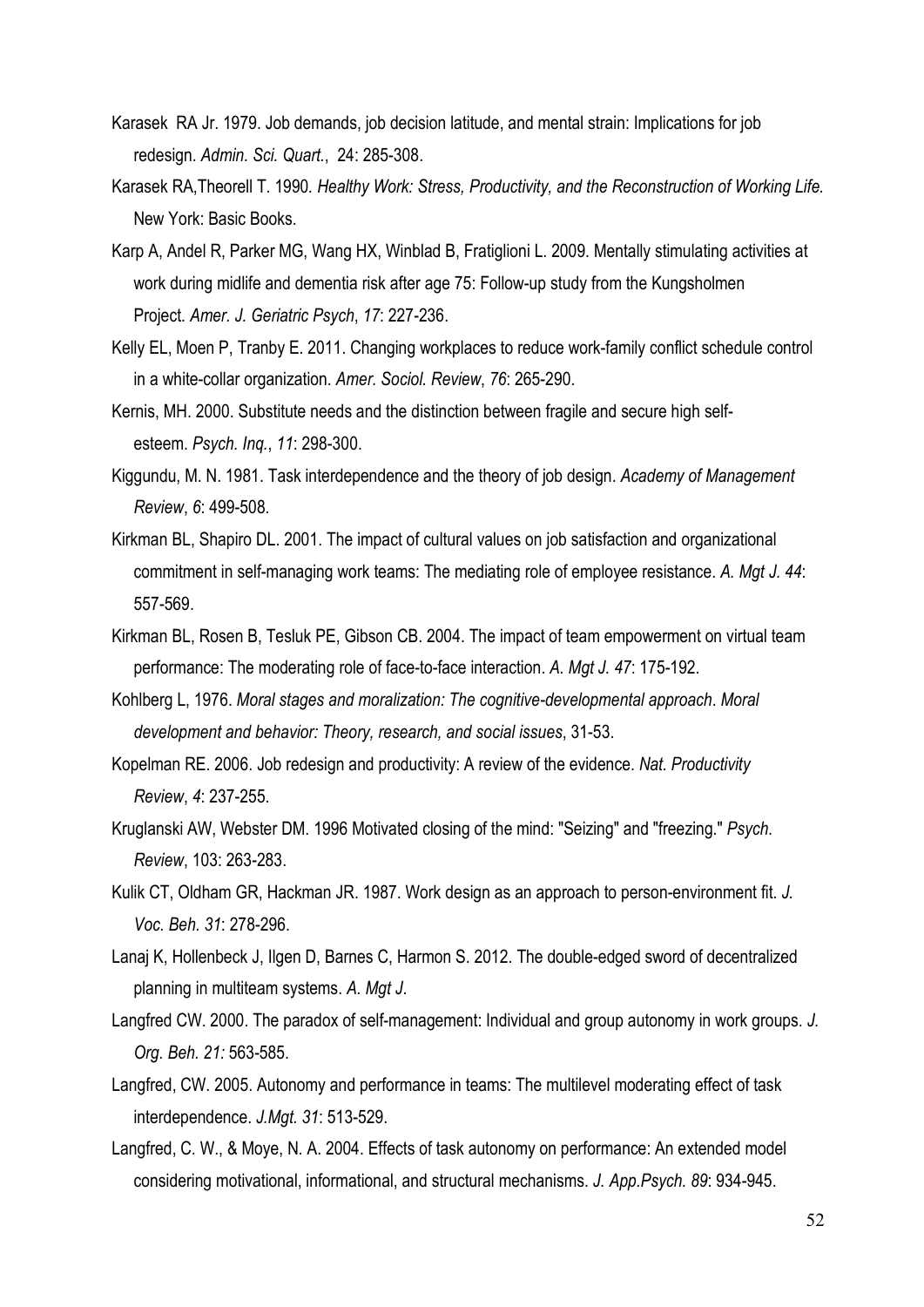- Leach DJ, Wall TD, Jackson PR. 2003. The effect of empowerment on job knowledge: An empirical test involving operators of complex technology**.** *J. Occ. Org. Psych.* 76: 27-52
- Leana C, Appelbaum E, Shevchuk I. 2009. Work process and quality of care in early childhood education: The role of job crafting. *A.Mgt J. 52: 1169-1192.*
- Lee RT, Ashforth BE. 1996. A meta-analytic examination of the correlates of the three dimensions of job burnout. *J. App. Psych., 81:* 123-133
- Loher BT, Noe RA, Moeller NL, Fitzgerald MP. 1985. A meta-analysis of the relation of job characteristics to job satisfaction. *J. App. Psych.* 70: 280-289
- Lord RG, Hall RJ. 2005.Identity , deep structure and the development of leadership skills. *Lead. Quart*. 16: 591–615.
- Lord RG, Hannah ST, Jennings PL. 2011. A framework for understanding leadership and individual requisite complexity. *Org. Psych. Review*, *1*: 104-127.
- Macy BA, Izumi H. 1993. Organizational change, design, and work innovation: a meta-analysis of 131 North American field studies.1961.1991. *Res. Organ. Change Dev.* 7: 235.313
- Manyika J, Lund S, Auguste B, Ramaswamy S. 2012. Help wanted: The future of work in advanced economies. *McKinsey Global Institute.*
- March, JG. 1991, Exploration and exploitation in organizational learning. *Org. Sci.* 2: 71-87.
- Maynard MT, Gilson LL, Mathieu JE. 2012. Empowerment—fad or fab? A multilevel review of the past two decades of research. *J. Mgt*, *38*: 1231-1281.
- McEvoy GM, Cascio WF. 1985. Strategies for reducing employee turnover: A meta-analysis. *J. App. Psych.,* 70: 342-353.
- Melamed S, Fried Y, Froom, P. 2004. The joint effect of noise exposure and job complexity on distress and injury risk among men and women: the cardiovascular occupational risk factors determination in Israel study. *J. Occ. Environ. Medicine 46*: 1023-1032.
- Meyer JP, Becker TE, Vandenberghe C. 2004. Employee commitment and motivation: A conceptual analysis and integrative model. *J. App. Psych. 89*: 991-1007.
- Mills PK, Ungson GR. 2003. Reassessing the limits of structural empowerment: Organizational constitution and trust as controls. *A. Mgt Review, 28:* 143-153.
- Miner JB. 2003. The rated importance, scientific validity, and practical usefulness of organizational behavior theories: A quantitative review. *Acad. Mgt. Learn. Educ, 2*: 250-268.
- Morgeson FP, Campion MA. 2003. Work design. In W Borman, R Klimoski, & D Ilgen (Eds.), *Handbook of Psychology: Industrial and Organizational Psychology,* 423-452. New York: John Wiley.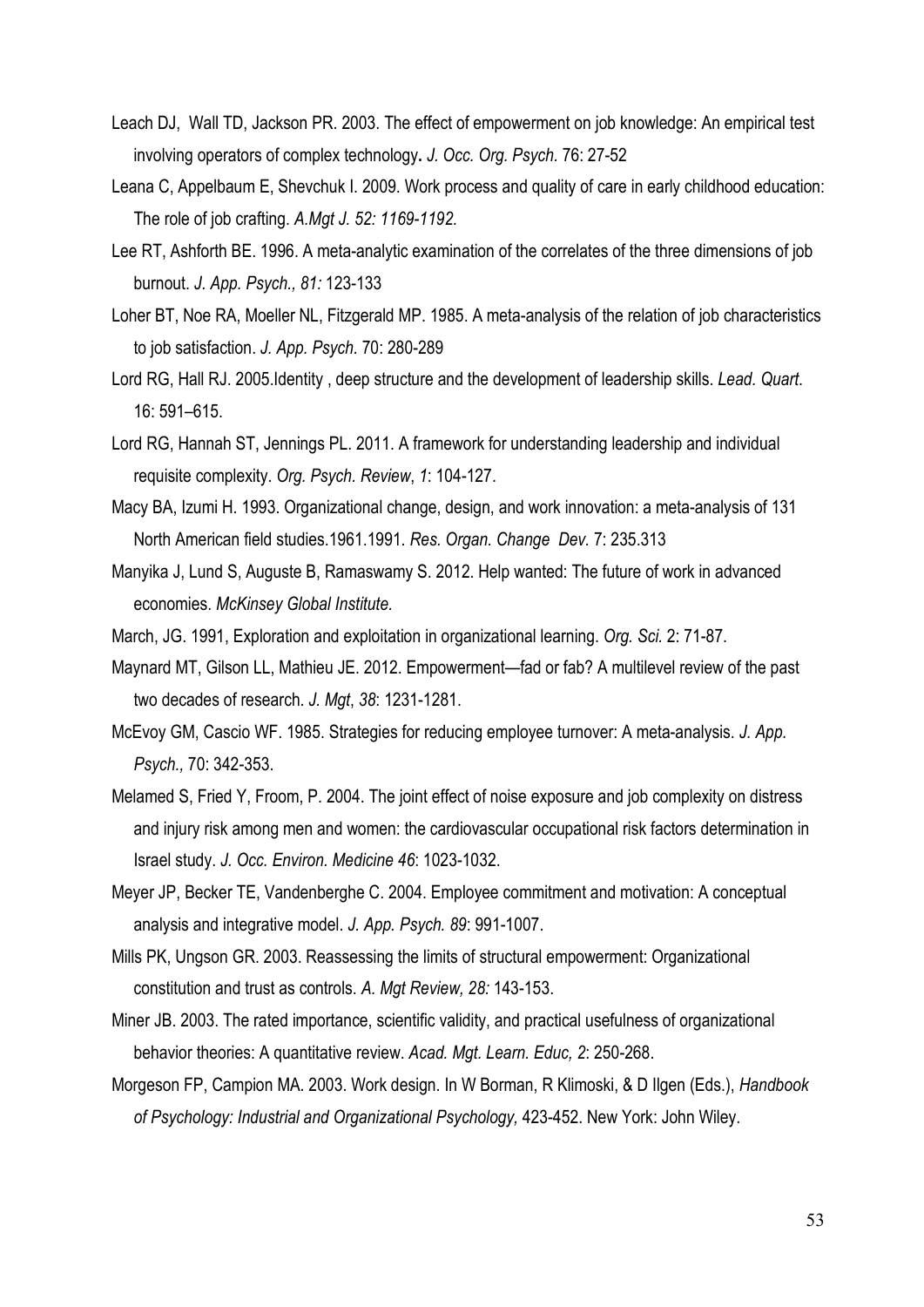- Morgeson FP, Humphrey SE. 2006. The work design questionnaire (WDQ): Developing and validating a comprehensive measure for assessing job design and the nature of work. *J. App. Psych*. *91*: 1321- 1339.
- Morgeson FP, Johnson MD, Campion MA, Medsker GJ, Mumford TV. 2006. Understanding reactions to job redesign: A quasi-experimental investigation of the moderating effects of organizational context on perceptions of performance behavior. *Pers. Psych, 59*: 333-363.
- Moshman D. 1998. Cognitive development beyond childhood. In D Kuhn, R Siegler (Eds.), W Damon Series Ed. H*andbook of Child Psychology (5th Ed.). Vol. 2. Cognition, Perception and Language* pp. 947–978. New York: Wiley.
- Muraven M, Baumeister RF. 2000. Self-regulation and depletion of limited resources: Does self-control resemble a muscle? *Psych. Bull.*, 126: 247-259.
- Nahrgang JD, Morgeson FP, Hofmann DA, 2011. A meta-analytic investigation of the link between job demands, job resources, burnout, engagement, and safety outcomes. *J. App. Psych***.** 96: 71–94.
- Oldham GR, Hackman JR. 1981. Relationships between organization structure and employee reactions: Comparing alternative frameworks. *Admin. Sci. Quart, 25:* 66-83.
- Oldham GR, Hackman JR. 2010. Not what it was and not what it will be: The future of job design research. *J. Org. Behav. 31*: 463-479.
- O'Reilly C, Tushman M. 2007. Ambidexterity as a dynamic capability: Resolving the innovator's dilemma. *Stanford Uni. Grad. School Bus. Res. Paper 1963*.
- Orth-Gomer K, Eriksson I, Moser V, Theorell T, Fredlund P. 1994. Lipid lowering through work stress reduction. *Int. J. Beh. Medicine.* 1: 204-214.
- Ohly S, Fritz C. 2009. Work characteristics, challenge appraisal, creativity, and proactive behavior: A multi‐level study. *J. Org. Behav. 31*: 543-565.
- Osterman P, Shulman B. 2011. *Good Jobs America: Making Work Better for Everyone*. Russell Sage Foundation Publications.
- Oyserman D. 2001. Self-concept and identity. In A Tesser, N Schwarz (Eds.), Blackwell Handbook of Social Psychology (pp. 499−517). Malden, MA: Blackwell Press
- Parker SK. 1998. Enhancing role breadth self-efficacy: The roles of job enrichment and other organizational interventions. *J. App. Psych*. *83*: 835-852.
- Parker SK. 2003. Longitudinal effects of lean production on employee outcomes and the mediating role of work characteristics. *J. App. Psych, 88*: 620-634.
- Parker SK, Andrei D, Li W. (in press, a). An overdue overhaul: Revamping work design theory from a time perspective. In Shipp A, Fried Y. (Eds.) *Time and Work.* Psychology Press.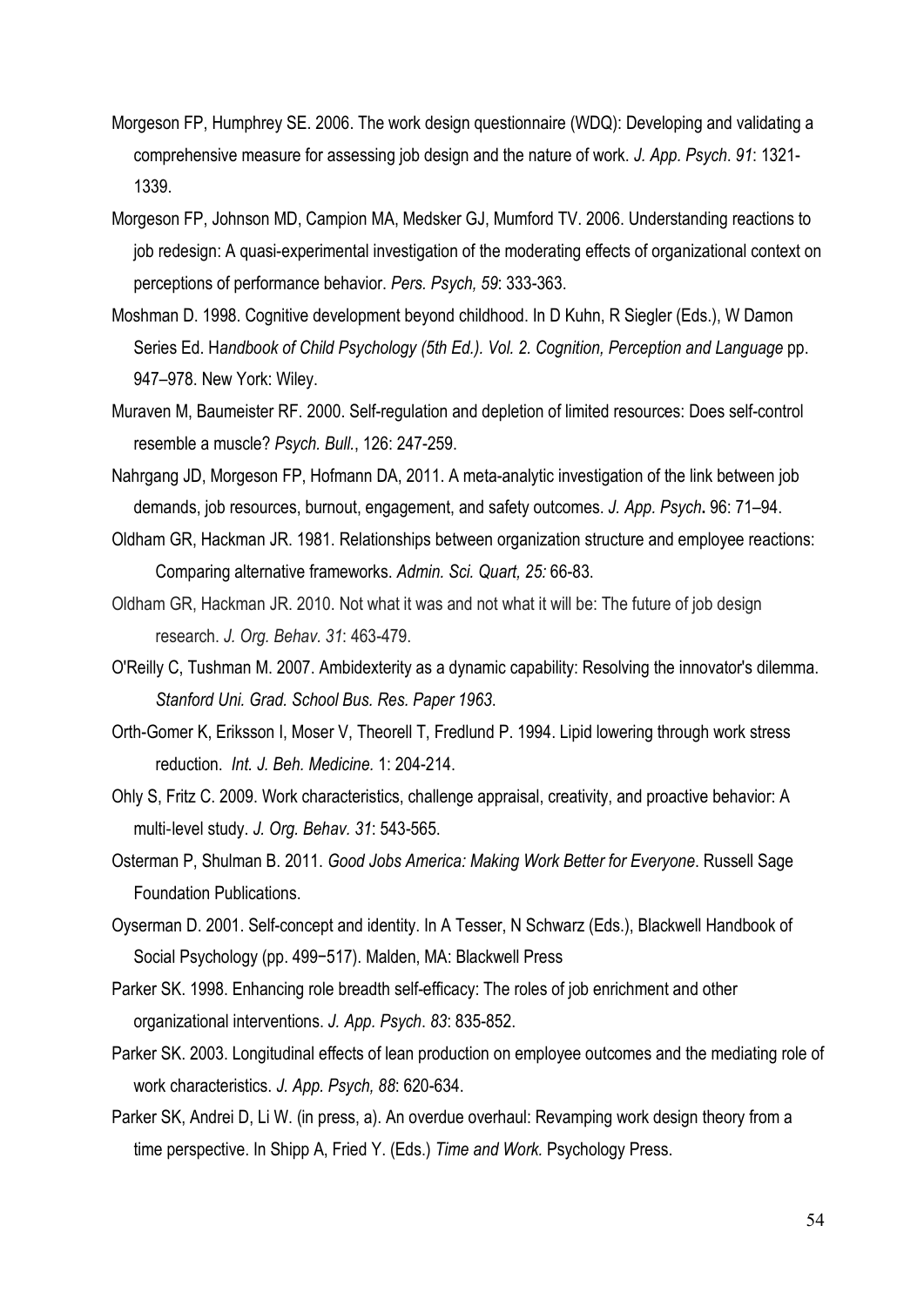- Parker SK, Axtell CM. 2001. Seeing another viewpoint: Antecedents and outcomes of employee perspective taking. *A. Mgt J. 44*: 1085-1100.
- Parker SK, Bindl U, Strauss K. 2010. Making things happen: A model of proactive motivation. *J. Mgt. 36: 827 - 856.*
- Parker SK, Johnson A, Collins C, Hong H. (in press, b). Making the most of structural support: Moderating influence of employees' clarity and negative affect. *A. Mgt J.*
- Parker SK, Ohly S. 2008. Designing motivating work. In Kanfer R, Chen G, Pritchard R. *Work Motivation: Past, Present and Future.* A SIOP Frontier Series volume. Lawrence Erlbaum.
- Parker SK, Sprigg CA. 1999. Minimizing strain and maximizing learning: The role of job demands, job control, and proactive personality. *J. App. Psych. 84*: 925-939.
- Parker SK, Turner N, Griffin MA. 2003. Designing healthy work. In DA Hofmann, LE Tetrick (Eds). *Health and Safety in Organizations: A Multilevel Perspective*, 91-130. Jossey-Bass: California.
- Parker SK, Wall T. 1998. *Job and Work Design: Organizing Work to Promote Well-being and Effectiveness.* London: Sage.
- Parker SK, Wall TD, Cordery JL. 2001. Future work design research and practice: Towards an elaborated model of work design. *J. Occ. Org. Psych. 74:* 413-440.
- Parker SK, Wall TD, Jackson PR. 1997. "That is my job": How employees' role orientation affects their job performance. *Human Relations, 60*: 403-434.
- Parkes KR. 1995. The effects of objective workload on cognitive performance in a field setting: A two‐ period cross‐over trial. *App. Cog. Psych.*, *9*: 153-S171.
- Payne J, Keep E. 2003. Re-visiting the Nordic approaches to work re-organization and job redesign: lessons for UK skills policy. *Policy Studies. 24:205-225*
- Raja U, Johns G. 2010. The joint effects of personality and job scope on in-role performance, citizenship behaviors, and creativity. *Hum. Rel. 63*: 981-1005.
- Raisch S, Birkinshaw J. 2008. Organizational ambidexterity: Antecedents, outcomes, and moderators. *J. Mgt*, *34*: 375-409.
- Rentsch JR, Steel RP. 1998. Testing the durability of job characteristics as predictors of absenteeism over a six-year period. *Pers. Psych.* 51:165-190.
- Rest JR, Narvaes D, Bebeau MJ, Thoma SJ. 1999. *Postconventional moral thinking: A Neo-Kohlbergian approach*. Taylor & Francis.
- Rice AK. 1953. Productivity and social organization in an Indian weaving shed; an examination of some aspects of the socio-technical system of an experimental automatic loom shed. *Hum. Rel*. DETAILS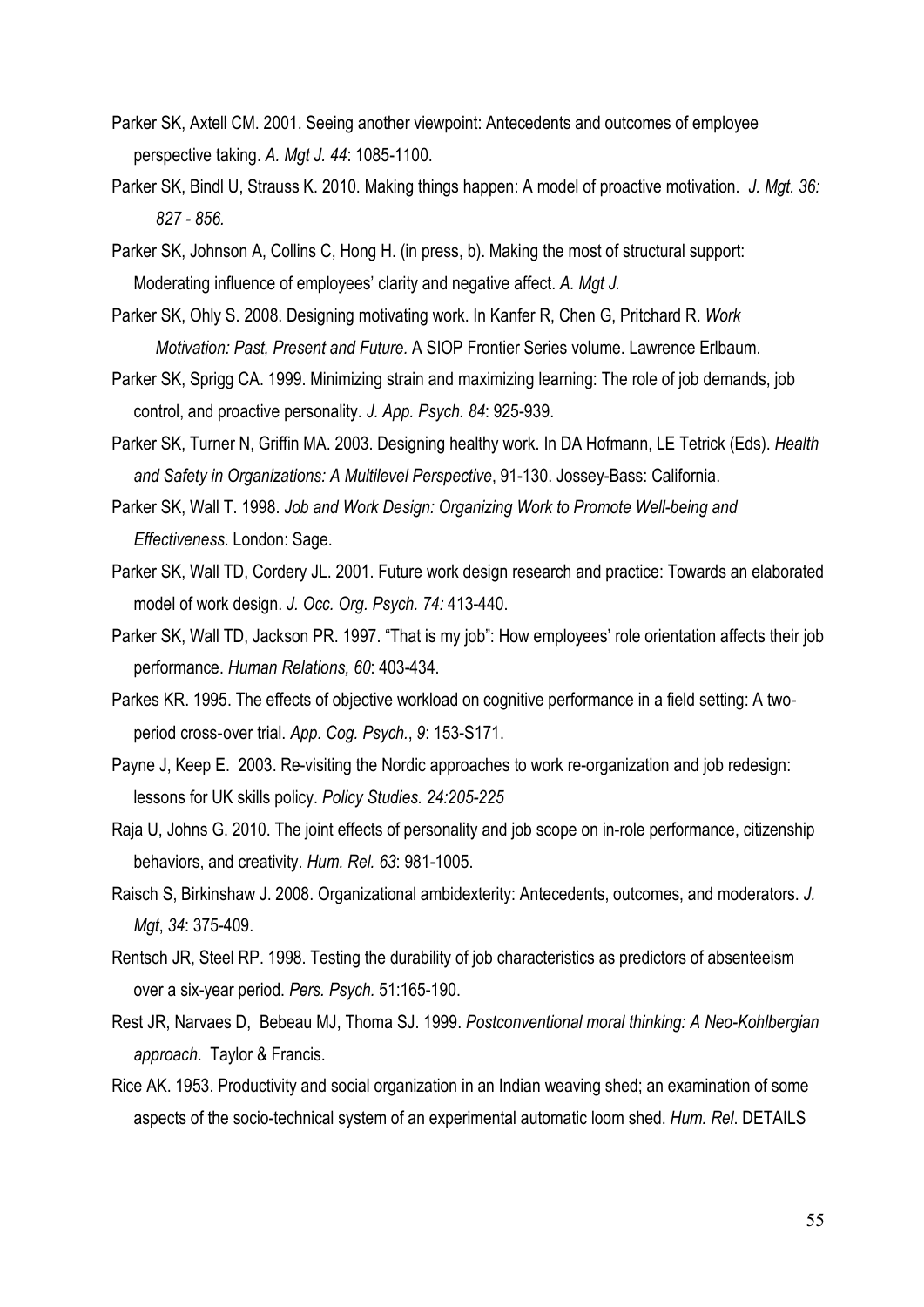Roberts C, Probst TM, Martocchio JJ, Drasgow F, Lawler JJ. 2000. Empowerment and continuous improvement in the United States, Mexico, Poland, and India: Predicting fit on the basis of the dimensions of power distance and individualism. *J. App. Psych*, *85*: 643-658.

Roberts KH. 1990. Some characteristics of high reliability organizations. *Organ. Sci.* 1: 160–177.

- Roberts KH. Glick W. 1981 The job characteristics approach to task design: A critical review. *J. App. Psych*, 66: 193-217
- Roberts KH, Stout SK, Halpern JJ.1994. Decision dynamics in two high reliability military organizations. *Mgt Science*, *40*: 614-624.
- Rousseau DM. 1978. Characteristics of departments, positions, and individuals: Contexts for attitudes and behavior. *Admin. Sci. Quart.* 23: 521-540.
- Rousseau DM, Ho VT, Greenberg J. 2006. I-deals: Idiosyncratic terms in employment relationships. *Acad. Mgt. Review 31*: 977-994.
- Salancik GR, Pfeffer J. 1978. A social information processing approach to job attitudes and task design. *Admin. Sci. Quart.* 23: 224-253.
- Schaubroeck J, Ganster DC, Kemmerer BE. 1994. Job complexity "Type A" behavior, and cardiovascular disorder: A prospective study. *Acad. Mgt. J.* 37: 426-439
- Schooler C, Mulatu MS, Oates G. 2004. Occupational self-direction, intellectual functioning, and selfdirected orientation in older workers: Findings and implications for individuals and Societies. *Am. J. Sociol.*110: 161-197.
- Smith W, Lewis M. 2011. Toward a theory of paradox: A dynamic equilibrium model of organizing. *Acad. Manage. Rev.* 36: 381-403.
- Smulders PG, Nijhuis FJ. 1999. The job demands-job control model and absence behaviour: results of a 3-year longitudinal study. *Work Stress*. 13(2): 115-131.
- Sonnentag S, Frese, M. 2003. Stress in organizations. In W. C. Borman, D. R. Ilgen & R. J. Klimoski (Eds.), *Handbook of Psychology, Industrial and Organizational Psychology* (Vol. 12, pp. 453-491). Hoboken, N.J.: Wiley.
- Sonnentag S, Zijlstra FRH. 2006. Job characteristics and off-job activities as predictors of need for recovery, well-being, and fatigue. *J. Appl. Psychol.* 91*:* 330-350.
- Spector PE. 1998. A control model of the job stress process. In CL. Cooper (Ed.). *Theories of Organizational Stress* (pp. 153-169). London*:* Oxford University Press.
- Sprigg CA, Jackson PR, Parker SK. 2000. Production teamworking: The importance of interdependence and autonomy for employee strain and satisfaction. *Hum. Relat.* 53: 1519-1543.
- Stewart GL, Barrick MR. 2000. Team structure and performance: Assessing the mediating role of intrateam process and the moderating role of task type. *Acad. Manage. J.* 43*:* 135-148.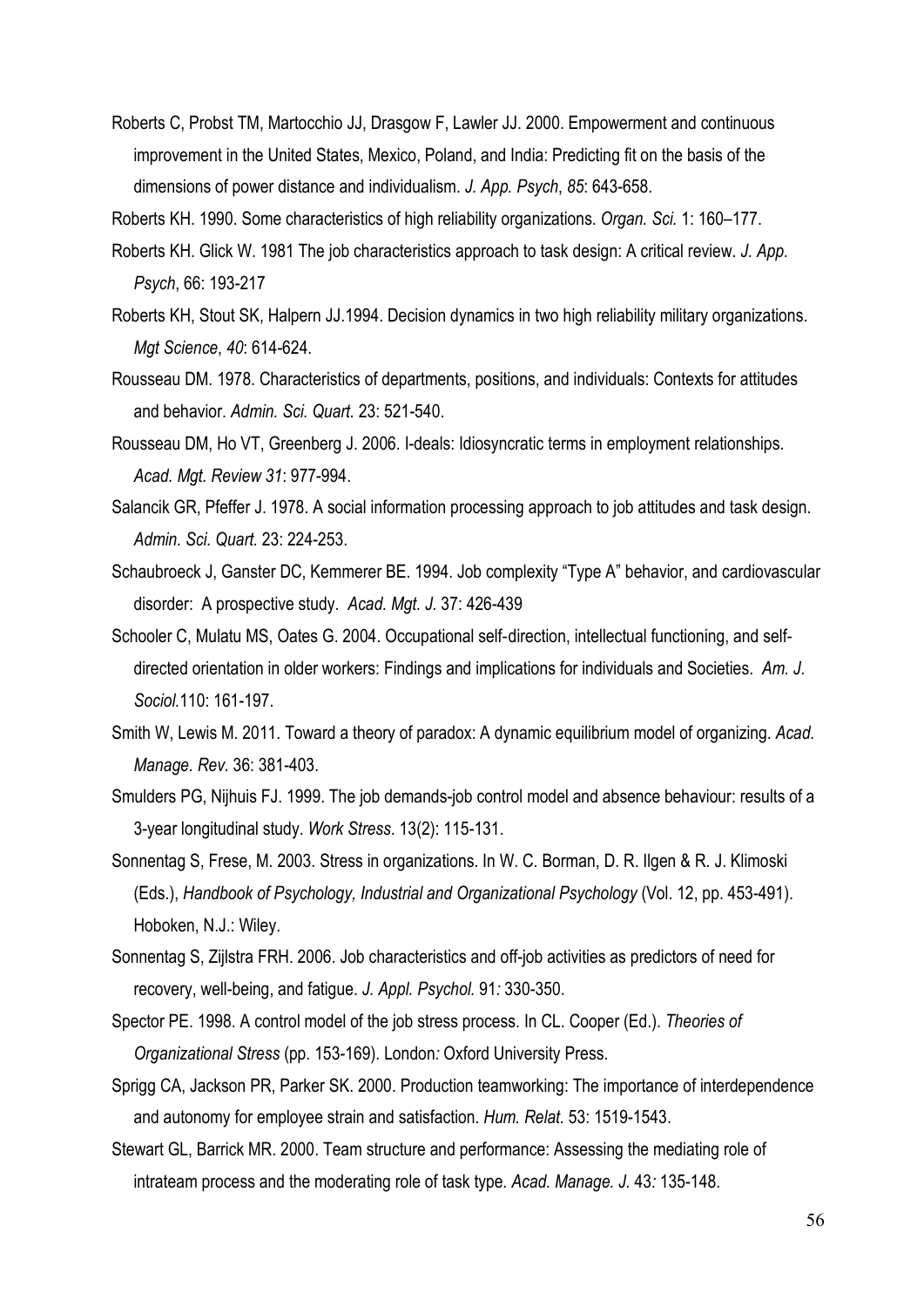- Taber TD, Taylor E. 1990. A review and evaluation of the psychometric properties of the Job Diagnostic Survey. *Pers. Psychol.* 43: 467-500.
- Taylor FW. 1911. *The principles of scientific management*. New York: W. W. Norton.
- Tetlock PE. 1985. Accountability: The neglected social context of judgment and choice. *Res. Organ. Behav.* 7: 297-332.
- Tiegs RB, Tetrick LE, Fried Y. 1992. Growth need strength and context satisfactions as moderators of the relations of the job characteristics model. *J. Manage.* Vol. 18 (3) 575-593.
- Tornau K, Frese M. 2013. Construct clean-up in proactivity research: A meta-analysis on the nomological net of work-related proactivity concepts and their incremental validities. *Appl. Psychol.: An Int. Review,*  62: 44–96.
- Treville S, Antonakis J. 2006. Could lean production job design be intrinsically motivating? Contextual, configurational, and levels-of-analysis issues*. J. Oper. [Manag.](http://www.sciencedirect.com/science/journal/02726963)* 24: 99-123.
- Trevino LK. 1986. Ethical decision making in organizations: A person-situation interactionist model. *Acad. Manage. Rev.* 11: 601—617.
- Trist EL, Bamforth KM. 1951. Some social and psychological consequences of the longwall method of coal-getting. *Hum. Relat.* 4*:* 3-38.
- Trist EL, Susman GI, Brown, GR. 1977. An experiment in autonomous working in an american underground coal mine. *Hum. Relat.* 30: 201-236
- Van der Doef M, Maes S. 1999. The job demand-control (-support) model and psychological well-being: a review of 20 years of empirical research. *Work & stress*, *13*: 87-114.
- Van Yperen NW, Snijders TAB. 2000. A multilevel analysis of the demands–control model: Is stress at work determined by factors at the group level or the individual level? *J. Occup. Health Psychol.* 5: 182- 190
- Wageman R. 1995. Interdependence and group effectiveness. *Admin. Sci. Quart.* 40*:* 145-181.
- Wageman R. 2001. How leaders foster self-managing team effectiveness: Design choices versus handson coaching. *Org. Sci.* 12(5), 559-577.
- Wall TD, Clegg CW. 1981. A longitudinal field study of group work redesign. *J. Org. Behav.* 2: 31-49
- Wall TD, Jackson PR, Mullarkey S, Parker SK. 1996. The demand–control model of job-strain: A more specific test. *J. Occup. Psychol.* 69: 153–166.
- Wall TD, Corbett MJ, Martin R, Clegg CW, Jackson, PR. 1990. Advanced manufacturing technology, work design and performance: A change study. *J. Appl. Psychol.* 75: 691-697.
- Wall TD, Kemp NJ, Jackson PR, Clegg CW. 1986. Outcomes of autonomous workgroups: A long-term field experiment. *Acad. Manage. J.* 29*:* 280-304.
- Warr PB. 2007. *Work, Happiness, and Unhappiness.* New York: Routledge.